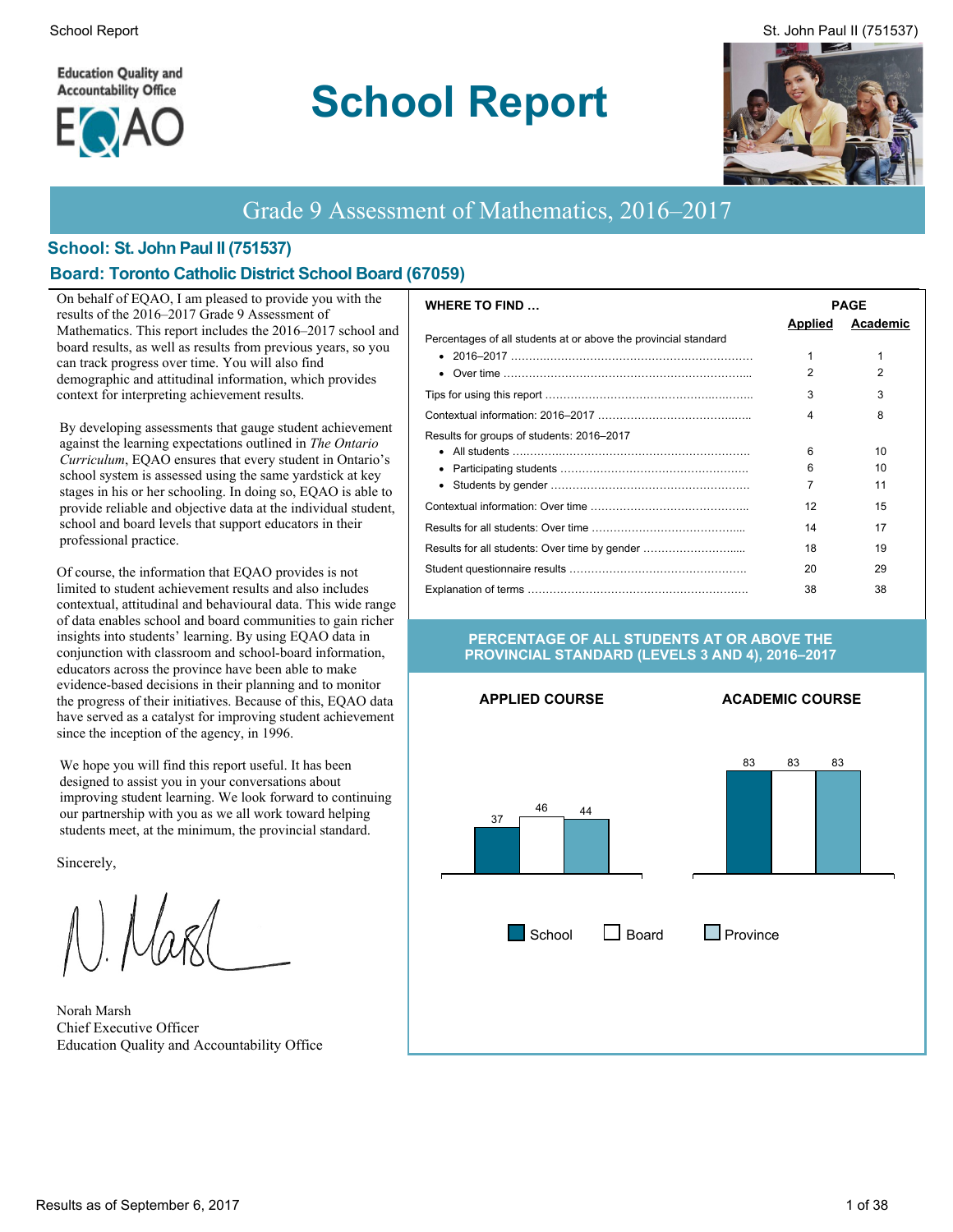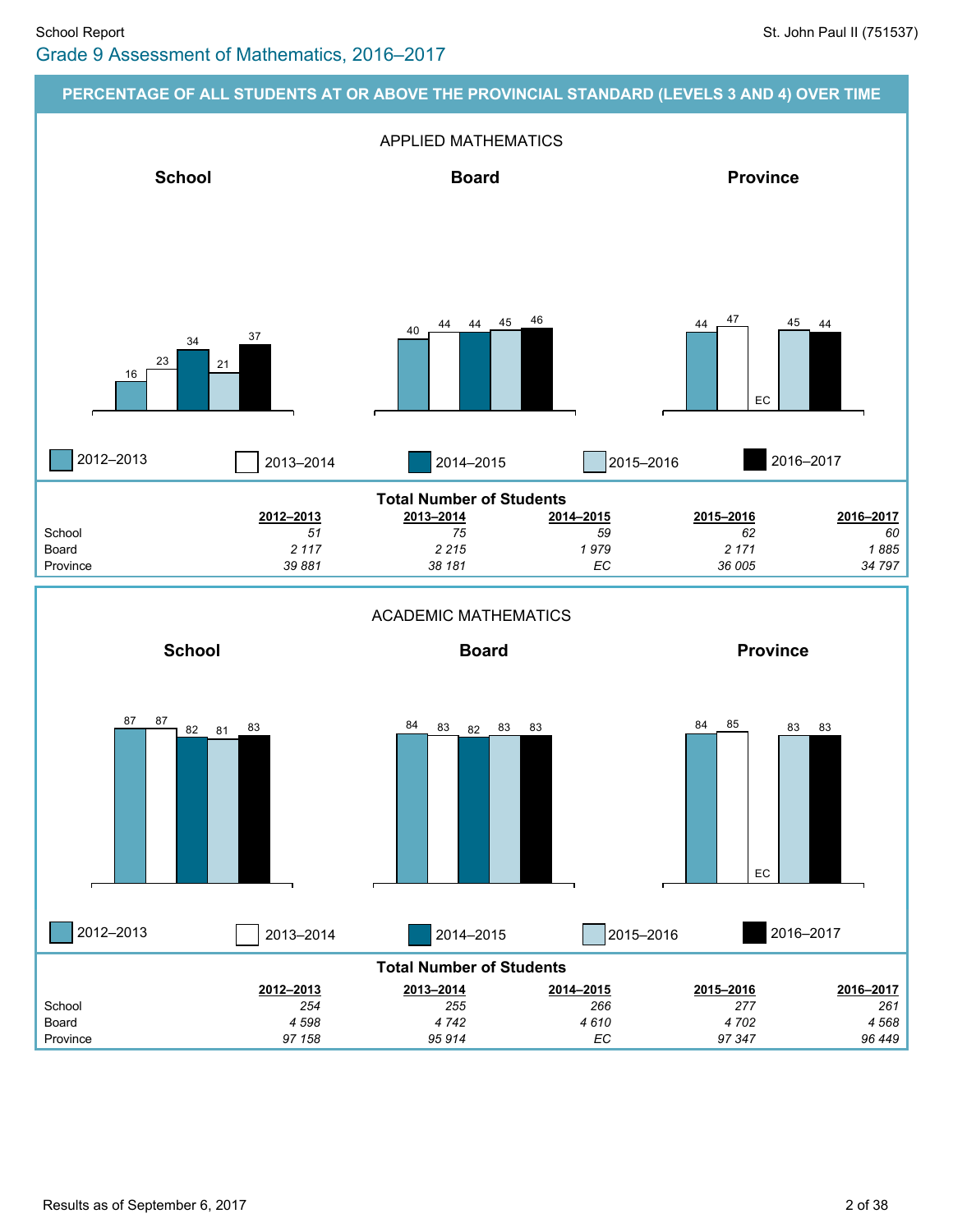#### **TIPS**

The applied and academic mathematics courses are different and should be considered separately.

Note: Students in locally developed courses do not participate in these assessments.

 $C<sub>2</sub>$ 

Each school or board is unique. To appreciate the distinctive character of a school or board, look at the contextual information to understand the features and characteristics of the community it serves.

 $C<sub>2</sub>$ 

This assessment captures the performance of students at one point in time each year. Consider the results along with other information about students' achievement in mathematics.

 $C<sub>3</sub>$ 

Exercise caution when interpreting results for small schools or boards. Results may vary considerably from year to year, and differences may look exaggerated. For example, in a school of 30 students, a difference of 10% represents only three students.

#### $C<sub>3</sub>$

Trends may be difficult to identify or to interpret. This is especially true when groups are small or in schools where there is a high turnover in the student population.

 $C<sub>3</sub>$ 

EQAO values students' privacy. Results are not reported publicly for schools or boards where fewer than 10 students participated because it might be possible to identify individual students.

# **ABOUT THIS SCHOOL OR BOARD REPORT**

This report shows how well students have met curriculum expectations for either the applied or academic mathematics program to the end of Grade 9. Students complete two booklets that allow them to show what they know in mathematics. The assessment is based on *The Ontario Curriculum: Mathematics, Grades 9 and 10.*

### **This report includes**

- $\bullet$  results for this year;
- $\bullet$  a comparison of results of the current and previous administrations to aid in monitoring improvement; and
- $\bullet$  information about the characteristics of the students who participated.

## **Specifically, you will find**

- summary graphs showing the percentage of students achieving the provincial standard in either applied or academic mathematics;
- detailed tables and graphs showing results for all levels of achievement, participation information and results for gender;
- student questionnaire results; and
- $\bullet$  an explanation of all terms used in this report.

# **HOW TO USE THIS REPORT**

- Examine the contextual information to understand the similarities and differences between this school, the board and the province; the board and the province. Consider the challenges that any differences might present.
- $\bullet$  Examine the results for applied and academic mathematics.
	- Are these results consistent with what you would expect?
	- How do the school results compare to the board and province; the board results compare to the province?
	- How do these results compare over time?
	- What influence might students' attitudes have on student performance (refer to the questionnaire results)?
- $\rightarrow$  Speak to the school or board staff about the goals for school improvement related to mathematics.

The Education Quality and Accountability Office is an independent agency that gathers information about student achievement through province-wide assessments. Each year, all Grade 9 students in applied and academic mathematics take part in this assessment across Ontario. Individual results are reported to students and to parents and guardians. School, board and provincial results are released publicly.

Learn more about us at [www.eqao.com.](http://www.eqao.com/)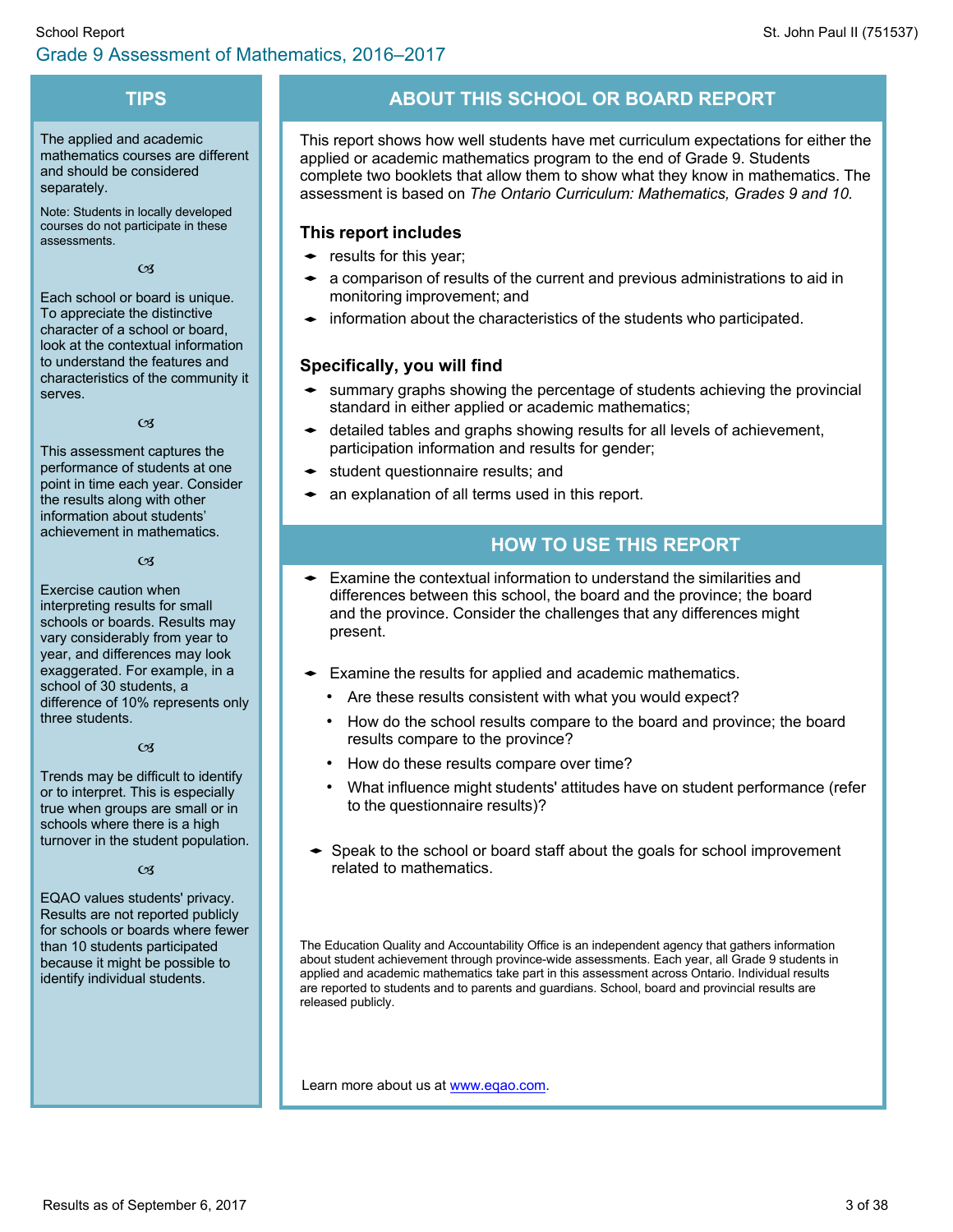### Grade 9 Assessment of Mathematics, 2016–2017

# **Contextual Information, Applied Course**

This information provides a context for interpreting the school's applied mathematics course results.

|                                                                                     | <b>School</b> |                | <b>Board</b>  |                |               | <b>Province</b> |
|-------------------------------------------------------------------------------------|---------------|----------------|---------------|----------------|---------------|-----------------|
| <b>Enrolment</b>                                                                    |               |                |               |                |               |                 |
| Number of students in applied mathematics course                                    |               | 60             |               | 1885           |               | 34 797          |
| Number of classes with students in applied mathematics course                       |               | 5              |               | 122            |               | 2422            |
| Number of schools with applied mathematics classes                                  |               | Not applicable |               | 31             |               | 701             |
|                                                                                     | <b>Number</b> | Percent        | <b>Number</b> | <b>Percent</b> | <b>Number</b> | <b>Percent</b>  |
| <b>Participation in the Assessment</b>                                              |               |                |               |                |               |                 |
| Students who participated in the assessment                                         | 59            | 98%            | 1839          | 98%            | 33 405        | 96%             |
| Participating students who received one or more accommodations*                     | 24            | 41%            | 584           | 32%            | 11932         | 36%             |
| Participating students who received one or more special provisions*                 | $\mathbf{1}$  | 2%             | 336           | 18%            | 2738          | 8%              |
| Students who did not complete any part of the assessment (no data)*                 | $\mathbf{1}$  | 2%             | 46            | 2%             | 1 3 9 2       | 4%              |
| Gender <sup>†</sup> Based on number of students enrolled                            |               |                |               |                |               |                 |
| Female                                                                              | 23            | 38%            | 808           | 43%            | 15 212        | 44%             |
| Male                                                                                | 37            | 62%            | 1077          | 57%            | 19585         | 56%             |
| Gender not specified                                                                | 0             | 0%             | 0             | 0%             | 0             | 0%              |
| Student Status <sup>†</sup> Based on number of students enrolled                    |               |                |               |                |               |                 |
| English language learners*                                                          | 6             | 10%            | 520           | 28%            | 3802          | 11%             |
| Students with special education needs (excluding gifted)*                           | 31            | 52%            | 679           | 36%            | 14 384        | 41%             |
| <b>Semester/Full Year Based on number of students enrolled</b>                      |               |                |               |                |               |                 |
| First-semester course                                                               | 38            | 63%            | 734           | 39%            | 15803         | 45%             |
| Second-semester course                                                              | 22            | 37%            | 833           | 44%            | 16811         | 48%             |
| Full-year course                                                                    | 0             | 0%             | 318           | 17%            | 2 183         | 6%              |
| Language and School Background <sup>††</sup><br>Based on Student Questionnaire data |               |                |               |                |               |                 |
| Number of Respondents:                                                              | 52            |                | 1678          |                |               | 30 066          |
| Speak only or mostly a language other than English at home                          | $\mathbf{1}$  | 2%             | 261           | 16%            | 1997          | 7%              |
| Speak another language as often as English at home                                  | 10            | 19%            | 477           | 28%            | 3913          | 13%             |
| Attended three or more elementary schools from kindergarten to<br>Grade 8           | 19            | 37%            | 578           | 34%            | 11 666        | 39%             |

See the Explanation of Terms.

† Contextual data pertaining to "gender" and "student status" are provided by schools and/or boards through the Student Data Collection process. Some data may be missing because they were not provided by the school or the board.

†† Contextual data pertaining to "school background" and "language" are gathered from the Student Questionnaire completed by students. Some data may be missing because they were not provided by the students.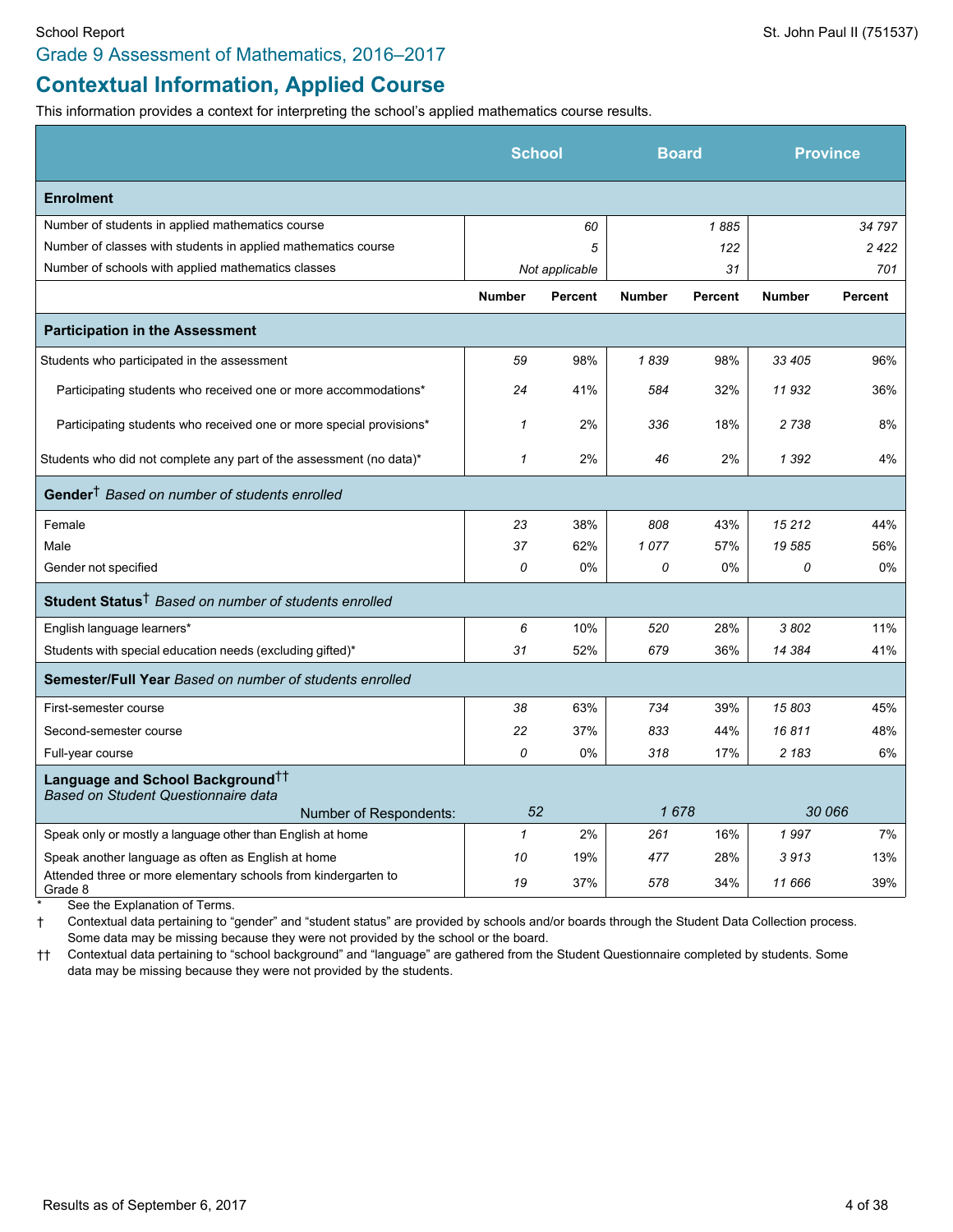# **Contextual Information, Applied Course (continued)**

|                                                  | <b>School</b>  |         | <b>Board</b>  |         | <b>Province</b> |         |
|--------------------------------------------------|----------------|---------|---------------|---------|-----------------|---------|
|                                                  | <b>Number</b>  | Percent | <b>Number</b> | Percent | <b>Number</b>   | Percent |
| Year Student Entered Current School <sup>†</sup> |                |         |               |         |                 |         |
| Year of the assessment                           | 53             | 88%     | 1706          | 91%     | 29 843          | 86%     |
| Year prior to the assessment                     | 6              | 10%     | 150           | 8%      | 2886            | 8%      |
| 2 years prior to the assessment                  | 1              | 2%      | 16            | $1\%$   | 622             | 2%      |
| 3 or more years prior to the assessment          | 0              | $0\%$   | 1             | $1\%$   | 1 2 6 5         | 4%      |
| Data not available                               | 0              | 0%      | 12            | $1\%$   | 181             | 1%      |
| Year Student Entered Current Board <sup>T</sup>  |                |         |               |         |                 |         |
| Year of the assessment                           | $\overline{c}$ | 3%      | 201           | 11%     | 5494            | 16%     |
| Year prior to the assessment                     | 15             | 25%     | 288           | 15%     | 2 3 3 0         | 7%      |
| 2 years prior to the assessment                  | 2              | 3%      | 106           | 6%      | 1507            | 4%      |
| 3 or more years prior to the assessment          | 41             | 68%     | 1 2 7 1       | 67%     | 23 793          | 68%     |
| Data not available                               | 0              | 0%      | 19            | $1\%$   | 1673            | 5%      |

† Contextual data are provided by schools and/or boards through the Student Data Collection process. Some data may be missing because they were not provided by schools or boards.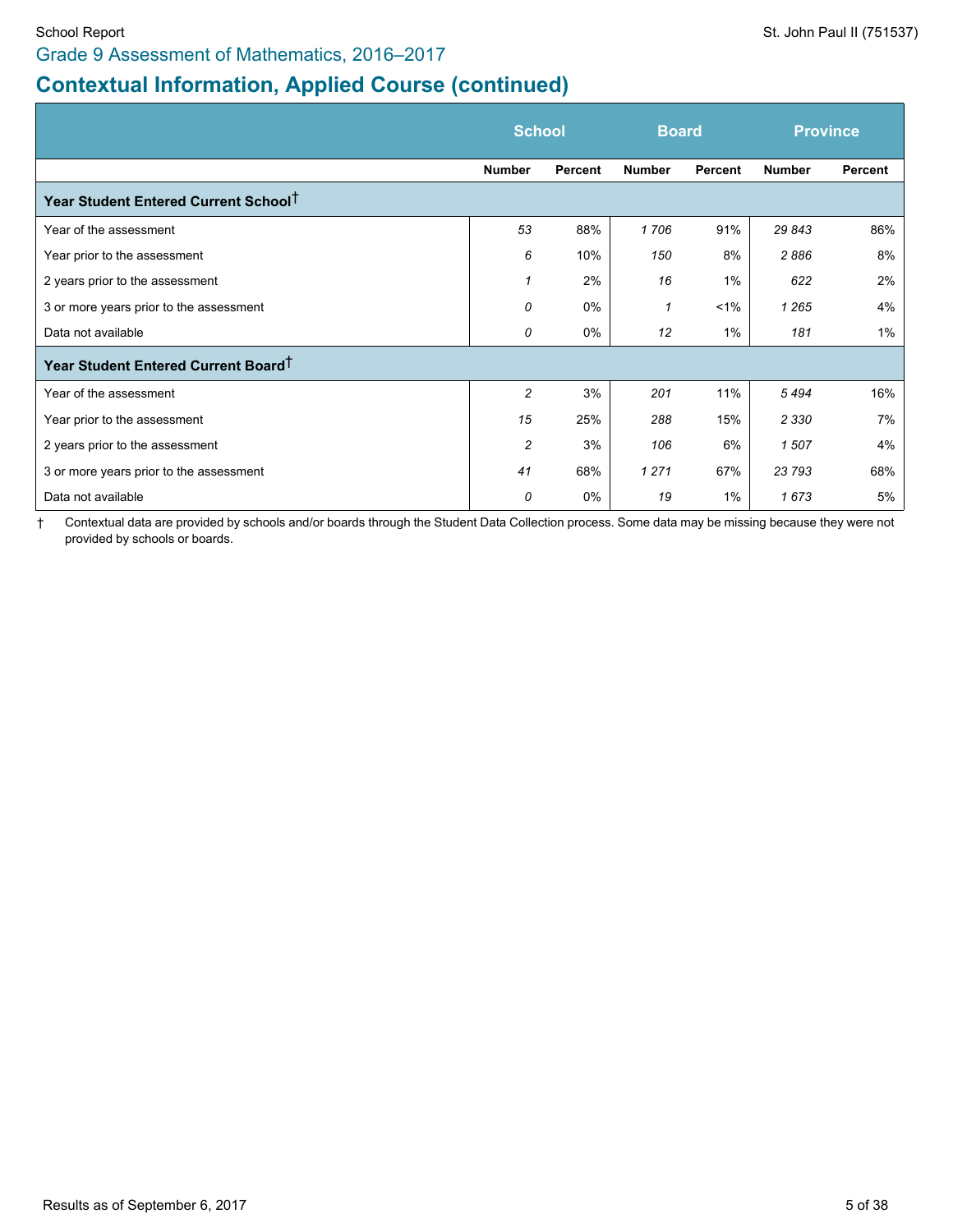# **Results for All Students, Applied Course**

| <b>All Students*</b>                                                                          |                     |               |                      |                           | Percentage of All Students in Applied Mathematics<br><b>Course at All Levels*</b> |
|-----------------------------------------------------------------------------------------------|---------------------|---------------|----------------------|---------------------------|-----------------------------------------------------------------------------------|
| Number of Students                                                                            | <b>School</b><br>60 |               | <b>Board</b><br>1885 | <b>Province</b><br>34 797 |                                                                                   |
|                                                                                               | #                   | $\frac{0}{0}$ | $\frac{0}{0}$        | $\frac{0}{0}$             |                                                                                   |
| Level 4                                                                                       | $\mathfrak{Z}$      | 5%            | 12%                  | 9%                        |                                                                                   |
| Level 3                                                                                       | 19                  | 32%           | 34%                  | 35%                       |                                                                                   |
| Level 2                                                                                       | 20                  | 33%           | 34%                  | 33%                       |                                                                                   |
| Level 1                                                                                       | 14                  | 23%           | 14%                  | 14%                       | 34 35<br>33 34 33<br>32<br>23                                                     |
| <b>Below Level 1</b>                                                                          | 3                   | 5%            | 3%                   | 5%                        | 14 14<br>12<br>$3 \frac{5}{1}$<br>5                                               |
| Participating<br><b>Students</b>                                                              | 59                  | 98%           | 98%                  | 96%                       | Below L1<br>Level 1<br>Level <sub>2</sub><br>Level 3<br>Level 4                   |
| No Data                                                                                       |                     | $2\%$         | 2%                   | 4%                        |                                                                                   |
| At or Above<br><b>Provincial Standard</b><br>(Levels 3 and 4) <sup><math>\dagger</math></sup> |                     | 37%           | 46%                  | 44%                       | Province<br>School<br>Board                                                       |

# **Results for Participating Students** (excludes "no data" category)

| <b>Participating Students**</b>                                                 |                     |               |                                                   |               |
|---------------------------------------------------------------------------------|---------------------|---------------|---------------------------------------------------|---------------|
| Number of Students                                                              | <b>School</b><br>59 |               | <b>Board</b><br><b>Province</b><br>1839<br>33 405 |               |
|                                                                                 | #                   | $\frac{0}{0}$ | $\frac{0}{0}$                                     | $\frac{0}{0}$ |
| Level 4                                                                         | 3                   | 5%            | 12%                                               | 10%           |
| Level 3                                                                         | 19                  | 32%           | 35%                                               | 36%           |
| Level 2                                                                         | 20                  | 34%           | 35%                                               | 34%           |
| Level 1                                                                         | 14                  | 24%           | 15%                                               | 15%           |
| <b>Below Level 1</b>                                                            | 3                   | 5%            | 3%                                                | $5\%$         |
| At or Above                                                                     |                     |               |                                                   |               |
| <b>Provincial Standard</b><br>(Levels 3 and 4) <sup><math>\uparrow</math></sup> |                     | 37%           | 47%                                               | 46%           |

\* Because percentages in tables and graphs are rounded, and because graphs do not show all reporting categories, percentages may not add up to 100.<br>\*\* Because percentages in tables and graphs are rounded, percentages may n

\*\* Because percentages in tables and graphs are rounded, percentages may not add up to 100.<br>† These percentages are based on the actual number of students and cannot be calculated sim † These percentages are based on the actual number of students and cannot be calculated simply by adding the rounded percentages of students at Levels 3 and 4.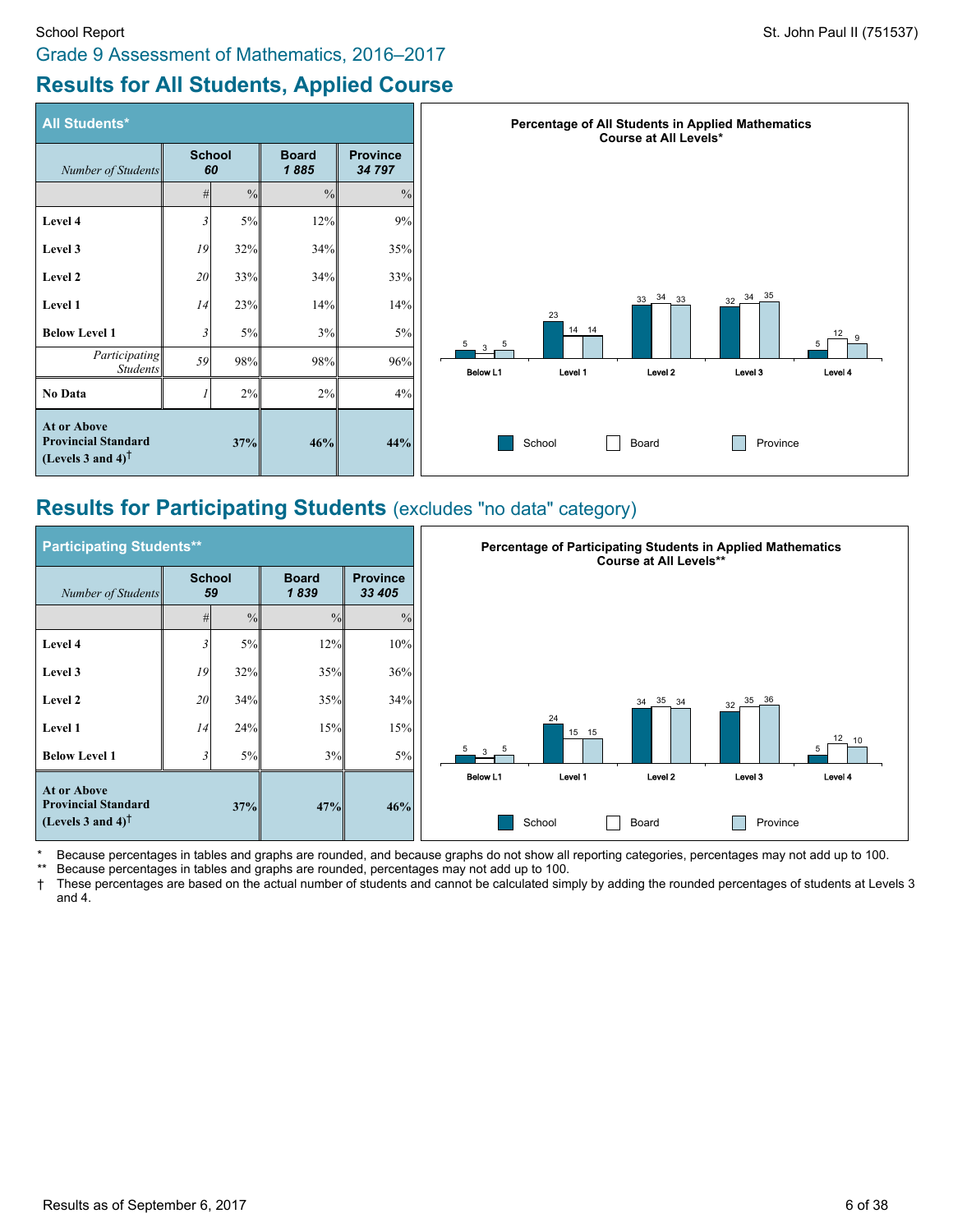# **Results by Gender †† , Applied Course**

| All Students: School by Gender*                                                                       |                |               |             |               |  |  |
|-------------------------------------------------------------------------------------------------------|----------------|---------------|-------------|---------------|--|--|
| Number of Students                                                                                    | Female         | 23            | <b>Male</b> | 37            |  |  |
|                                                                                                       | #              | $\frac{0}{0}$ | #           | $\frac{0}{0}$ |  |  |
| Level 4                                                                                               |                | 4%            | 2           | 5%            |  |  |
| Level 3                                                                                               | 4              | 17%           | 15          | 41%           |  |  |
| Level 2                                                                                               | 10             | 43%           | 10          | 27%           |  |  |
| Level 1                                                                                               | 6              | 26%           | 8           | 22%           |  |  |
| <b>Below Level 1</b>                                                                                  | $\overline{c}$ | 9%            |             | 3%            |  |  |
| Participating<br><b>Students</b>                                                                      | 23             | 100%          | 36          | 97%           |  |  |
| <b>No Data</b>                                                                                        | 0              | 0%            |             | 3%            |  |  |
| <b>At or Above</b><br><b>Provincial Standard</b><br>(Levels 3 and 4) <sup><math>\uparrow</math></sup> |                | 22%           |             | 46%           |  |  |

#### **All Students: Board by Gender\***

|                                                                                   |     | <b>Female</b> | <b>Male</b> |               |  |
|-----------------------------------------------------------------------------------|-----|---------------|-------------|---------------|--|
| Number of Students                                                                |     | 808           | 1077        |               |  |
|                                                                                   | #   | $\frac{0}{0}$ | #           | $\frac{0}{0}$ |  |
| Level 4                                                                           | 81  | 10%           | 137         | 13%           |  |
| Level 3                                                                           | 253 | 31%           | 392         | 36%           |  |
| Level 2                                                                           | 299 | 37%           | 344         | 32%           |  |
| Level 1                                                                           | 126 | 16%           | 143         | 13%           |  |
| <b>Below Level 1</b>                                                              | 31  | 4%            | 33          | 3%            |  |
| Participating<br><b>Students</b>                                                  | 790 | 98%           | 1049        | 97%           |  |
| <b>No Data</b>                                                                    | 18  | 2%            | 28          | 3%            |  |
| <b>At or Above</b><br><b>Provincial Standard</b><br>(Levels 3 and 4) <sup>T</sup> |     | 41%           |             | 49%           |  |

| All Students: Province by Gender*                                                 |         |               |                       |               |  |  |  |
|-----------------------------------------------------------------------------------|---------|---------------|-----------------------|---------------|--|--|--|
| Number of Students                                                                | Female  | 15 212        | <b>Male</b><br>19 585 |               |  |  |  |
|                                                                                   | #       | $\frac{0}{0}$ | #                     | $\frac{0}{0}$ |  |  |  |
| Level 4                                                                           | 1 251   | 8%            | 1934                  | 10%           |  |  |  |
| Level 3                                                                           | 5 0 23  | 33%           | 7 1 1 3               | 36%           |  |  |  |
| Level 2                                                                           | 5 2 9 9 | 35%           | 6 204                 | 32%           |  |  |  |
| Level 1                                                                           | 2 3 0 8 | 15%           | 2589                  | 13%           |  |  |  |
| <b>Below Level 1</b>                                                              | 720     | 5%            | 964                   | 5%            |  |  |  |
| Participating<br><b>Students</b>                                                  | 14 601  | 96%           | 18804                 | 96%           |  |  |  |
| <b>No Data</b>                                                                    | 611     | 4%            | 781                   | 4%            |  |  |  |
| <b>At or Above</b><br><b>Provincial Standard</b><br>(Levels 3 and 4) <sup>T</sup> |         | 41%           |                       | 46%           |  |  |  |

![](_page_6_Figure_7.jpeg)

![](_page_6_Figure_8.jpeg)

![](_page_6_Figure_9.jpeg)

\* Because percentages in tables and graphs are rounded, and because graphs do not show all reporting categories, percentages may not add up to 100. † These percentages are based on the actual number of students and cannot be calculated simply by adding the rounded percentages of students at Levels 3 and 4.

†† Includes only students for whom gender data were available.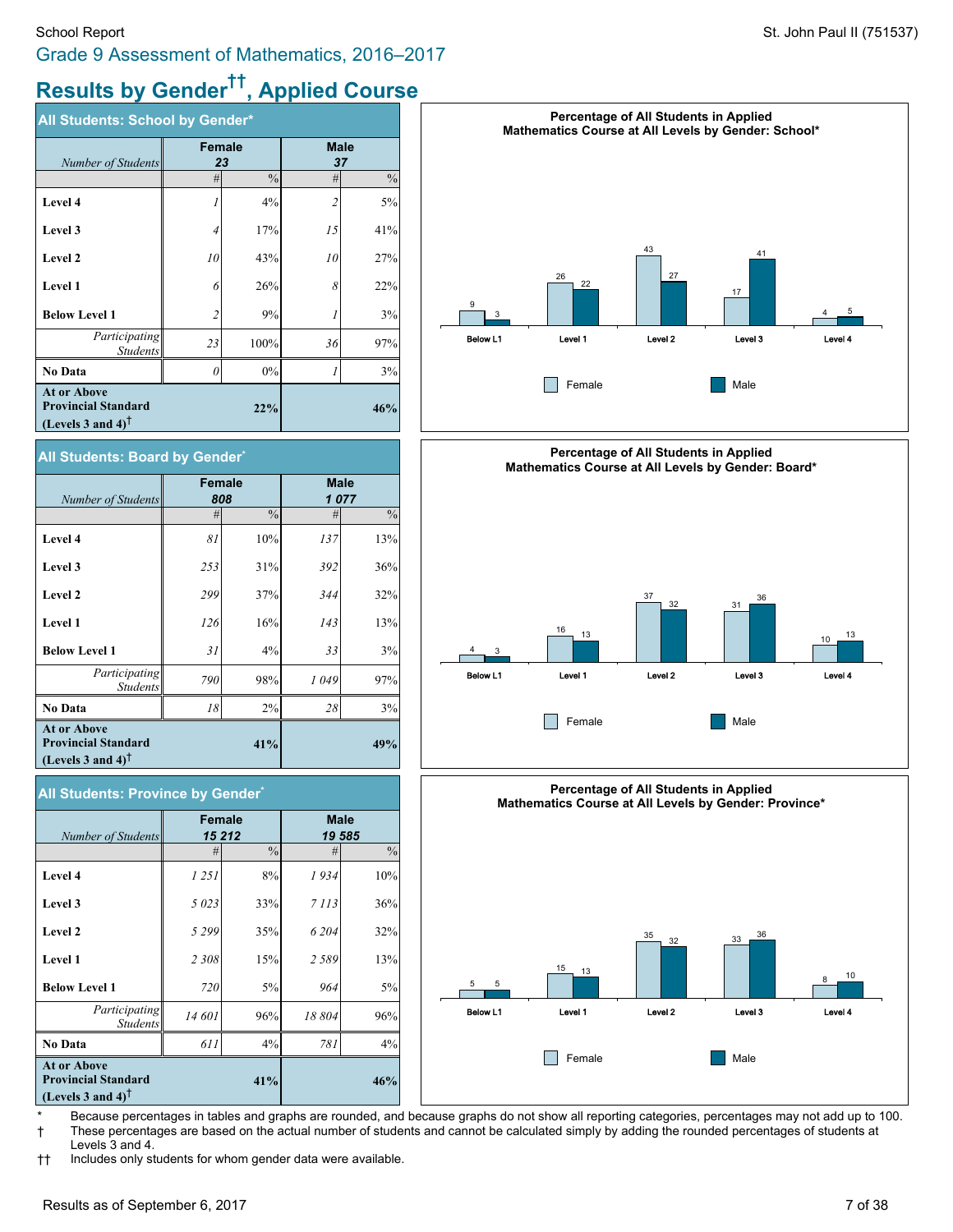## Grade 9 Assessment of Mathematics, 2016–2017

# **Contextual Information, Academic Course**

This information provides a context for interpreting the school's academic mathematics course results.

|                                                                                     | <b>School</b> |                | <b>Board</b>  |                |               | <b>Province</b> |
|-------------------------------------------------------------------------------------|---------------|----------------|---------------|----------------|---------------|-----------------|
| <b>Enrolment</b>                                                                    |               |                |               |                |               |                 |
| Number of students in academic mathematics course                                   |               | 261            |               | 4568           |               | 96 449          |
| Number of classes with students in academic mathematics course                      |               | 12             |               | 202            |               | 4 1 9 7         |
| Number of schools with academic mathematics classes                                 |               | Not applicable |               | 32             |               | 682             |
|                                                                                     | <b>Number</b> | <b>Percent</b> | <b>Number</b> | <b>Percent</b> | <b>Number</b> | <b>Percent</b>  |
| <b>Participation in the Assessment</b>                                              |               |                |               |                |               |                 |
| Students who participated in the assessment                                         | 261           | 100%           | 4 5 4 0       | 99%            | 95 447        | 99%             |
| Participating students who received one or more accommodations*                     | 9             | 3%             | 226           | 5%             | 6408          | 7%              |
| Participating students who received one or more special provisions*                 | 15            | 6%             | 279           | 6%             | 4478          | 5%              |
| Students who did not complete any part of the assessment (no data)*                 | 0             | 0%             | 28            | 1%             | 1002          | $1\%$           |
| Gender <sup>†</sup> Based on number of students enrolled                            |               |                |               |                |               |                 |
| Female                                                                              | 129           | 49%            | 2461          | 54%            | 49 388        | 51%             |
| Male                                                                                | 132           | 51%            | 2 107         | 46%            | 47061         | 49%             |
| Gender not specified                                                                | 0             | 0%             | 0             | $0\%$          | 0             | 0%              |
| Student Status <sup>†</sup> Based on number of students enrolled                    |               |                |               |                |               |                 |
| English language learners*                                                          | 23            | 9%             | 484           | 11%            | 6642          | 7%              |
| Students with special education needs (excluding gifted)*                           | 9             | 3%             | 239           | 5%             | 7561          | 8%              |
| <b>Semester/Full Year Based on number of students enrolled</b>                      |               |                |               |                |               |                 |
| First-semester course                                                               | 123           | 47%            | 1733          | 38%            | 43 562        | 45%             |
| Second-semester course                                                              | 138           | 53%            | 1825          | 40%            | 43 082        | 45%             |
| Full-year course                                                                    | 0             | $0\%$          | 1010          | 22%            | 9805          | 10%             |
| Language and School Background <sup>††</sup><br>Based on Student Questionnaire data |               |                |               |                |               |                 |
| Number of Respondents:                                                              | 252           |                | 4 2 4 7       |                |               | 89 743          |
| Speak only or mostly a language other than English at home                          | 11            | 4%             | 496           | 12%            | 7826          | 9%              |
| Speak another language as often as English at home                                  | 88            | 35%            | 956           | 23%            | 14871         | 17%             |
| Attended three or more elementary schools from kindergarten to Grade 8              | 64            | 25%            | 1078          | 25%            | 31014         | 35%             |

See the Explanation of Terms.

† Contextual data pertaining to "gender" and "student status" are provided by schools and/or boards through the Student Data Collection process. Some data may be missing because they were not provided by the school or the board.

†† Contextual data pertaining to "school background" and "language" are gathered from the Student Questionnaire completed by students. Some data may be missing because they were not provided by the students.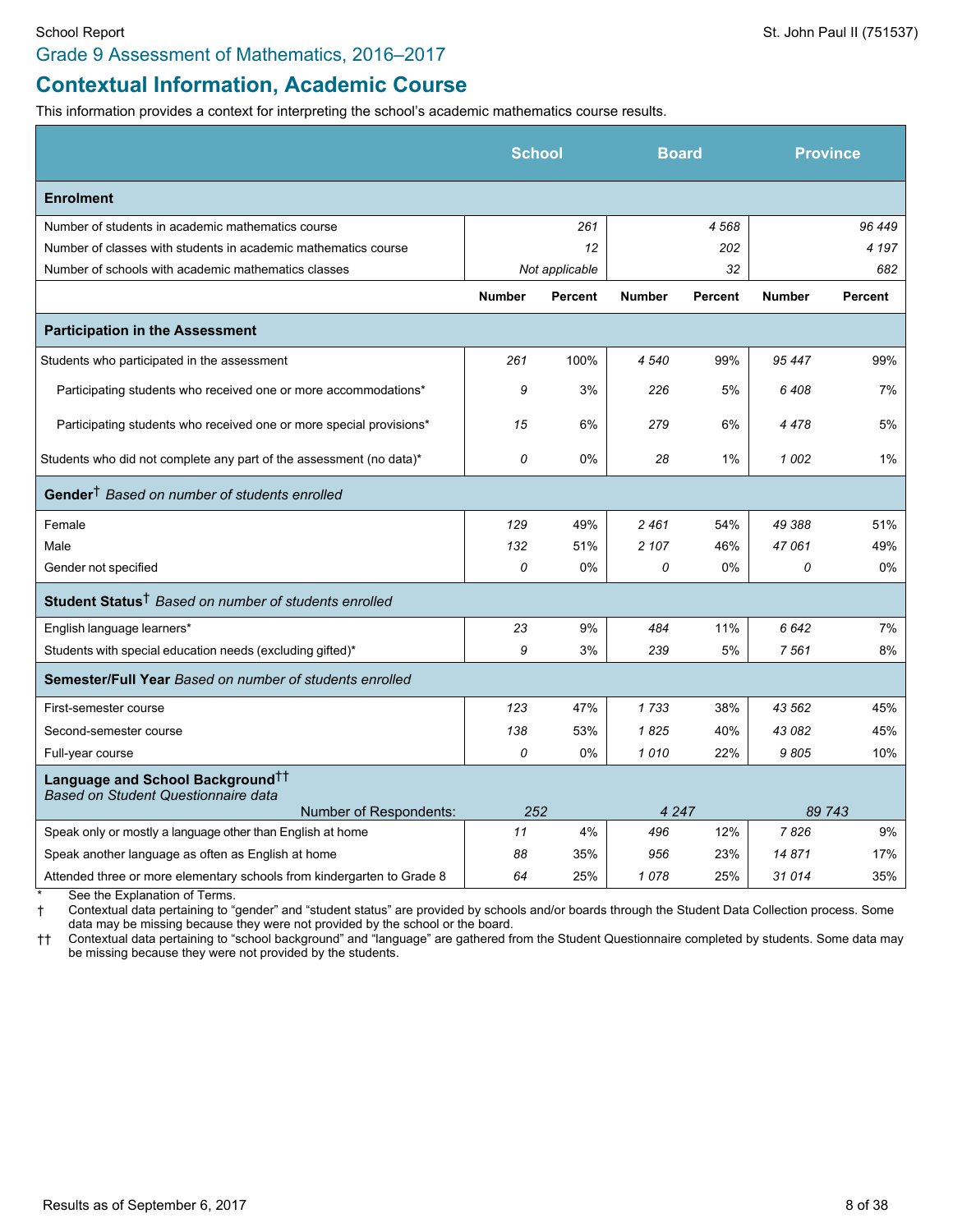# **Contextual Information, Academic Course (continued)**

|                                                  | <b>School</b> |         | <b>Board</b>  |         | <b>Province</b> |         |
|--------------------------------------------------|---------------|---------|---------------|---------|-----------------|---------|
|                                                  | <b>Number</b> | Percent | <b>Number</b> | Percent | <b>Number</b>   | Percent |
| Year Student Entered Current School <sup>T</sup> |               |         |               |         |                 |         |
| Year of the assessment                           | 260           | 100%    | 4 4 0 8       | 96%     | 92 083          | 95%     |
| Year prior to the assessment                     | 0             | 0%      | 60            | $1\%$   | 1410            | 1%      |
| 2 years prior to the assessment                  | 1             | $1\%$   | 53            | $1\%$   | 625             | 1%      |
| 3 or more years prior to the assessment          | 0             | $0\%$   | 0             | $0\%$   | 2 150           | 2%      |
| Data not available                               | 0             | 0%      | 47            | $1\%$   | 181             | $1\%$   |
| Year Student Entered Current Board <sup>+</sup>  |               |         |               |         |                 |         |
| Year of the assessment                           | 6             | 2%      | 239           | 5%      | 15 036          | 16%     |
| Year prior to the assessment                     | 105           | 40%     | 665           | 15%     | 3693            | 4%      |
| 2 years prior to the assessment                  | 6             | 2%      | 161           | 4%      | 3616            | 4%      |
| 3 or more years prior to the assessment          | 144           | 55%     | 3454          | 76%     | 69 457          | 72%     |
| Data not available                               | 0             | 0%      | 49            | $1\%$   | 4647            | 5%      |

† Contextual data are provided by schools and/or boards through the Student Data Collection process. Some data may be missing because they were not provided by schools or boards.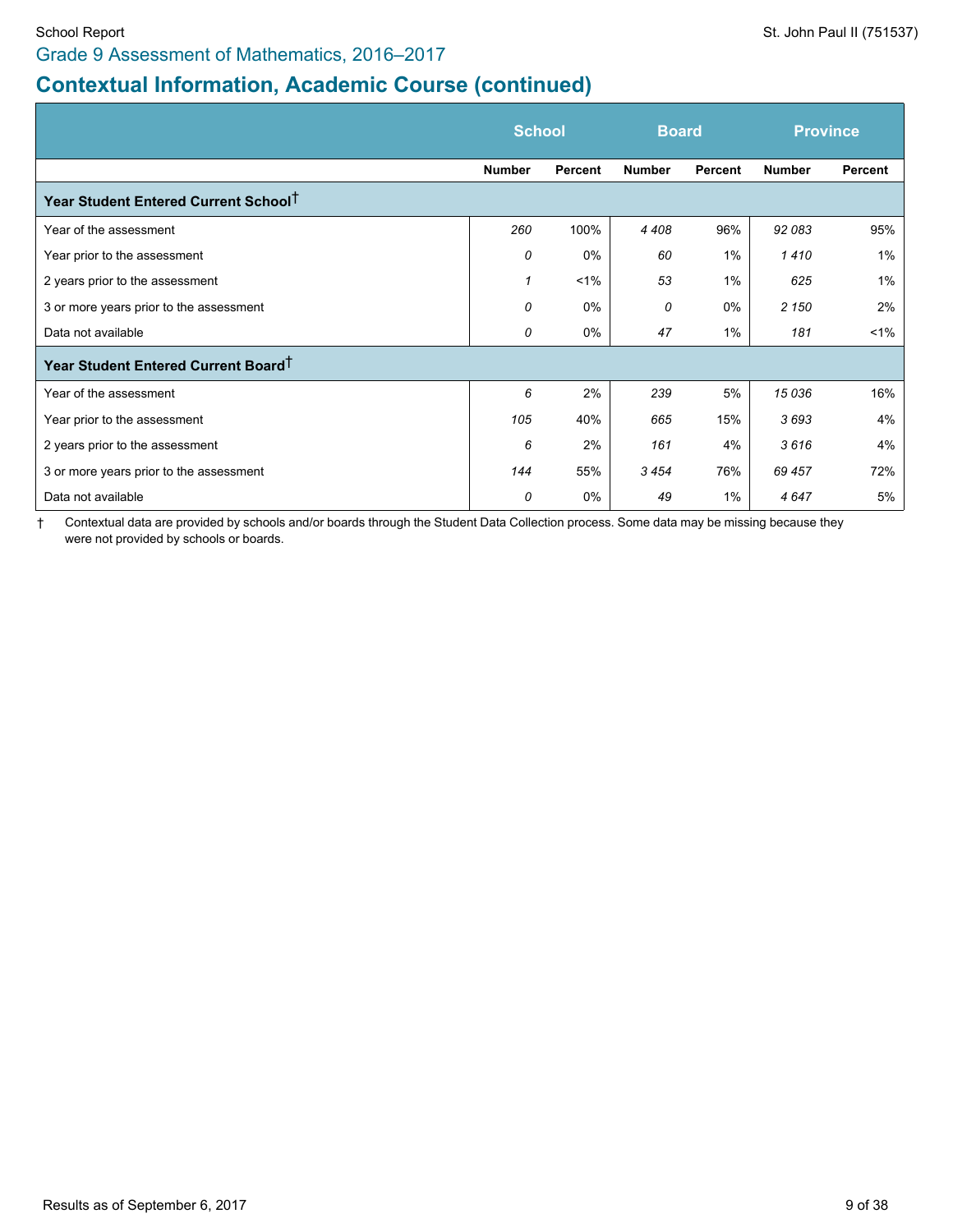# **Results for All Students, Academic Course**

| <b>All Students*</b>                                                                                  |                      |               |                      |                           |
|-------------------------------------------------------------------------------------------------------|----------------------|---------------|----------------------|---------------------------|
| Number of Students                                                                                    | <b>School</b><br>261 |               | <b>Board</b><br>4568 | <b>Province</b><br>96 449 |
|                                                                                                       | #                    | $\frac{0}{0}$ | $\frac{0}{0}$        | $\frac{0}{0}$             |
| Level 4                                                                                               | 26                   | 10%           | 11%                  | 13%                       |
| Level 3                                                                                               | 191                  | 73%           | 72%                  | 71%                       |
| Level 2                                                                                               | 29                   | 11%           | 11%                  | 11%                       |
| Level 1                                                                                               | 13                   | 5%            | 5%                   | 5%                        |
| <b>Below Level 1</b>                                                                                  | $\overline{c}$       | $1\%$         | <1%                  | $<1\%$                    |
| Participating<br><b>Students</b>                                                                      | 261                  | 100%          | 99%                  | 99%                       |
| No Data                                                                                               | $\theta$             | 0%            | $1\%$                | 1%                        |
| <b>At or Above</b><br><b>Provincial Standard</b><br>(Levels 3 and 4) <sup><math>\uparrow</math></sup> |                      | 83%           | 83%                  |                           |

![](_page_9_Figure_4.jpeg)

# **Results for Participating Students** (excludes "no data" category)

| <b>Participating Students**</b>                                                                       |                      |               |                         |                           | Percentage of Participating Students in Academic Mathematics<br><b>Course at All Levels**</b> |
|-------------------------------------------------------------------------------------------------------|----------------------|---------------|-------------------------|---------------------------|-----------------------------------------------------------------------------------------------|
| Number of Students                                                                                    | <b>School</b><br>261 |               | <b>Board</b><br>4 5 4 0 | <b>Province</b><br>95 447 |                                                                                               |
|                                                                                                       | #                    | $\frac{9}{6}$ | $\frac{0}{0}$           | $\frac{0}{0}$             |                                                                                               |
| Level 4                                                                                               | 26                   | 10%           | 11%                     | 13%                       | $73/72$ 72                                                                                    |
| Level 3                                                                                               | 191                  | 73%           | 72%                     | 72%                       |                                                                                               |
| Level 2                                                                                               | 29                   | 11%           | 11%                     | 11%                       |                                                                                               |
| Level 1                                                                                               | 13                   | 5%            | 5%                      | 5%                        |                                                                                               |
| <b>Below Level 1</b>                                                                                  | $\mathbf \cdot$      | $1\%$         | $<1\%$                  | <1%                       | 13<br>11 11 11<br>11<br>10<br>5<br>5<br>-5<br>$<1$ $<1$                                       |
| <b>At or Above</b><br><b>Provincial Standard</b><br>(Levels 3 and 4) <sup><math>\uparrow</math></sup> |                      | 83%           | 84%                     | 84%                       | Below L1<br>Level 1<br>Level 2<br>Level 3<br>Level 4<br>School<br>Province<br>Board           |

\* Because percentages in tables and graphs are rounded, and because graphs do not show all reporting categories, percentages may not add up to 100. Because percentages in tables and graphs are rounded, percentages may not add up to 100.

† These percentages are based on the actual number of students and cannot be calculated simply by adding the rounded percentages of students at Levels 3 and 4.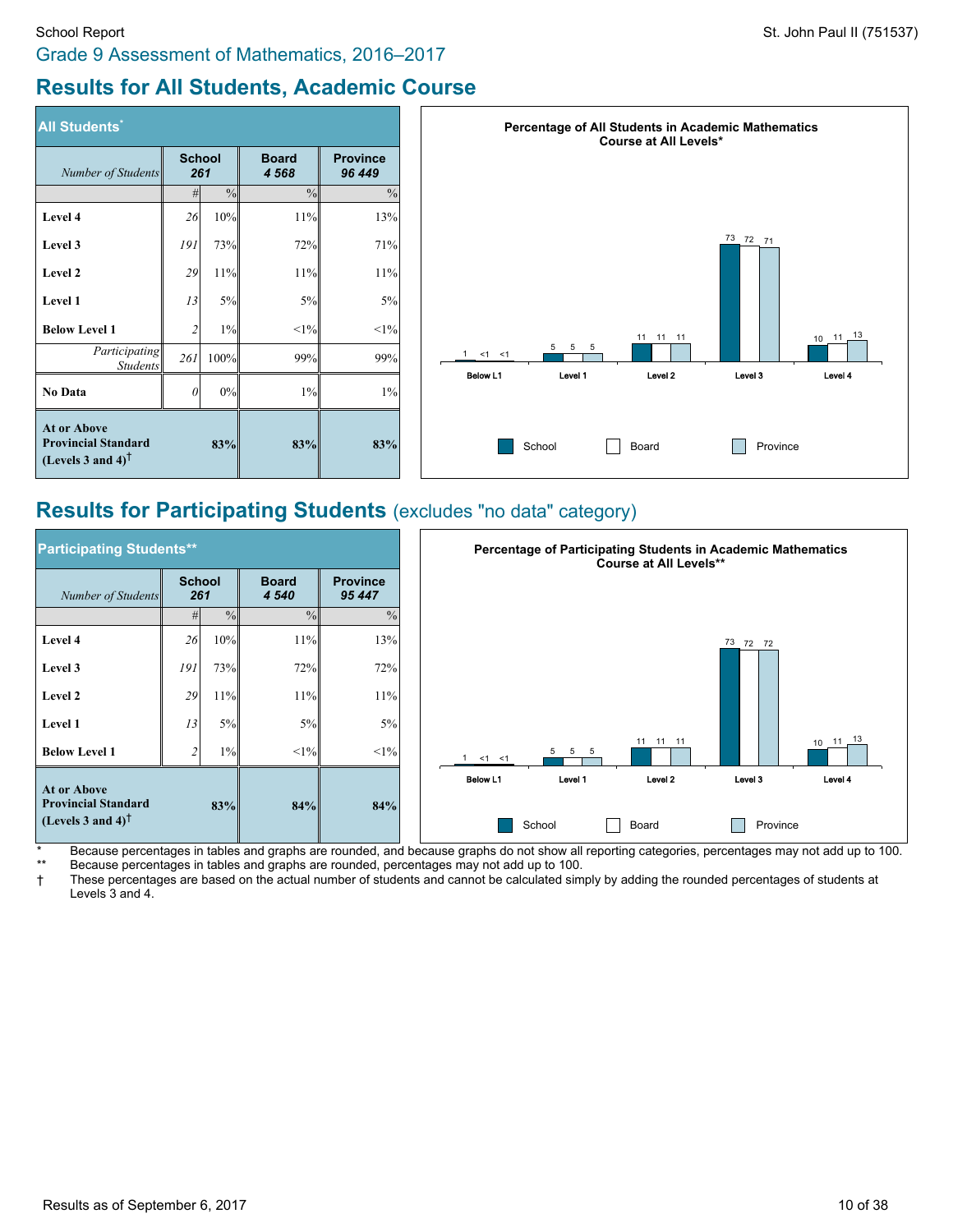# **Results by Gender †† , Academic Course**

| All Students: School by Gender*                                                     |        |               |             |               |  |  |  |  |
|-------------------------------------------------------------------------------------|--------|---------------|-------------|---------------|--|--|--|--|
| Number of Students                                                                  | Female | 129           | <b>Male</b> | 132           |  |  |  |  |
|                                                                                     | #      | $\frac{0}{0}$ | #           | $\frac{0}{0}$ |  |  |  |  |
| Level 4                                                                             | 17     | 13%           | 9           | 7%            |  |  |  |  |
| Level 3                                                                             | 95     | 74%           | 96          | 73%           |  |  |  |  |
| Level 2                                                                             | 10     | 8%            | 19          | 14%           |  |  |  |  |
| Level 1                                                                             | 5      | 4%            | 8           | 6%            |  |  |  |  |
| <b>Below Level 1</b>                                                                | 2      | 2%            | 0           | 0%            |  |  |  |  |
| Participating<br><b>Students</b>                                                    | 129    | 100%          | 132         | 100%          |  |  |  |  |
| <b>No Data</b>                                                                      | 0      | 0%            | 0           | 0%            |  |  |  |  |
| <b>At or Above</b><br><b>Provincial Standard</b><br>(Levels $3$ and $4$ ) $\dagger$ |        | 87%           |             | 80%           |  |  |  |  |

#### **All Students: Board by Gender\***

| Number of Students                                                                                    | <b>Female</b><br>2461 |               | <b>Male</b> | 2 107         |
|-------------------------------------------------------------------------------------------------------|-----------------------|---------------|-------------|---------------|
|                                                                                                       | #                     | $\frac{0}{0}$ | #           | $\frac{0}{0}$ |
| Level 4                                                                                               | 286                   | 12%           | 223         | 11%           |
| Level 3                                                                                               | 1767                  | 72%           | 1 5 20      | 72%           |
| Level 2                                                                                               | 261                   | 11%           | 223         | 11%           |
| Level 1                                                                                               | 123                   | 5%            | 119         | 6%            |
| <b>Below Level 1</b>                                                                                  | 9                     | <1%           | 9           | <1%           |
| Participating<br><b>Students</b>                                                                      | 2446                  | 99%           | 2094        | 99%           |
| <b>No Data</b>                                                                                        | 15                    | $1\%$         | 13          | $1\%$         |
| <b>At or Above</b><br><b>Provincial Standard</b><br>(Levels 3 and 4) <sup><math>\uparrow</math></sup> |                       | 83%           |             | 83%           |

| All Students: Province by Gender*                                                 |               |               |                      |               |  |  |  |  |  |
|-----------------------------------------------------------------------------------|---------------|---------------|----------------------|---------------|--|--|--|--|--|
| Number of Students                                                                | <b>Female</b> | 49 388        | <b>Male</b><br>47061 |               |  |  |  |  |  |
|                                                                                   | #             | $\frac{0}{0}$ | #                    | $\frac{0}{0}$ |  |  |  |  |  |
| Level 4                                                                           | 6033          | 12%           | 6 0 6 1              | 13%           |  |  |  |  |  |
| Level 3                                                                           | 35 075        | 71%           | 33 181               | 71%           |  |  |  |  |  |
| Level 2                                                                           | 5416          | 11%           | 5017                 | 11%           |  |  |  |  |  |
| Level 1                                                                           | 2 1 7 8       | 4%            | 2 1 7 5              | 5%            |  |  |  |  |  |
| <b>Below Level 1</b>                                                              | 131           | $<1\%$        | 180                  | $<1\%$        |  |  |  |  |  |
| Participating<br><b>Students</b>                                                  | 48833         | 99%           | 46 614               | 99%           |  |  |  |  |  |
| <b>No Data</b>                                                                    | 555           | $1\%$         | 447                  | $1\%$         |  |  |  |  |  |
| <b>At or Above</b><br><b>Provincial Standard</b><br>(Levels 3 and 4) <sup>T</sup> |               | 83%           |                      | 83%           |  |  |  |  |  |

![](_page_10_Figure_7.jpeg)

![](_page_10_Figure_8.jpeg)

![](_page_10_Figure_9.jpeg)

Because percentages in tables and graphs are rounded, and because graphs do not show all reporting categories, percentages may not add up to 100. † These percentages are based on the actual number of students and cannot be calculated simply by adding the rounded percentages of students at Levels 3 and 4.

†† Includes only students for whom gender data were available.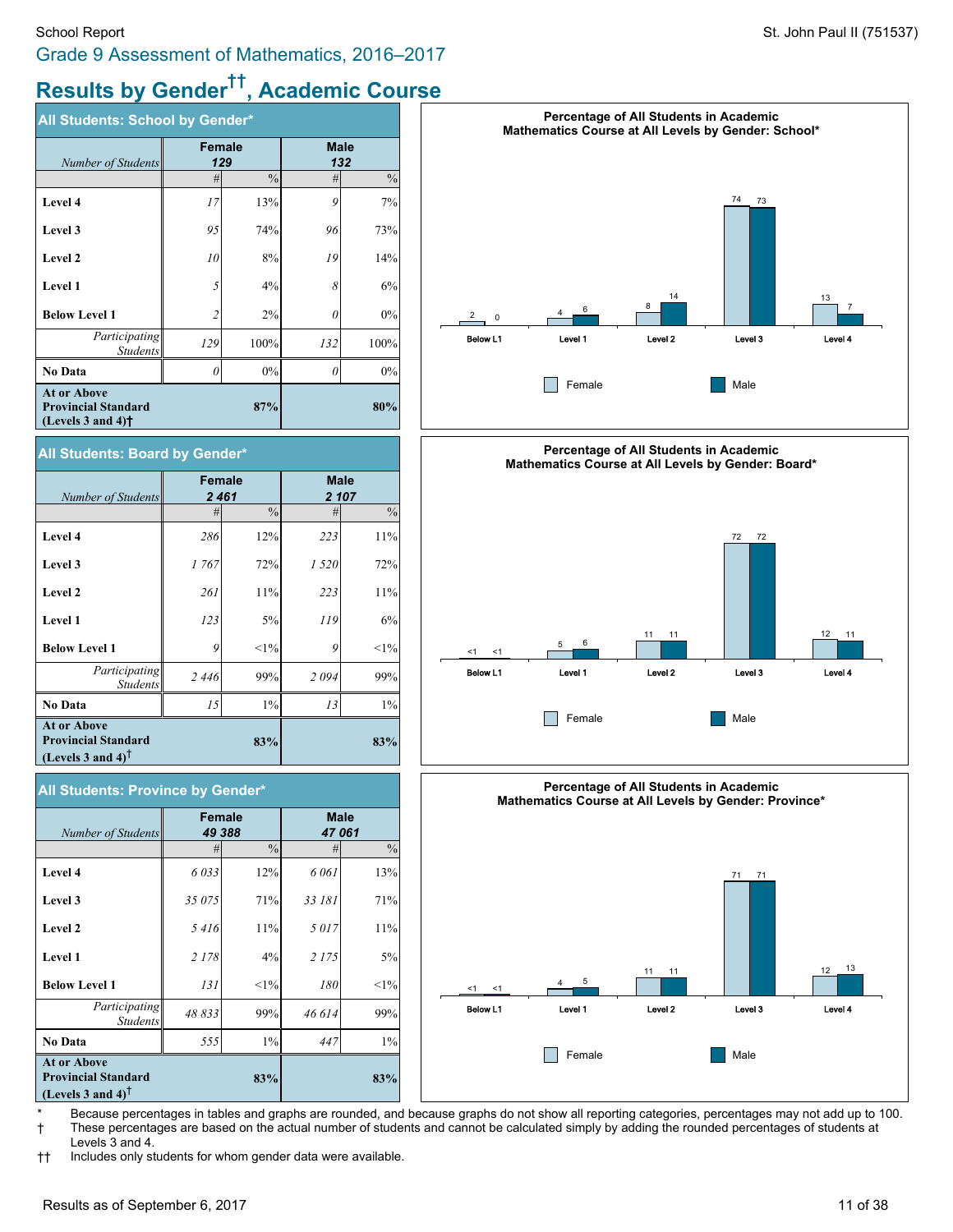#### Grade 9 Assessment of Mathematics, 2016–2017

## **Contextual Information over Time: Applied Course**

This information provides a context for interpreting the school's results of the current and previous administrations.

|                                                                                     | 2012-2013 | 2013-2014 | 2014-2015 | 2015-2016 | 2016-2017 |
|-------------------------------------------------------------------------------------|-----------|-----------|-----------|-----------|-----------|
| <b>Enrolment</b>                                                                    |           |           |           |           |           |
| Number of students in applied mathematics course                                    | 51        | 75        | 59        | 62        | 60        |
| Number of classes with students in applied mathematics course                       | 3         | 4         | 3         | 5         | 5         |
| <b>Participation in the Assessment</b>                                              |           |           |           |           |           |
| Students who participated in the assessment                                         | 98%       | 100%      | 97%       | 97%       | 98%       |
| Participating students who received one or more accommodations*                     | 34%       | 56%       | 47%       | 70%       | 41%       |
| Participating students who received one or more special provisions*                 | 12%       | 9%        | 0%        | 3%        | 2%        |
| Students who did not complete any part of the assessment (no data)*                 | 2%        | 0%        | 3%        | 3%        | 2%        |
| Gender <sup>†</sup> Based on number of students enrolled                            |           |           |           |           |           |
| Female                                                                              | 57%       | 39%       | 49%       | 32%       | 38%       |
| Male                                                                                | 43%       | 61%       | 51%       | 68%       | 62%       |
| Gender not specified                                                                | 0%        | 0%        | 0%        | 0%        | 0%        |
| Student Status <sup>†</sup> Based on number of students enrolled                    |           |           |           |           |           |
| English language learners*                                                          | 14%       | 9%        | 17%       | 5%        | 10%       |
| Students with special education needs (excluding gifted)*                           | 31%       | 56%       | 46%       | 71%       | 52%       |
| Semester/Full Year Based on number of students enrolled                             |           |           |           |           |           |
| First-semester course                                                               | 27%       | 31%       | 37%       | 60%       | 63%       |
| Second-semester course                                                              | 73%       | 69%       | 63%       | 40%       | 37%       |
| Full-year course                                                                    | 0%        | $0\%$     | 0%        | 0%        | 0%        |
| Language and School Background <sup>††</sup><br>Based on Student Questionnaire data |           |           |           |           |           |
| Number of Respondents:                                                              | 49        | 72        | 53        | 52        | 52        |
| Speak only or mostly a language other than English at home                          | 12%       | 8%        | 8%        | 8%        | 2%        |
| Speak another language as often as English at home                                  | 18%       | 19%       | 23%       | 13%       | 19%       |
| Attended three or more elementary schools from kindergarten to Grade 8              | 45%       | 36%       | 36%       | 35%       | 37%       |

See the Explanation of Terms.

† Contextual data pertaining to "gender" and "student status" are provided by schools and/or boards through the Student Data Collection process.

Some data may be missing because they were not provided by the school or the board.

†† Contextual data pertaining to "school background" and "language" are gathered from the Student Questionnaire completed by students. Some data may be missing because they were not provided by the students.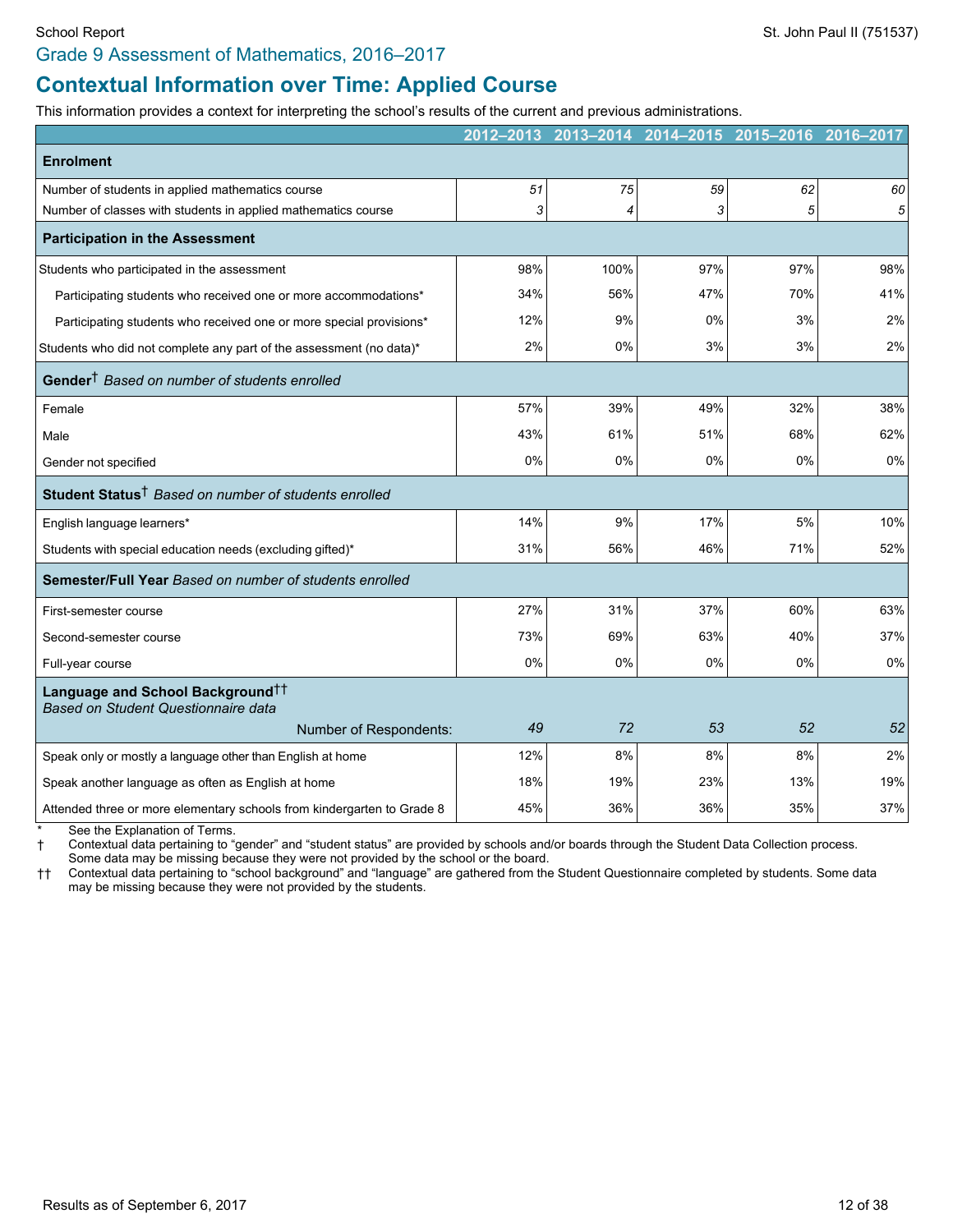# **Contextual Information over Time: Applied Course (continued)**

|                                                  | 2012-2013 2013-2014 2014-2015 2015-2016 |                                      |     |       | $12016 - 2017$ |
|--------------------------------------------------|-----------------------------------------|--------------------------------------|-----|-------|----------------|
| Year Student Entered Current School <sup>+</sup> |                                         |                                      |     |       |                |
| Year of the assessment                           |                                         |                                      |     | 82%   | 88%            |
| Year prior to the assessment                     |                                         |                                      |     | 16%   | 10%            |
| 2 years prior to the assessment                  |                                         | These items were added in 2015-2016. |     | 2%    | 2%             |
| 3 or more years prior to the assessment          |                                         |                                      |     | 0%    | 0%             |
| Data not available                               |                                         |                                      |     | $0\%$ | $0\%$          |
| Year Student Entered Current Board <sup>T</sup>  |                                         |                                      |     |       |                |
| Year of the assessment                           |                                         |                                      |     | 3%    | 3%             |
| Year prior to the assessment                     |                                         |                                      | 29% | 25%   |                |
| 2 years prior to the assessment                  |                                         | These items were added in 2015-2016. | 8%  | 3%    |                |
| 3 or more years prior to the assessment          |                                         |                                      | 60% | 68%   |                |
| Data not available                               |                                         |                                      |     | 0%    | $0\%$          |

† Contextual data are provided by schools and/or boards through the Student Data Collection process. Some data may be missing because they were not provided by schools or boards.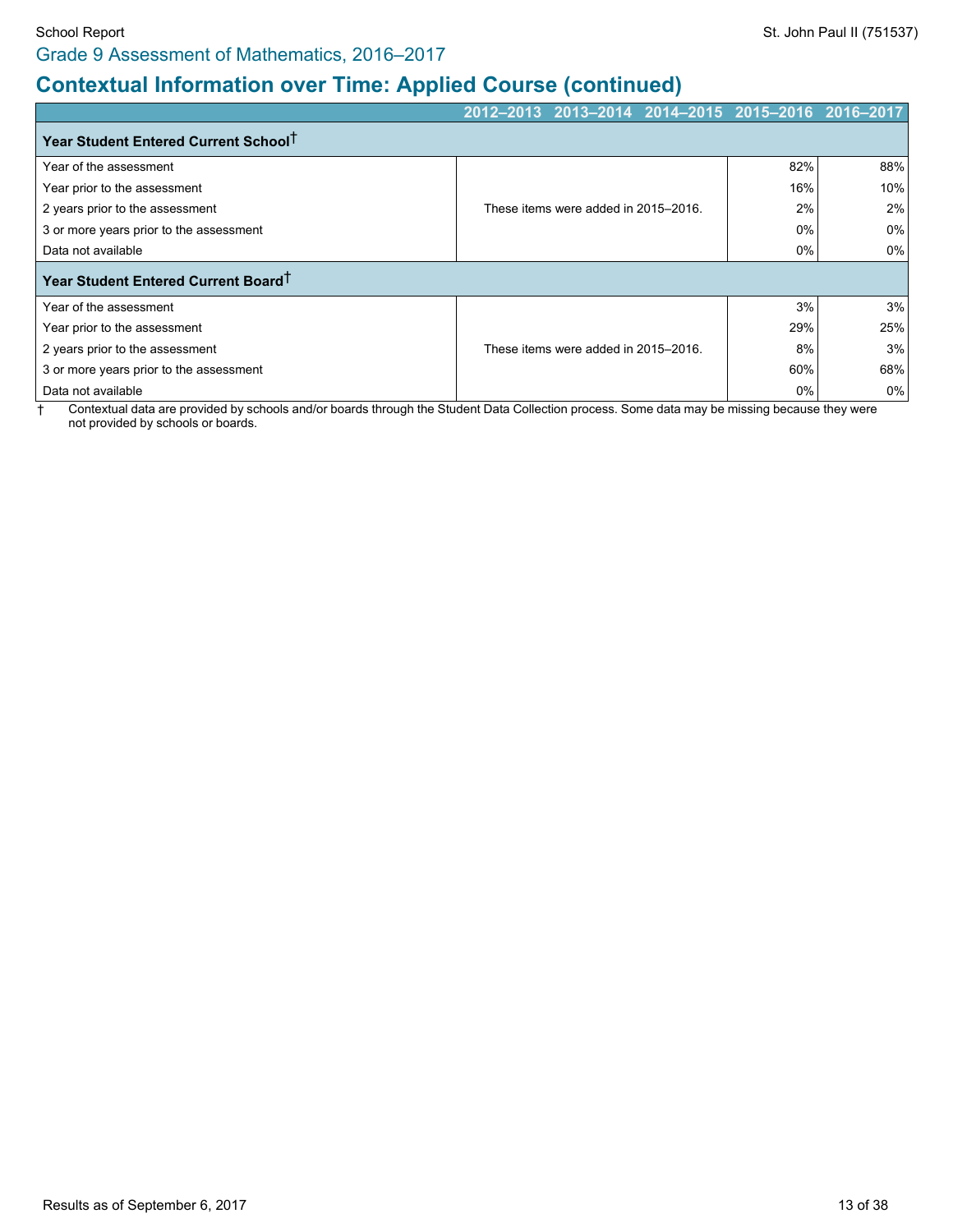# Grade 9 Assessment of Mathematics, 2016–2017 **Results for All Students over Time: Applied Course**

| School*                                                                                         |             |            |            |             |
|-------------------------------------------------------------------------------------------------|-------------|------------|------------|-------------|
| Year                                                                                            | $'13 - '14$ | $'14 - 15$ | $'15 - 16$ | $'16 - '17$ |
| Number of<br><b>Students</b>                                                                    | 75          | 59         | 62         | 60          |
| Level 4                                                                                         | 4%          | 7%         | $0\%$      | 5%          |
| Level 3                                                                                         | 19%         | 27%        | 21%        | 32%         |
| Level 2                                                                                         | 37%         | 42%        | 44%        | 33%         |
| Level 1                                                                                         | 31%         | 17%        | 26%        | 23%         |
| <b>Below Level 1</b>                                                                            | 9%          | 3%         | 6%         | 5%          |
| Participating<br><b>Students</b>                                                                | 100%        | 97%        | 97%        | 98%         |
| No Data                                                                                         | $0\%$       | 3%         | 3%         | 2%          |
| <b>At or Above</b><br><b>Provincial</b><br><b>Standard</b><br>(Levels 3<br>and $4$ <sup>†</sup> | 23%         | 34%        | 21%        | 37%         |
| Board*                                                                                          |             |            |            |             |
| Year                                                                                            | $'13 - 14$  | $'14 - 15$ | $'15 - 16$ | $'16 - '17$ |
| Number of<br><b>Students</b>                                                                    | 2 2 1 5     | 1979       | 2 1 7 1    | 1885        |
| Level 4                                                                                         | 9%          | 10%        | 9%         | 12%         |
| Level 3                                                                                         | 36%         | 34%        | 36%        | 34%         |
| Level 2                                                                                         | 36%         | 36%        | 35%        | 34%         |
| Level 1                                                                                         | 13%         | 14%        | 14%        | 14%         |
| <b>Below Level 1</b>                                                                            | $5\%$       | 4%         | 4%         | 3%          |
| Participating<br><b>Students</b>                                                                | 98%         | 97%        | 99%        | 98%         |
| <b>No Data</b>                                                                                  | 2%          | 3%         | 1%         | 2%          |
| <b>At or Above</b><br><b>Provincial</b><br><b>Standard</b><br>(Levels 3<br>and $4$ <sup>†</sup> | 44%         | 44%        | 45%        | 46%         |
| Province*                                                                                       |             |            |            |             |
| Year<br>Number of                                                                               | $'13 - 14$  | $'14 - 15$ | $'15 - 16$ | $'16 - '17$ |
| <b>Students</b>                                                                                 | 38 181      | EС         | 36 005     | 34 797      |
| <b>Level 4</b>                                                                                  | 9%          | EС         | 10%        | 9%          |
| Level 3                                                                                         | 38%         | ЕC         | 35%        | 35%         |
| Level 2                                                                                         | 34%         | EС         | 33%        | 33%         |
| Level 1                                                                                         | 11%         | EС         | 13%        | 14%         |
| <b>Below Level 1</b>                                                                            | 4%          | EC         | 5%         | 5%          |
| Participating<br><b>Students</b>                                                                | 96%         | EC         | 96%        | 96%         |
| <b>No Data</b>                                                                                  | 4%          | ЕC         | 4%         | 4%          |
| At or Above<br>Provincial<br><b>Standard</b><br>(Levels 3<br>and $4$ <sup>†</sup>               | 47%         | EC         | 45%        | 44%         |

![](_page_13_Figure_4.jpeg)

![](_page_13_Figure_5.jpeg)

![](_page_13_Figure_6.jpeg)

Because percentages in tables and graphs are rounded, and because graphs do not show all reporting categories, percentages may not add up to 100.

† These percentages are based on the actual number of students and cannot be calculated simply by adding the rounded percentages of students at Levels 3 and 4.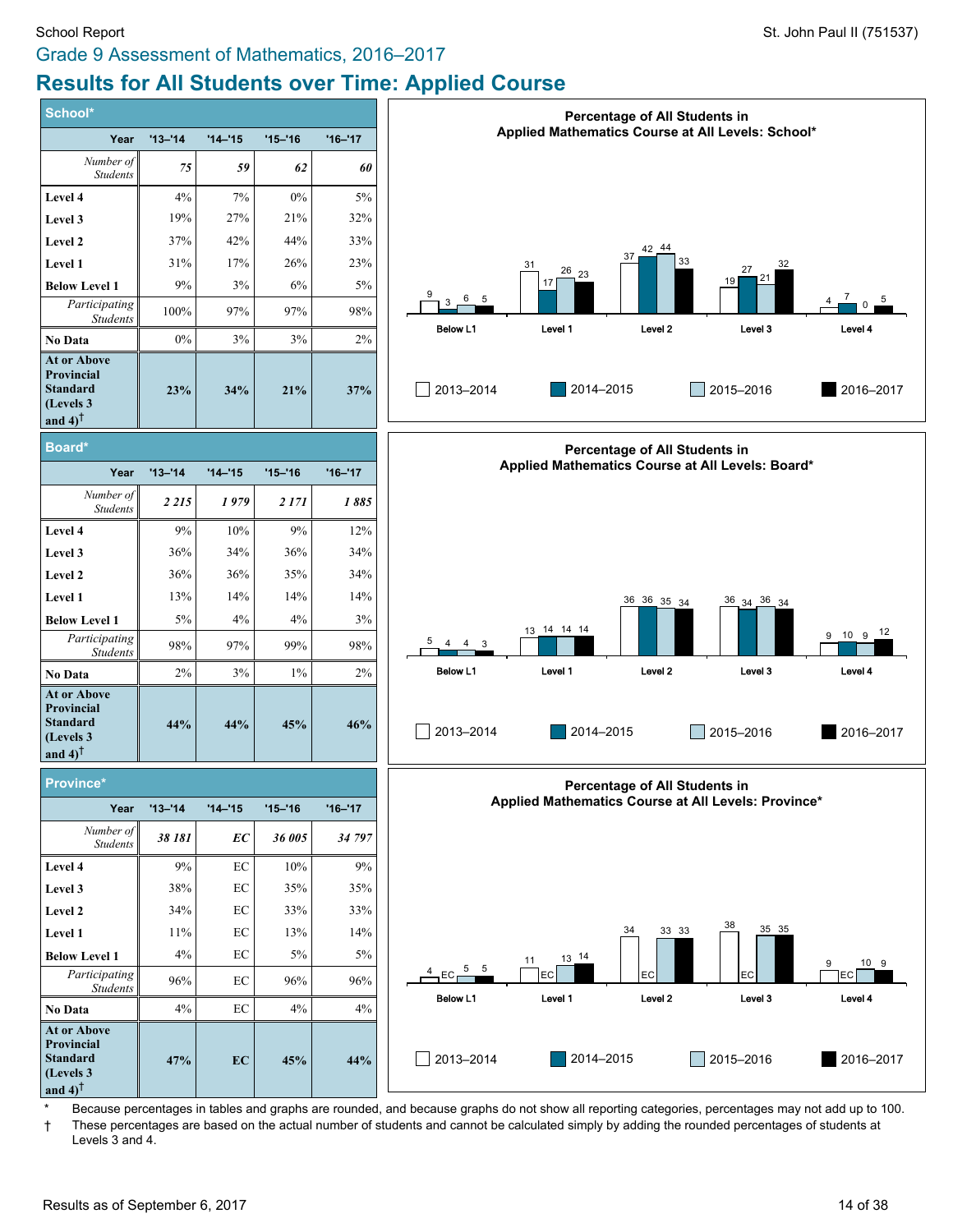#### Grade 9 Assessment of Mathematics, 2016–2017

## **Contextual Information over Time: Academic Course**

This information provides a context for interpreting the school's results of the current and previous administrations.

|                                                                                     | 2012-2013 | 2013-2014 | 2014-2015 | 2015-2016 | 2016-2017 |
|-------------------------------------------------------------------------------------|-----------|-----------|-----------|-----------|-----------|
| <b>Enrolment</b>                                                                    |           |           |           |           |           |
| Number of students in academic mathematics course                                   | 254       | 255       | 266       | 277       | 261       |
| Number of classes with students in academic mathematics course                      | 10        | 10        | 10        | 13        | 12        |
| <b>Participation in the Assessment</b>                                              |           |           |           |           |           |
| Students who participated in the assessment                                         | 100%      | 99%       | 100%      | 100%      | 100%      |
| Participating students who received one or more accommodations*                     | 4%        | 3%        | 6%        | 6%        | 3%        |
| Participating students who received one or more special provisions*                 | 7%        | 8%        | 0%        | 3%        | 6%        |
| Students who did not complete any part of the assessment (no data)*                 | 0%        | 1%        | 0%        | 1%        | 0%        |
| Gender <sup>†</sup> Based on number of students enrolled                            |           |           |           |           |           |
| Female                                                                              | 52%       | 50%       | 47%       | 51%       | 49%       |
| Male                                                                                | 48%       | 50%       | 53%       | 49%       | 51%       |
| Gender not specified                                                                | 0%        | 0%        | 0%        | 0%        | 0%        |
| Student Status <sup>†</sup> Based on number of students enrolled                    |           |           |           |           |           |
| English language learners*                                                          | 7%        | 8%        | 9%        | 3%        | 9%        |
| Students with special education needs (excluding gifted)*                           | 4%        | 3%        | 5%        | 6%        | 3%        |
| Semester/Full Year Based on number of students enrolled                             |           |           |           |           |           |
| First-semester course                                                               | 51%       | 58%       | 53%       | 52%       | 47%       |
| Second-semester course                                                              | 49%       | 42%       | 47%       | 48%       | 53%       |
| Full-year course                                                                    | 0%        | 0%        | 0%        | 0%        | 0%        |
| Language and School Background <sup>††</sup><br>Based on Student Questionnaire data |           |           |           |           |           |
| Number of Respondents:                                                              | 246       | 250       | 253       | 272       | 252       |
| Speak only or mostly a language other than English at home                          | 10%       | 8%        | 11%       | 6%        | 4%        |
| Speak another language as often as English at home                                  | 25%       | 24%       | 28%       | 29%       | 35%       |
| Attended three or more elementary schools from kindergarten to Grade 8              | 32%       | 24%       | 34%       | 25%       | 25%       |

See the Explanation of Terms.

† Contextual data pertaining to "gender" and "student status" are provided by schools and/or boards through the Student Data Collection process.

Some data may be missing because they were not provided by the school or the board.

†† Contextual data pertaining to "school background" and "language" are gathered from the Student Questionnaire completed by students. Some data may be missing because they were not provided by the students.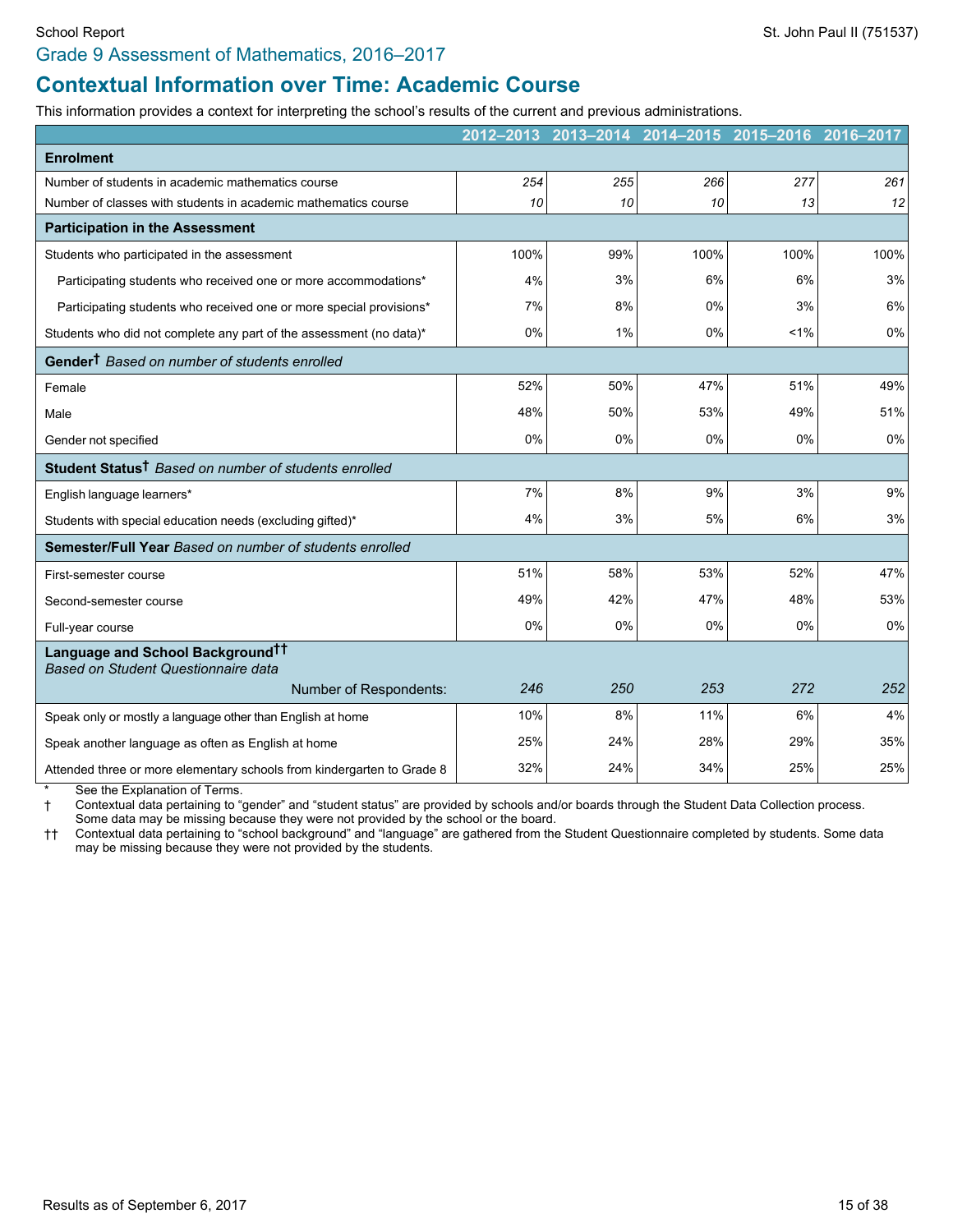# **Contextual Information over Time: Academic Course (continued)**

|                                                  |                                      |     | 2012-2013 2013-2014 2014-2015 2015-2016 2016-2017 |       |
|--------------------------------------------------|--------------------------------------|-----|---------------------------------------------------|-------|
| Year Student Entered Current School <sup>+</sup> |                                      |     |                                                   |       |
| Year of the assessment                           |                                      |     | 99%                                               | 100%  |
| Year prior to the assessment                     |                                      |     | 1%                                                | 0%    |
| 2 years prior to the assessment                  | These items were added in 2015-2016. |     | 0%                                                | $1\%$ |
| 3 or more years prior to the assessment          |                                      |     | $0\%$                                             | 0%    |
| Data not available                               |                                      |     | 0%                                                | 0%    |
| Year Student Entered Current Board <sup>+</sup>  |                                      |     |                                                   |       |
| Year of the assessment                           |                                      |     | 4%                                                | 2%    |
| Year prior to the assessment                     |                                      | 35% | 40%                                               |       |
| 2 years prior to the assessment                  | These items were added in 2015-2016. | 2%  | 2%                                                |       |
| 3 or more years prior to the assessment          |                                      |     | 58%                                               | 55%   |
| Data not available                               |                                      |     | 0%                                                | $0\%$ |

† Contextual data are provided by schools and/or boards through the Student Data Collection process. Some data may be missing because they were not provided by schools or boards.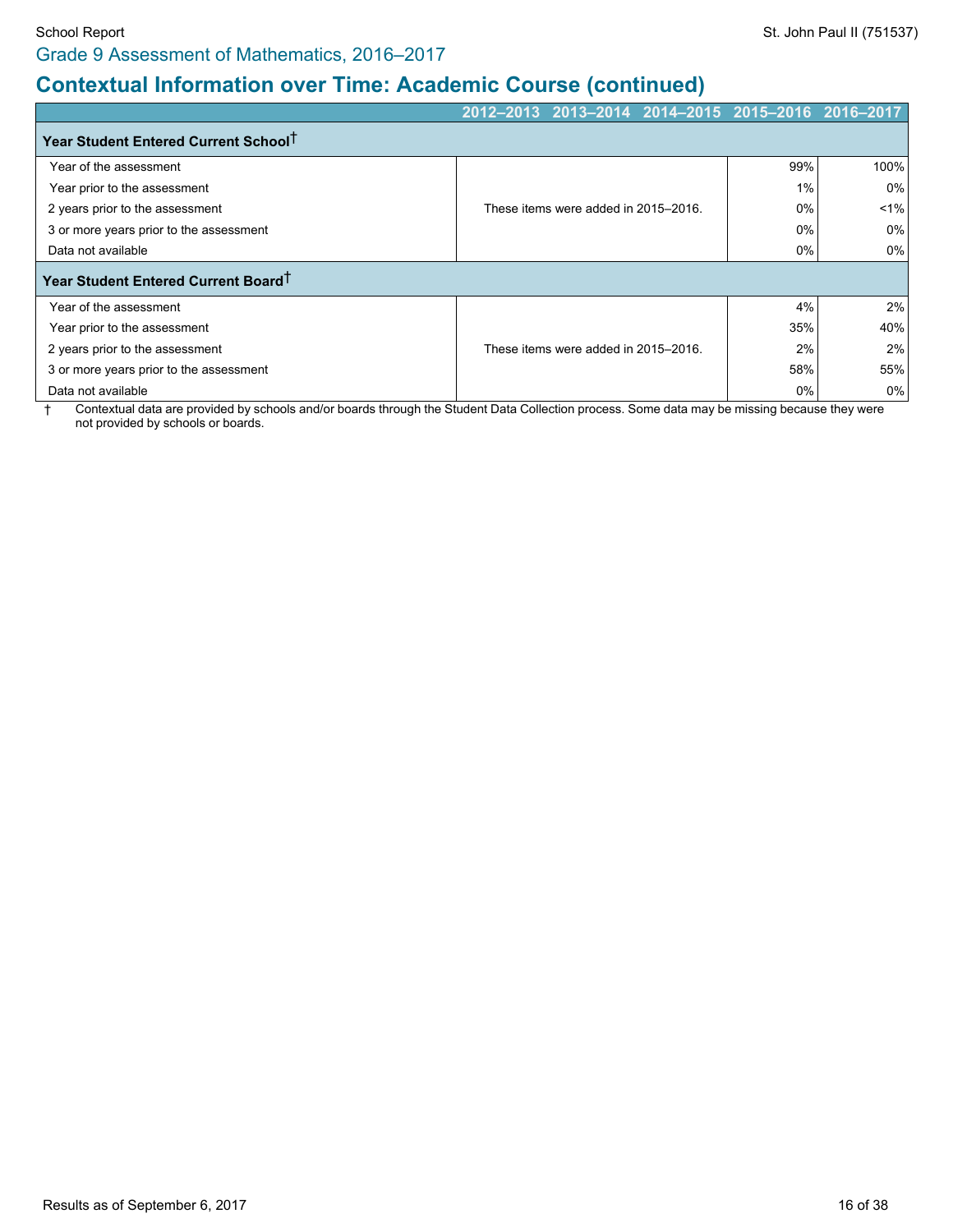## Grade 9 Assessment of Mathematics, 2016–2017 **Results for All Students over Time: Academic Course**

![](_page_16_Figure_3.jpeg)

Because percentages in tables and graphs are rounded, and because graphs do not show all reporting categories, percentages may not add up to 100. † These percentages are based on the actual number of students and cannot be calculated simply by adding the rounded percentages of students at Levels 3 and 4.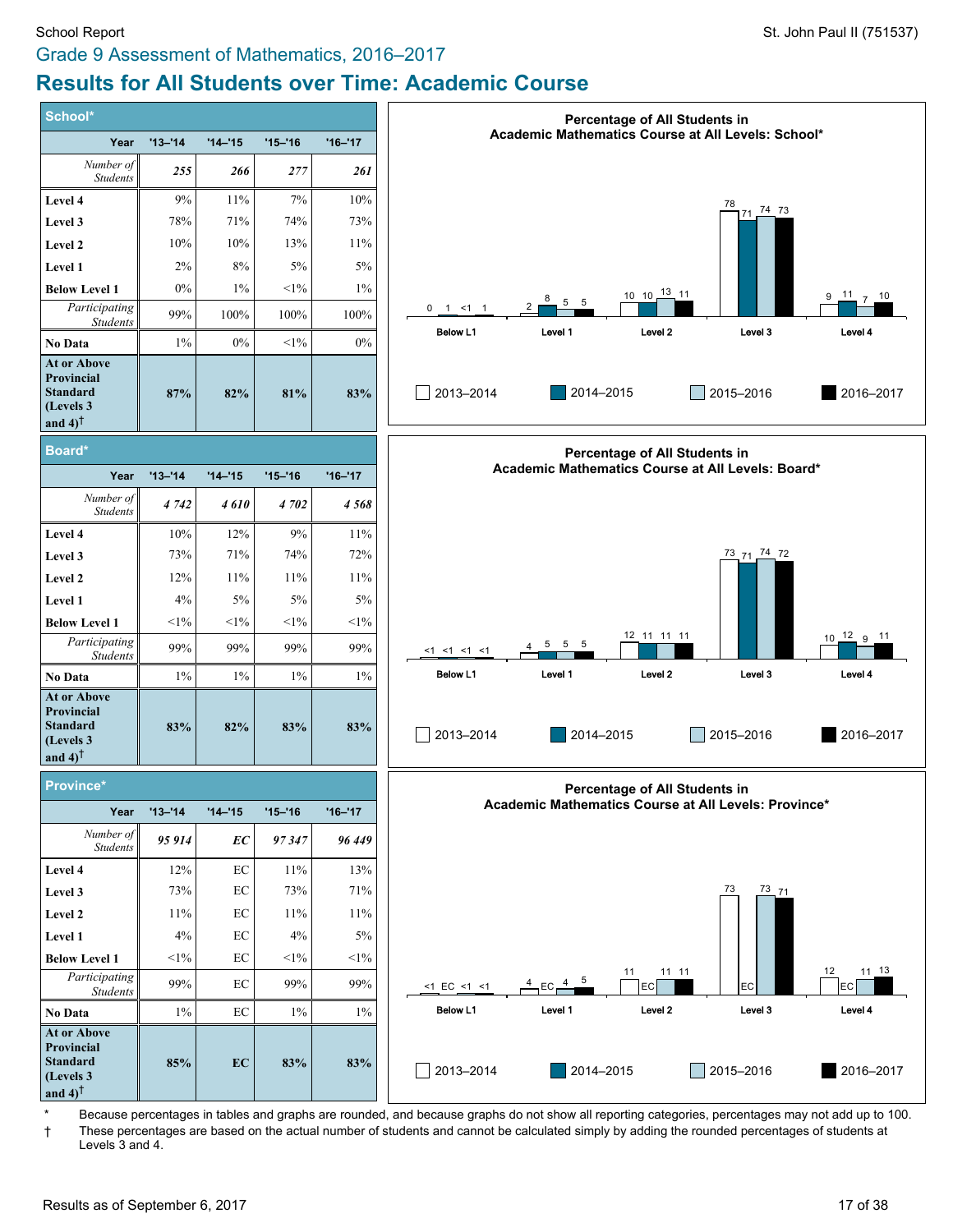![](_page_17_Figure_2.jpeg)

|          | Female | Male            | Female | Male   | Female | <b>Male</b> | Female | <b>Male</b> | Female | <b>Male</b> |
|----------|--------|-----------------|--------|--------|--------|-------------|--------|-------------|--------|-------------|
| School   | 29     | 22<br><u>__</u> | 29     | 46     | 29     | 30          | 20     | 42          | 23     | 37          |
| Board    | 022    | 095             | 993    | 222    | 929    | 050         | 973    | 198         | 808    | 077         |
| Province | 17 695 | 22 181          | 16 662 | 21 519 | EC     | ЕC          | 15 748 | 20 257      | 15 212 | 19585       |

† Includes only students for whom gender data were available.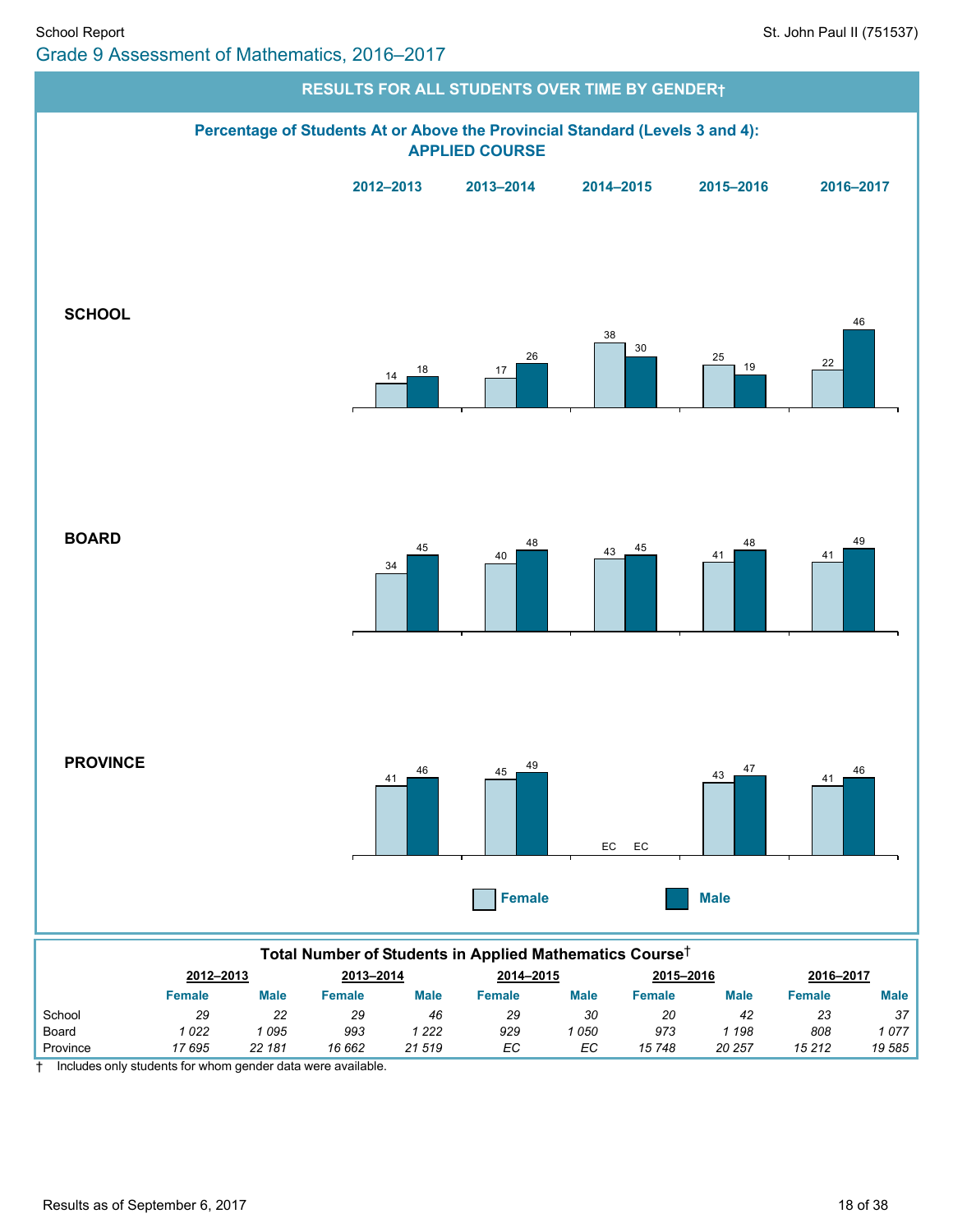![](_page_18_Figure_2.jpeg)

| Total Number of Students in Academic Mathematics Course <sup>⊤</sup> |               |         |           |         |           |         |               |        |           |             |  |
|----------------------------------------------------------------------|---------------|---------|-----------|---------|-----------|---------|---------------|--------|-----------|-------------|--|
|                                                                      | 2012-2013     |         | 2013-2014 |         | 2014-2015 |         | 2015-2016     |        | 2016-2017 |             |  |
|                                                                      | <b>Female</b> | Male    | Female    | Male    | Female    | Male    | <b>Female</b> | Male   | Female    | <b>Male</b> |  |
| School                                                               | 133           | 121     | 128       | 127     | 125       | 141     | 141           | 136    | 129       | 132         |  |
| Board                                                                | 2497          | 2 1 0 1 | 2 5 24    | 2 2 1 8 | 2491      | 2 1 1 9 | 2519          | 2 183  | 2461      | 2 107       |  |
| Province                                                             | 49 986        | 47 171  | 49 157    | 46 757  | ЕC        | ЕC      | 49817         | 47 530 | 49 388    | 47061       |  |

† Includes only students for whom gender data were available.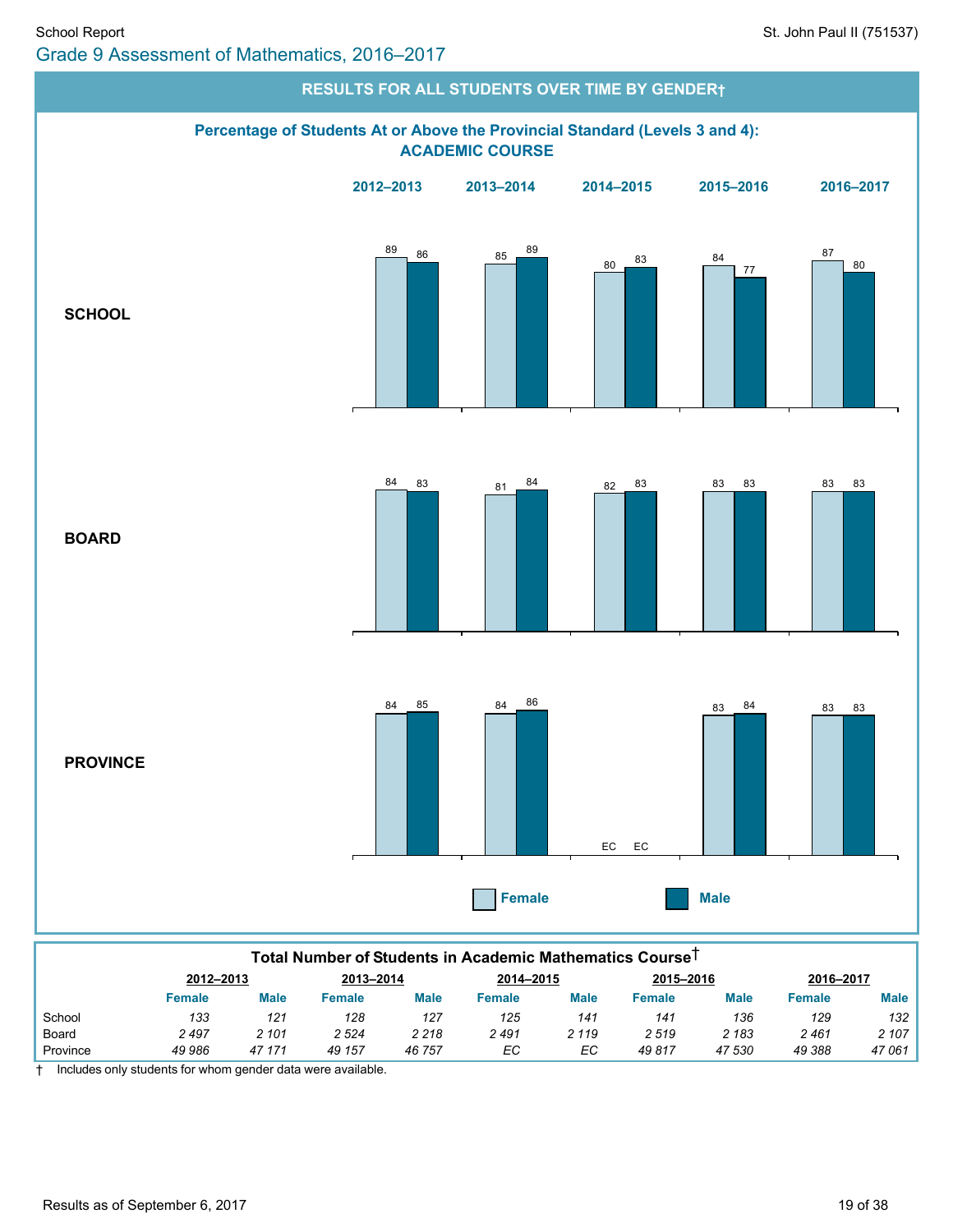Grade 9 Assessment of Mathematics, 2016–2017, Applied Course

![](_page_19_Figure_3.jpeg)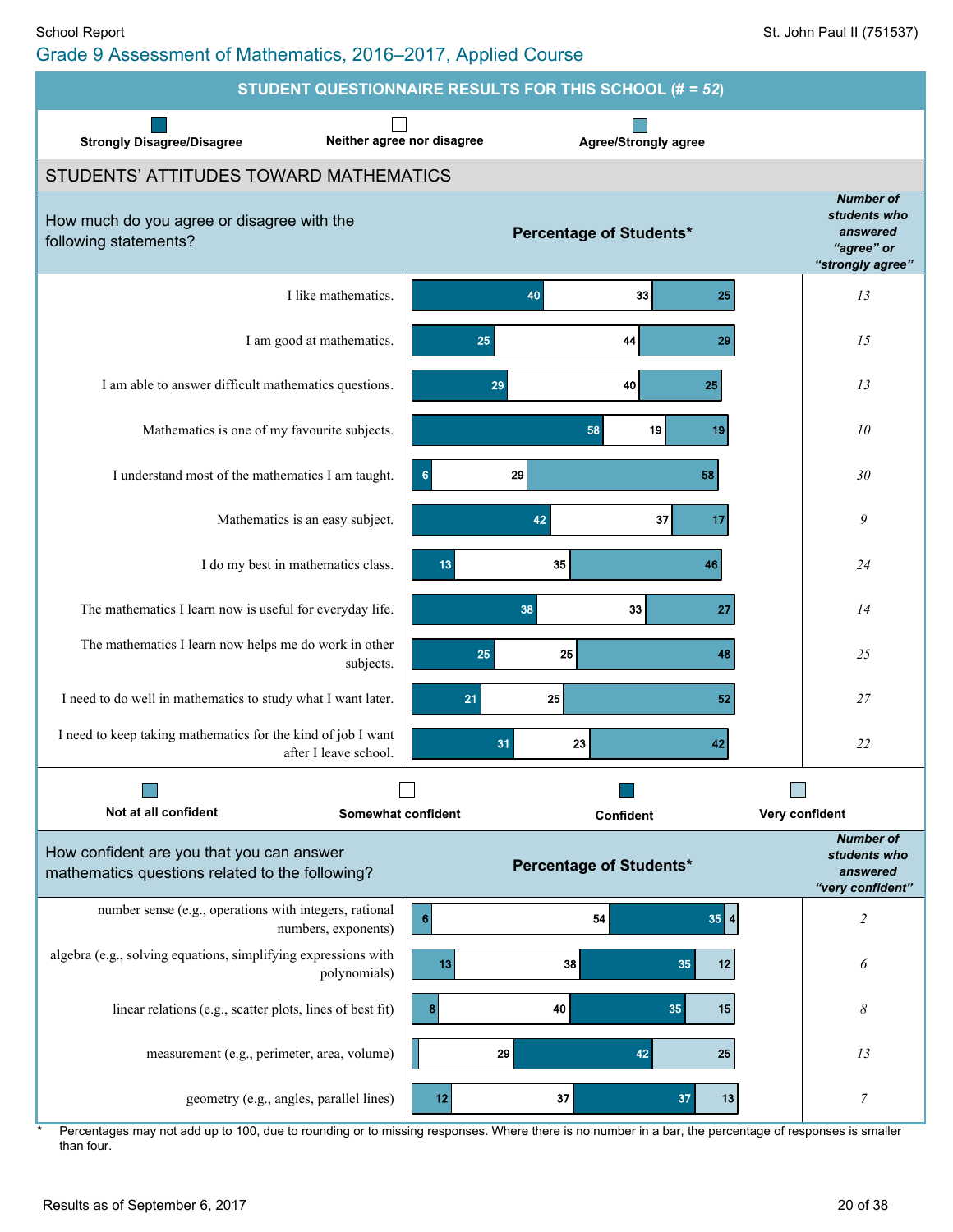|                                                                                                        |                  | STUDENT QUESTIONNAIRE RESULTS FOR THIS SCHOOL (# = 52) |                                                              |
|--------------------------------------------------------------------------------------------------------|------------------|--------------------------------------------------------|--------------------------------------------------------------|
| Never or almost never                                                                                  | <b>Sometimes</b> | Often                                                  | Very Often                                                   |
| <b>DOING MATHEMATICS</b>                                                                               |                  |                                                        |                                                              |
| How often do you do the following when studying<br>mathematics or working on a mathematics<br>problem? |                  | <b>Percentage of Students*</b>                         | <b>Number of</b><br>students who<br>answered<br>"very often" |
| I connect new mathematics concepts to what I already know<br>about mathematics or other subjects.      | 12               | 63<br>17 <sup>14</sup>                                 | $\overline{c}$                                               |
| I check my mathematics answers to see if they make sense.                                              |                  | 42<br>37<br>15                                         | 8                                                            |
| I apply new mathematics concepts to real-life problems.                                                |                  | 37<br>46<br>12 <sub>2</sub>                            | 1                                                            |
| I take time to discuss my mathematics assignments with my<br>classmates.                               | 25               | 56<br>$12$ $4$                                         | $\overline{c}$                                               |
| I look for more than one way to solve mathematics problems.                                            | 19               | 40<br>27<br>8                                          | 4                                                            |
| How often do you complete your mathematics<br>homework?                                                |                  | <b>Percentage of Students*</b>                         | <b>Number of</b><br><b>students</b>                          |
| I am not usually assigned any mathematics homework                                                     |                  |                                                        | 1                                                            |
| Never or almost never                                                                                  | $\overline{4}$   |                                                        | 2                                                            |
| Sometimes                                                                                              |                  | 35                                                     | 18                                                           |
|                                                                                                        | Often            | 29                                                     | 15                                                           |
|                                                                                                        | Always<br>23     |                                                        | 12                                                           |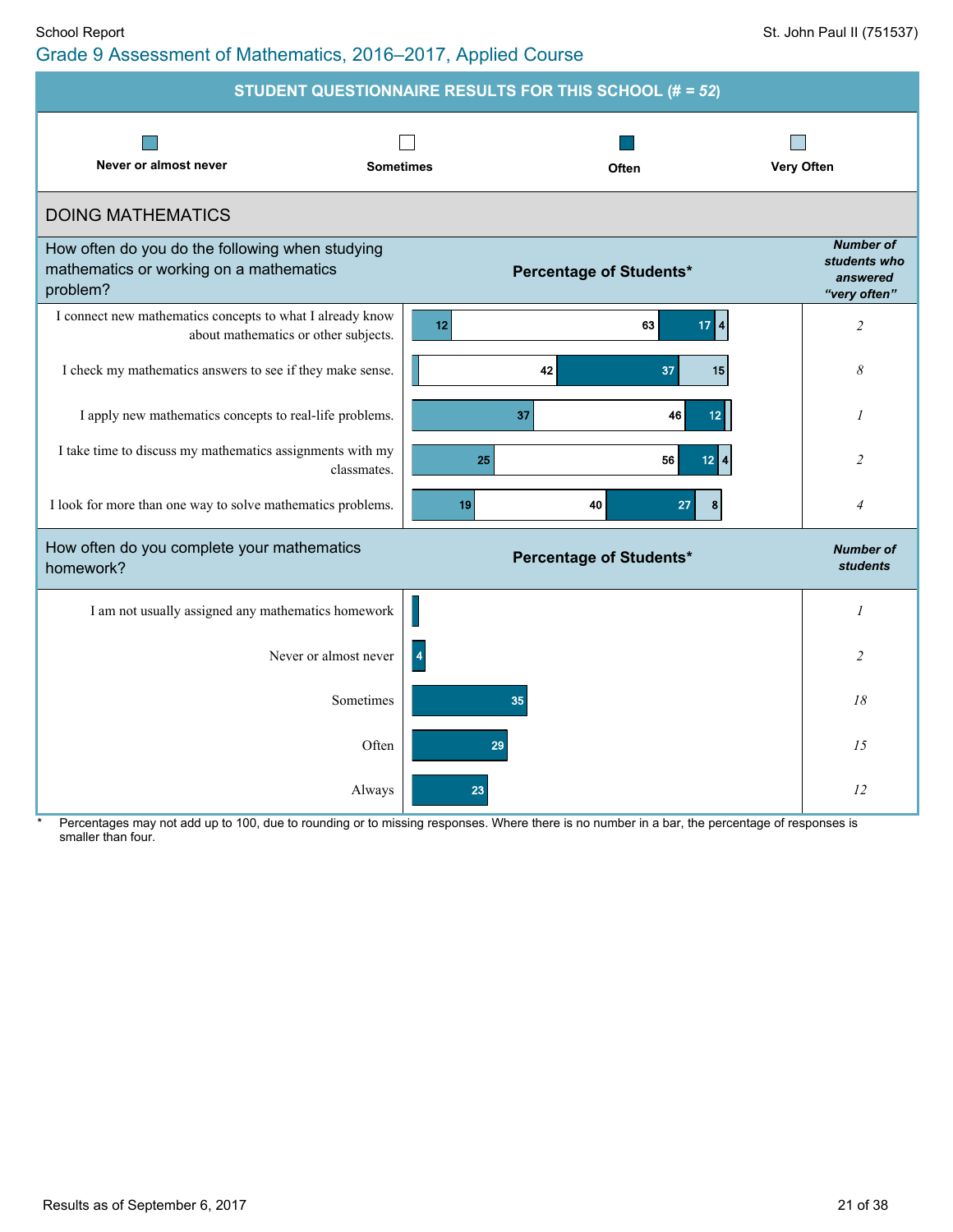| Grade 9 Assessment of Mathematics, 2016–2017, Applied Course |  |
|--------------------------------------------------------------|--|
|--------------------------------------------------------------|--|

| STUDENT QUESTIONNAIRE RESULTS FOR THIS SCHOOL (# = 52)           |                                    |                                                                                       |  |  |  |  |  |
|------------------------------------------------------------------|------------------------------------|---------------------------------------------------------------------------------------|--|--|--|--|--|
| <b>Never</b><br>1 or 2 times a month                             | 1 to 3 times a week                | Every day or almost every day                                                         |  |  |  |  |  |
| <b>OUT-OF-SCHOOL ACTIVITIES</b>                                  |                                    |                                                                                       |  |  |  |  |  |
| How often do you do the following when you are<br>not at school? | Percentage of Students*            | <b>Number of</b><br>students who<br>answered<br>"every day or<br>almost<br>every day" |  |  |  |  |  |
| I read by myself.                                                | 13<br>21<br>15<br>44               | $\overline{7}$                                                                        |  |  |  |  |  |
| I use the Internet.                                              | $\vert 4 \vert 4$<br>87            | 45                                                                                    |  |  |  |  |  |
| I play video games.                                              | 19<br>25<br>25<br>25               | 13                                                                                    |  |  |  |  |  |
| I participate in sports or other physical activities.            | 13<br>13<br>33<br>33               | 17                                                                                    |  |  |  |  |  |
| I participate in art, music or drama activities.                 | 27<br>35<br>13 <sub>1</sub><br>19  | 10                                                                                    |  |  |  |  |  |
| I participate in other clubs or organizations.                   | 25<br>42<br>15 <sub>15</sub><br>10 | 5                                                                                     |  |  |  |  |  |
| I volunteer in my community.                                     | 33<br>23<br>29<br>10               | 5                                                                                     |  |  |  |  |  |
| I work at a paid job.                                            | $77$ 4<br>10 <sub>1</sub>          | $\mathcal I$                                                                          |  |  |  |  |  |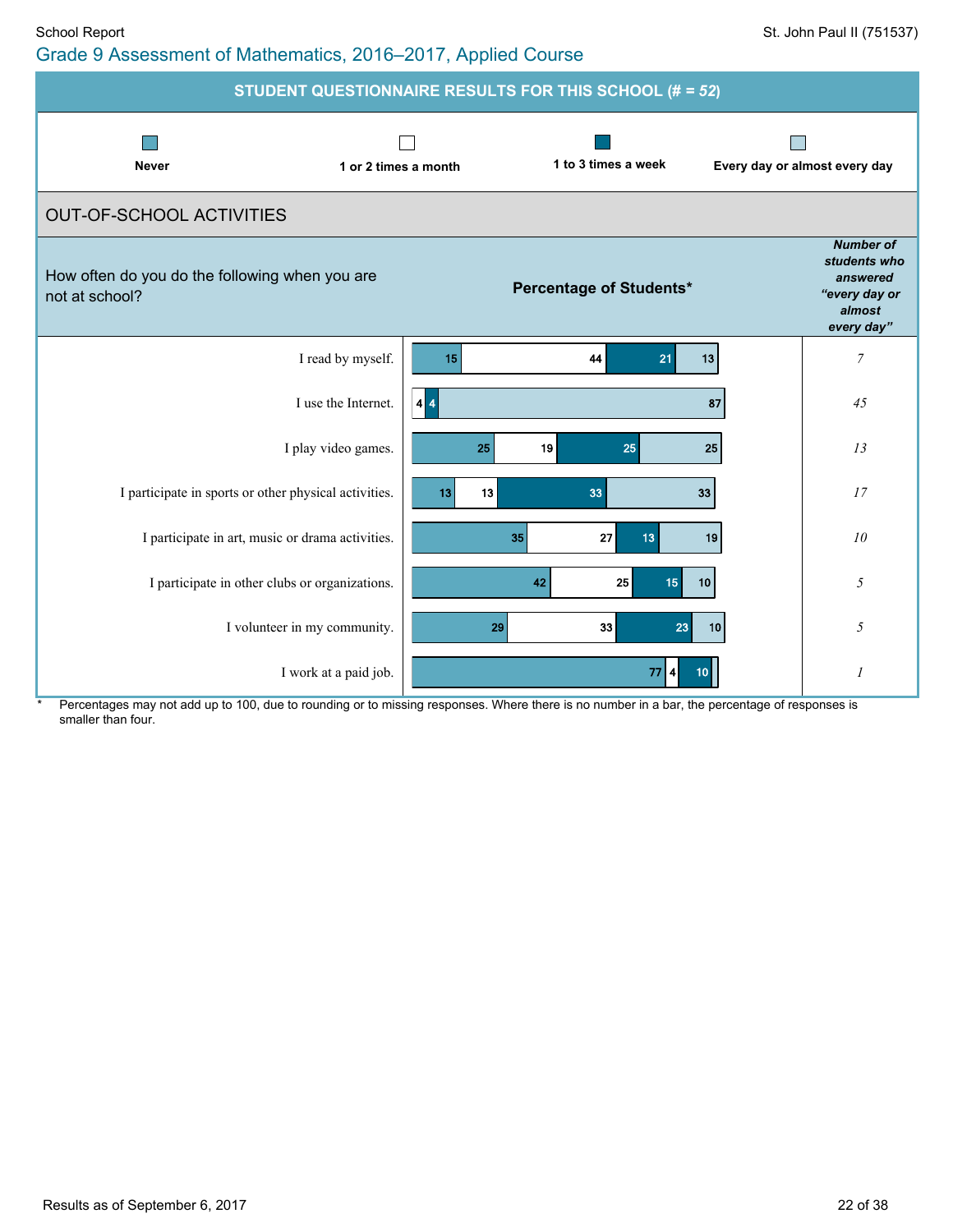#### School Report St. John Paul II (751537) Grade 9 Assessment of Mathematics, 2016–2017, Applied Course

#### **STUDENT QUESTIONNAIRE RESULTS FOR THIS SCHOOL (#** *= 52***)**

![](_page_22_Figure_3.jpeg)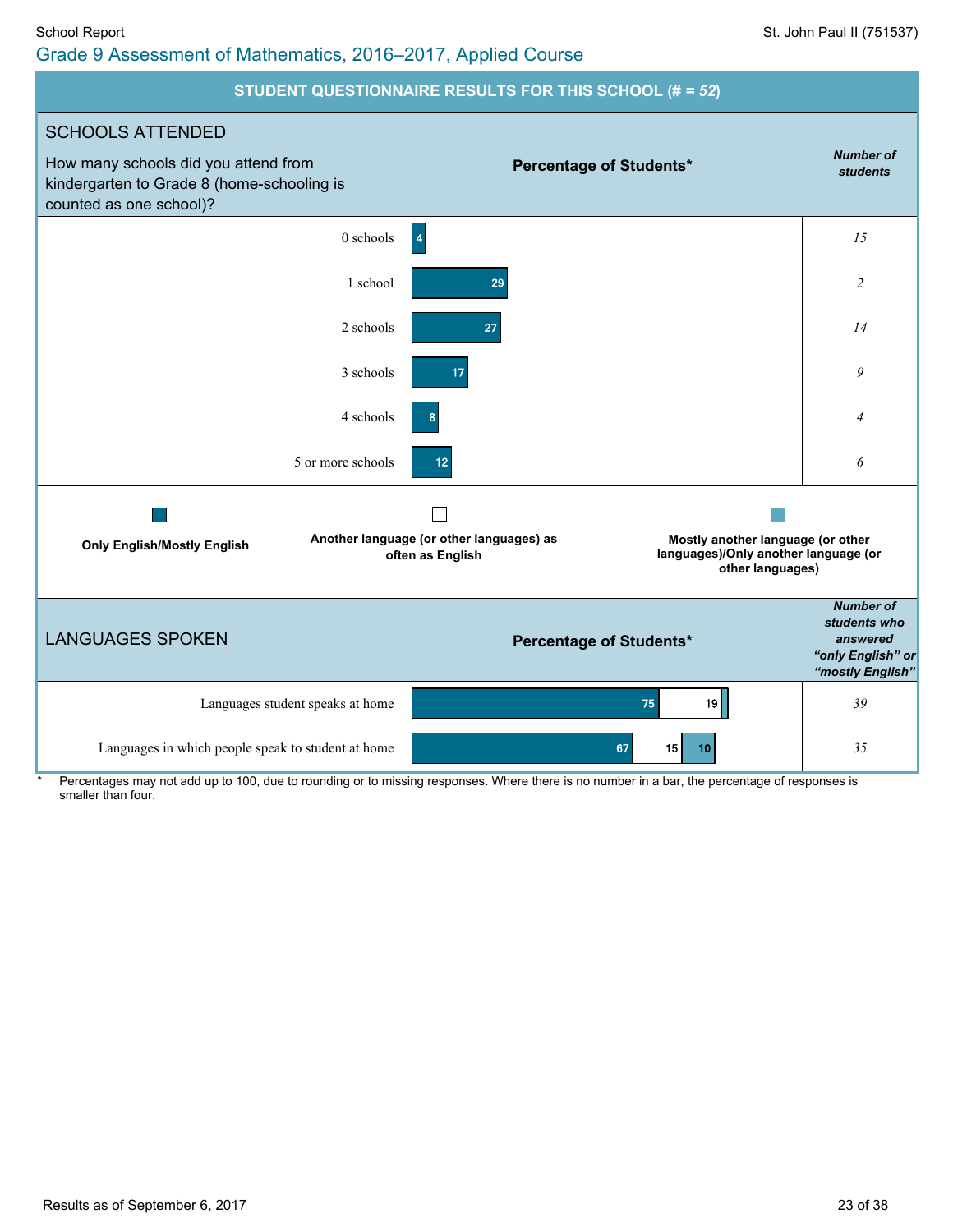## Grade 9 Assessment of Mathematics, 2016–2017, Applied Course

![](_page_23_Figure_3.jpeg)

Percentages may not add up to 100, due to rounding or to missing responses.

† Numbers and percentages are based on the number of students who indicated that their teacher will count some or all parts of the assessment as part of their class mark.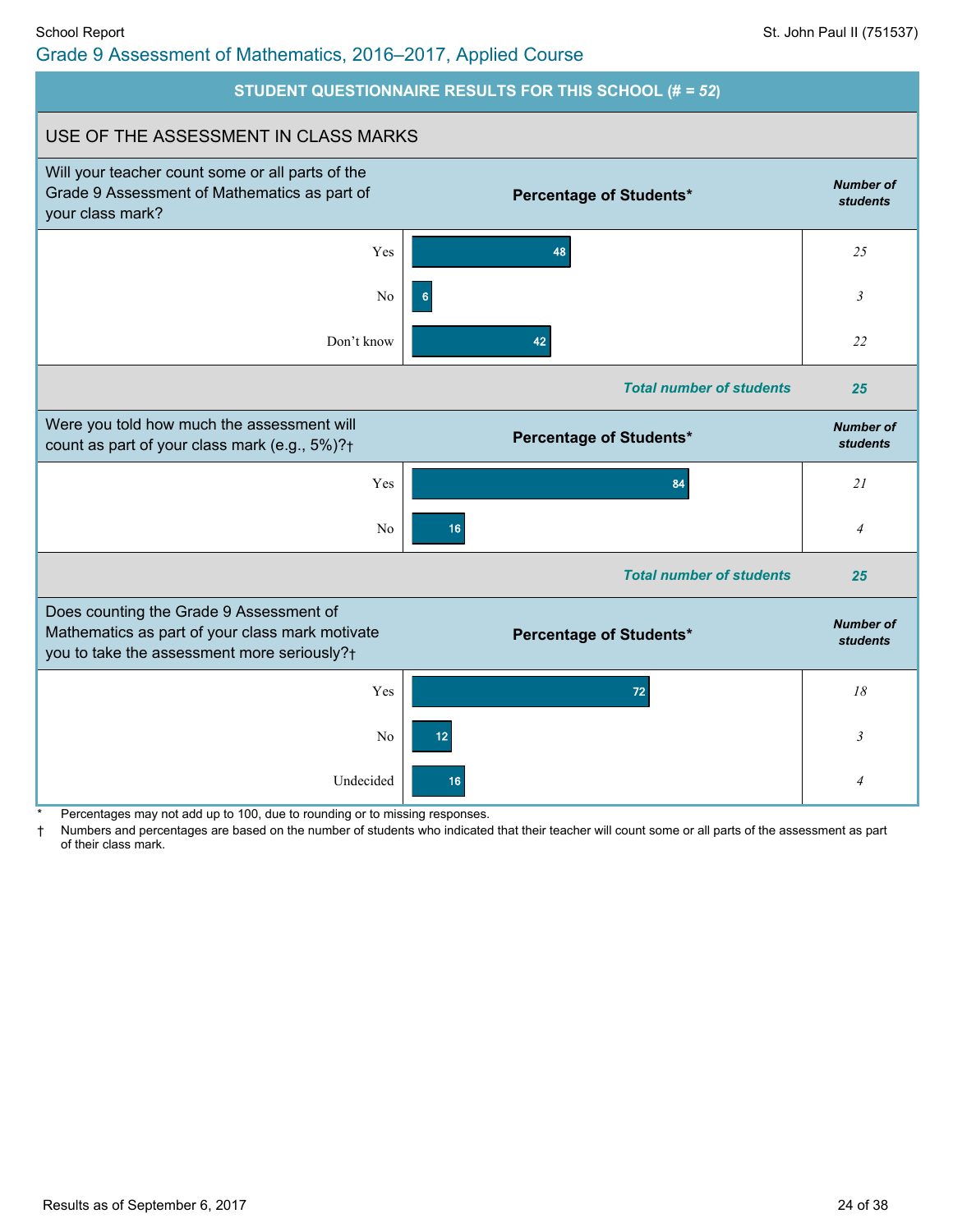#### School Report St. John Paul II (751537) Grade 9 Assessment of Mathematics, 2016–2017, Applied Course

|                                                                                                                                                       |                                    | <b>School</b>          |                     | <b>Board</b>                   |                         |                    |                             | <b>Province</b>             |                      |
|-------------------------------------------------------------------------------------------------------------------------------------------------------|------------------------------------|------------------------|---------------------|--------------------------------|-------------------------|--------------------|-----------------------------|-----------------------------|----------------------|
| <b>STUDENT QUESTIONNAIRE</b><br><b>RESULTS FOR SCHOOL, BOARD AND</b><br><b>PROVINCE</b><br>(all students, female, male)                               | <b>All Students</b><br>$= 52$<br>巷 | Female*<br>$= 21$<br>巷 | $(# = 31)$<br>Male* | All Students<br>$(\# = 1 678)$ | Female*<br>$(\# = 731)$ | Male*<br>(# = 947) | All Students<br>$# = 30066$ | Female*<br>$(\# = 13\ 280)$ | $# = 16786$<br>Male* |
| STUDENTS' ATTITUDES TOWARD MATHEMATICS                                                                                                                |                                    |                        |                     |                                |                         |                    |                             |                             |                      |
| Percentage of students indicating they "agree" or "strongly agree" with the following statements: +                                                   |                                    |                        |                     |                                |                         |                    |                             |                             |                      |
| I like mathematics.                                                                                                                                   | 25%                                | 14%                    | 32%                 | 42%                            | 37%                     | 45%                | 36%                         | 31%                         | 40%                  |
| I am good at mathematics.                                                                                                                             | 29%                                | 14%                    | 39%                 | 35%                            | 28%                     | 40%                | 35%                         | 27%                         | 41%                  |
| I am able to answer difficult mathematics questions.                                                                                                  | 25%                                | 19%                    | 29%                 | 24%                            | 18%                     | 29%                | 24%                         | 16%                         | 31%                  |
| Mathematics is one of my favorite subjects.                                                                                                           | 19%                                | 14%                    | 23%                 | 28%                            | 26%                     | 29%                | 21%                         | 18%                         | 24%                  |
| I understand most of the mathematics I am taught.                                                                                                     | 58%                                | 38%                    | 71%                 | 65%                            | 61%                     | 68%                | 61%                         | 56%                         | 64%                  |
| Mathematics is an easy subject.                                                                                                                       | 17%                                | 14%                    | 19%                 | 18%                            | 14%                     | 21%                | 18%                         | 13%                         | 22%                  |
| I do my best in mathematics class.                                                                                                                    | 46%                                | 43%                    | 48%                 | 69%                            | 72%                     | 67%                | 69%                         | 72%                         | 66%                  |
| The mathematics I learn now is useful for everyday life.                                                                                              | 27%                                | 19%                    | 32%                 | 44%                            | 43%                     | 45%                | 34%                         | 31%                         | 37%                  |
| The mathematics I learn now helps me do work in other<br>subjects.                                                                                    | 48%                                | 48%                    | 48%                 | 51%                            | 50%                     | 51%                | 47%                         | 45%                         | 48%                  |
| I need to do well in mathematics to study what I want<br>later.                                                                                       | 52%                                | 38%                    | 61%                 | 60%                            | 57%                     | 61%                | 50%                         | 47%                         | 53%                  |
| I need to keep taking mathematics for the kind of job I<br>want after I leave school.                                                                 | 42%                                | 33%                    | 48%                 | 50%                            | 49%                     | 50%                | 43%                         | 41%                         | 45%                  |
| Percentage of students indicating they feel "confident" or "very confident" that they can answer mathematics questions related to the<br>following: ± |                                    |                        |                     |                                |                         |                    |                             |                             |                      |
| number sense (e.g., operations with integers, rational<br>numbers, exponents)                                                                         | 38%                                | 33%                    | 42%                 | 47%                            | 41%                     | 52%                | 41%                         | 33%                         | 47%                  |
| algebra (e.g., solving equations, simplifying expressions<br>with polynomials)                                                                        | 46%                                | 43%                    | 48%                 | 46%                            | 43%                     | 48%                | 43%                         | 40%                         | 45%                  |
| linear relations (e.g., scatter plots, lines of best fit)                                                                                             | 50%                                | 43%                    | 55%                 | 60%                            | 55%                     | 64%                | 56%                         | 51%                         | 60%                  |
| measurement (e.g., perimeter, area, volume)                                                                                                           | 67%                                | 62%                    | 71%                 | 70%                            | 68%                     | 72%                | 68%                         | 64%                         | 70%                  |
| geometry (e.g., angles, parallel lines)                                                                                                               | 50%                                | 52%                    | 48%                 | 45%                            | 39%                     | 50%                | 47%                         | 41%                         | 52%                  |

Includes only students for whom gender data were available.

† Other response options were "strongly disagree", "disagree" and "neither agree nor disagree".

Other response options were "not at all confident" and "somewhat confident".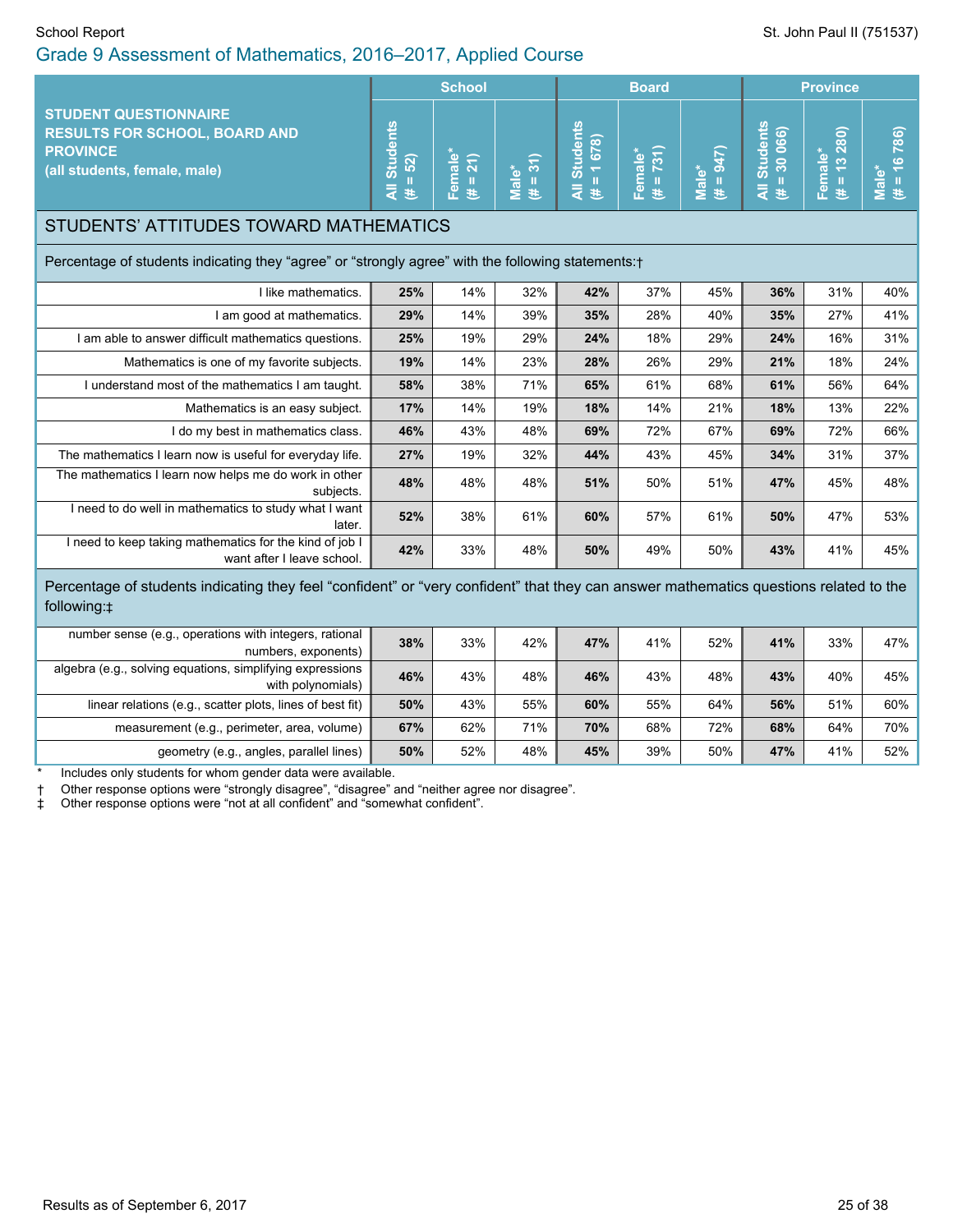## Grade 9 Assessment of Mathematics, 2016–2017, Applied Course

|                                                                                                                                       |                                                          | <b>School</b>         |                   |                               | <b>Board</b>            |                    |                                       | <b>Province</b>             |                             |
|---------------------------------------------------------------------------------------------------------------------------------------|----------------------------------------------------------|-----------------------|-------------------|-------------------------------|-------------------------|--------------------|---------------------------------------|-----------------------------|-----------------------------|
| <b>STUDENT QUESTIONNAIRE</b><br><b>RESULTS FOR SCHOOL, BOARD AND</b><br><b>PROVINCE</b><br>(all students, female, male)               | <b>Students</b><br>52)<br>$\tilde{\mathbf{u}}$<br>₹<br>巷 | Female®<br>$(# = 21)$ | Male*<br>(# = 31) | All Students<br>$= 1678$<br>巷 | $= 731$<br>Female*<br>巷 | Male*<br>(# = 947) | <b>All Students</b><br>$= 30066$<br>巷 | $(\# = 13\ 280)$<br>Female* | 786)<br>$(4) = 16$<br>Male* |
| <b>DOING MATHEMATICS</b>                                                                                                              |                                                          |                       |                   |                               |                         |                    |                                       |                             |                             |
| Percentage of students indicating they do the following "very often" when studying mathematics or working on a mathematics problem: † |                                                          |                       |                   |                               |                         |                    |                                       |                             |                             |
| I connect new mathematics concepts to what I already<br>know about mathematics or other subjects.                                     | 4%                                                       | 0%                    | 6%                | 4%                            | 5%                      | 3%                 | 4%                                    | 4%                          | 4%                          |
| I check my mathematics answers to see if they make<br>sense.                                                                          | 15%                                                      | 14%                   | 16%               | 17%                           | 19%                     | 16%                | 16%                                   | 17%                         | 14%                         |
| I apply new mathematics concepts to real-life problems.                                                                               | 2%                                                       | 0%                    | 3%                | 4%                            | 2%                      | 5%                 | 4%                                    | 3%                          | 4%                          |
| I take time to discuss my mathematics assignments with<br>my classmates.                                                              | 4%                                                       | 5%                    | 3%                | 6%                            | 6%                      | 6%                 | 5%                                    | 5%                          | 4%                          |
| I look for more than one way to solve mathematics<br>problems.                                                                        | 8%                                                       | $0\%$                 | 13%               | 12%                           | 10%                     | 14%                | 10%                                   | 9%                          | 11%                         |
| Percentage of students indicating they complete their mathematics homework at the following frequencies: ±                            |                                                          |                       |                   |                               |                         |                    |                                       |                             |                             |
| I am not usually assigned any mathematics homework                                                                                    | 2%                                                       | 0%                    | 3%                | 4%                            | 3%                      | 4%                 | 12%                                   | 11%                         | 13%                         |
| Never or almost never                                                                                                                 | 4%                                                       | $0\%$                 | 6%                | 4%                            | 3%                      | 5%                 | 7%                                    | 5%                          | 8%                          |
| Sometimes                                                                                                                             | 35%                                                      | 29%                   | 39%               | 32%                           | 28%                     | 34%                | 27%                                   | 25%                         | 29%                         |
| Often                                                                                                                                 | 29%                                                      | 33%                   | 26%               | 32%                           | 33%                     | 32%                | 29%                                   | 30%                         | 29%                         |
| Always                                                                                                                                | 23%                                                      | 33%                   | 16%               | 20%                           | 25%                     | 17%                | 17%                                   | 20%                         | 14%                         |
| Includes only students for whom gender data were available.                                                                           |                                                          |                       |                   |                               |                         |                    |                                       |                             |                             |

\* Includes only students for whom gender data were available.

† Other response options were "never or almost never", "sometimes" and "often".

Percentages may not add up to 100, due to rounding or to missing responses.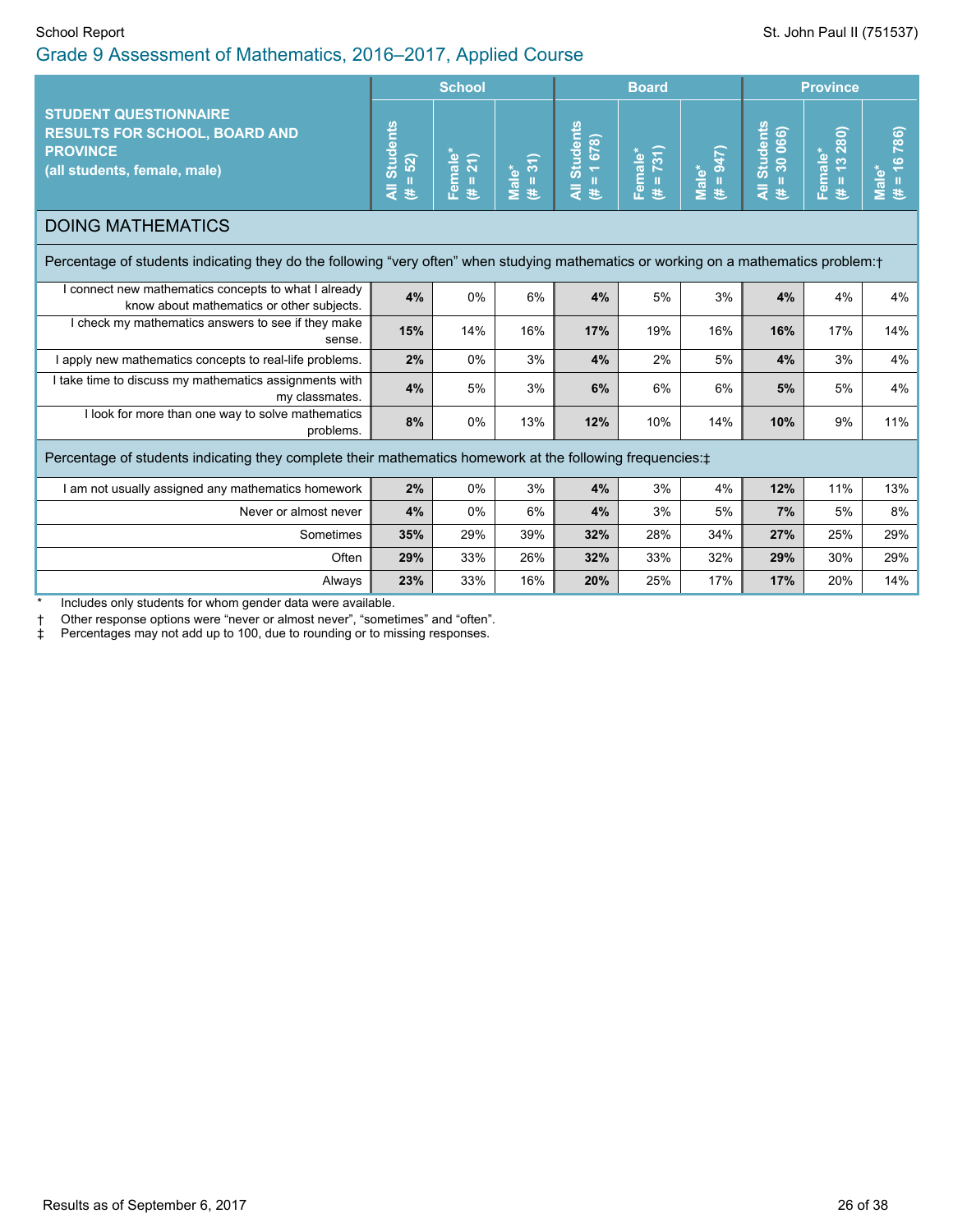# School Report School Report St. John Paul II (751537)

| Grade 9 Assessment of Mathematics, 2016–2017, Applied Course                                                                                                                                                                              |                                    |                     |                   |                                   |                      |                      |                                |                             |                                  |
|-------------------------------------------------------------------------------------------------------------------------------------------------------------------------------------------------------------------------------------------|------------------------------------|---------------------|-------------------|-----------------------------------|----------------------|----------------------|--------------------------------|-----------------------------|----------------------------------|
|                                                                                                                                                                                                                                           |                                    | <b>School</b>       |                   |                                   | <b>Board</b>         |                      |                                | <b>Province</b>             |                                  |
| <b>STUDENT QUESTIONNAIRE</b><br><b>RESULTS FOR SCHOOL, BOARD AND</b><br><b>PROVINCE</b><br>(all students, female, male)                                                                                                                   | <b>All Students</b><br>$= 52$<br>悲 | Female*<br>(# = 21) | Male*<br>(# = 31) | <b>All Students</b><br>$# = 1678$ | $# = 731$<br>Female* | $(1 + 947)$<br>Male* | All Students<br>$= 30066$<br>巷 | Female*<br>$(\# = 13\ 280)$ | $# = 16786$<br>Male <sup>*</sup> |
| <b>OUT-OF-SCHOOL ACTIVITIES</b>                                                                                                                                                                                                           |                                    |                     |                   |                                   |                      |                      |                                |                             |                                  |
| Percentage of students indicating they do the following "every day or almost every day" when they are not at school:+                                                                                                                     |                                    |                     |                   |                                   |                      |                      |                                |                             |                                  |
| I read by myself.                                                                                                                                                                                                                         | 13%                                | 24%                 | 6%                | 15%                               | 22%                  | 11%                  | 15%                            | 22%                         | 11%                              |
| I use the Internet.                                                                                                                                                                                                                       | 87%                                | 95%                 | 81%               | 84%                               | 86%                  | 83%                  | 85%                            | 88%                         | 84%                              |
| I play video games.                                                                                                                                                                                                                       | 25%                                | 10%                 | 35%               | 27%                               | 8%                   | 42%                  | 30%                            | 12%                         | 45%                              |
| I participate in sports or other physical activities.                                                                                                                                                                                     | 33%                                | 19%                 | 42%               | 35%                               | 22%                  | 45%                  | 36%                            | 25%                         | 44%                              |
| I participate in art, music or drama activities.                                                                                                                                                                                          | 19%                                | 33%                 | 10%               | 20%                               | 26%                  | 16%                  | 18%                            | 25%                         | 13%                              |
| I participate in other clubs or organizations.                                                                                                                                                                                            | 10%                                | 10%                 | 10%               | 10%                               | 9%                   | 11%                  | 9%                             | 8%                          | 10%                              |
| I volunteer in my community.                                                                                                                                                                                                              | 10%                                | 10%                 | 10%               | 5%                                | 5%                   | 5%                   | 5%                             | 5%                          | 5%                               |
| I work at a paid job.                                                                                                                                                                                                                     | 2%                                 | $0\%$               | 3%                | 3%                                | 2%                   | 4%                   | 7%                             | 6%                          | 8%                               |
| <b>SCHOOLS ATTENDED</b>                                                                                                                                                                                                                   |                                    |                     |                   |                                   |                      |                      |                                |                             |                                  |
| Percentage of students indicating the number of schools they attended from kindergarten to Grade 8 (home-schooling is counted as one<br>school):‡                                                                                         |                                    |                     |                   |                                   |                      |                      |                                |                             |                                  |
| 0 schools                                                                                                                                                                                                                                 | 4%                                 | 5%                  | 3%                | 3%                                | 4%                   | 3%                   | 2%                             | 2%                          | 2%                               |
| 1 school                                                                                                                                                                                                                                  | 29%                                | 33%                 | 26%               | 29%                               | 27%                  | 31%                  | 25%                            | 24%                         | 26%                              |
| 2 schools                                                                                                                                                                                                                                 | 27%                                | 19%                 | 32%               | 27%                               | 24%                  | 30%                  | 28%                            | 28%                         | 29%                              |
| 3 schools                                                                                                                                                                                                                                 | 17%                                | 19%                 | 16%               | 18%                               | 19%                  | 17%                  | 18%                            | 19%                         | 18%                              |
| 4 schools                                                                                                                                                                                                                                 | 8%                                 | 10%                 | 6%                | 8%                                | 10%                  | 7%                   | 10%                            | 11%                         | 9%                               |
| 5 or more schools                                                                                                                                                                                                                         | 12%                                | 14%                 | 10%               | 8%                                | 11%                  | 7%                   | 11%                            | 12%                         | 10%                              |
| <b>LANGUAGES SPOKEN</b>                                                                                                                                                                                                                   |                                    |                     |                   |                                   |                      |                      |                                |                             |                                  |
| Percentage of students indicating that they speak the following languages at home:#                                                                                                                                                       |                                    |                     |                   |                                   |                      |                      |                                |                             |                                  |
| Only English/Mostly English                                                                                                                                                                                                               | 75%                                | 76%                 | 74%               | 51%                               | 48%                  | 53%                  | 75%                            | 74%                         | 76%                              |
| Another language (or other languages) as often as<br>English                                                                                                                                                                              | 19%                                | 24%                 | 16%               | 28%                               | 30%                  | 27%                  | 13%                            | 15%                         | 12%                              |
| Mostly another language (or other languages)/<br>Only another language (or other languages)                                                                                                                                               | 2%                                 | 0%                  | 3%                | 16%                               | 16%                  | 15%                  | 7%                             | 7%                          | 7%                               |
| Percentage of students indicating the languages people speak to them at home: $\pm$                                                                                                                                                       |                                    |                     |                   |                                   |                      |                      |                                |                             |                                  |
| Only English/Mostly English                                                                                                                                                                                                               | 67%                                | 86%                 | 55%               | 41%                               | 41%                  | 41%                  | 70%                            | 69%                         | 71%                              |
| Another language (or other languages) as often as<br>English                                                                                                                                                                              | 15%                                | 14%                 | 16%               | 24%                               | 24%                  | 24%                  | 11%                            | 12%                         | 11%                              |
| Mostly another language (or other languages)/<br>Only another language (or other languages)                                                                                                                                               | 10%                                | 0%                  | 16%               | 26%                               | 25%                  | 26%                  | 11%                            | 11%                         | 10%                              |
| Includes only students for whom gender data were available.<br>Other response options were "never", "1 or 2 times a month" and "1 to 3 times a week".<br>ŧ<br>Percentages may not add up to 100, due to rounding or to missing responses. |                                    |                     |                   |                                   |                      |                      |                                |                             |                                  |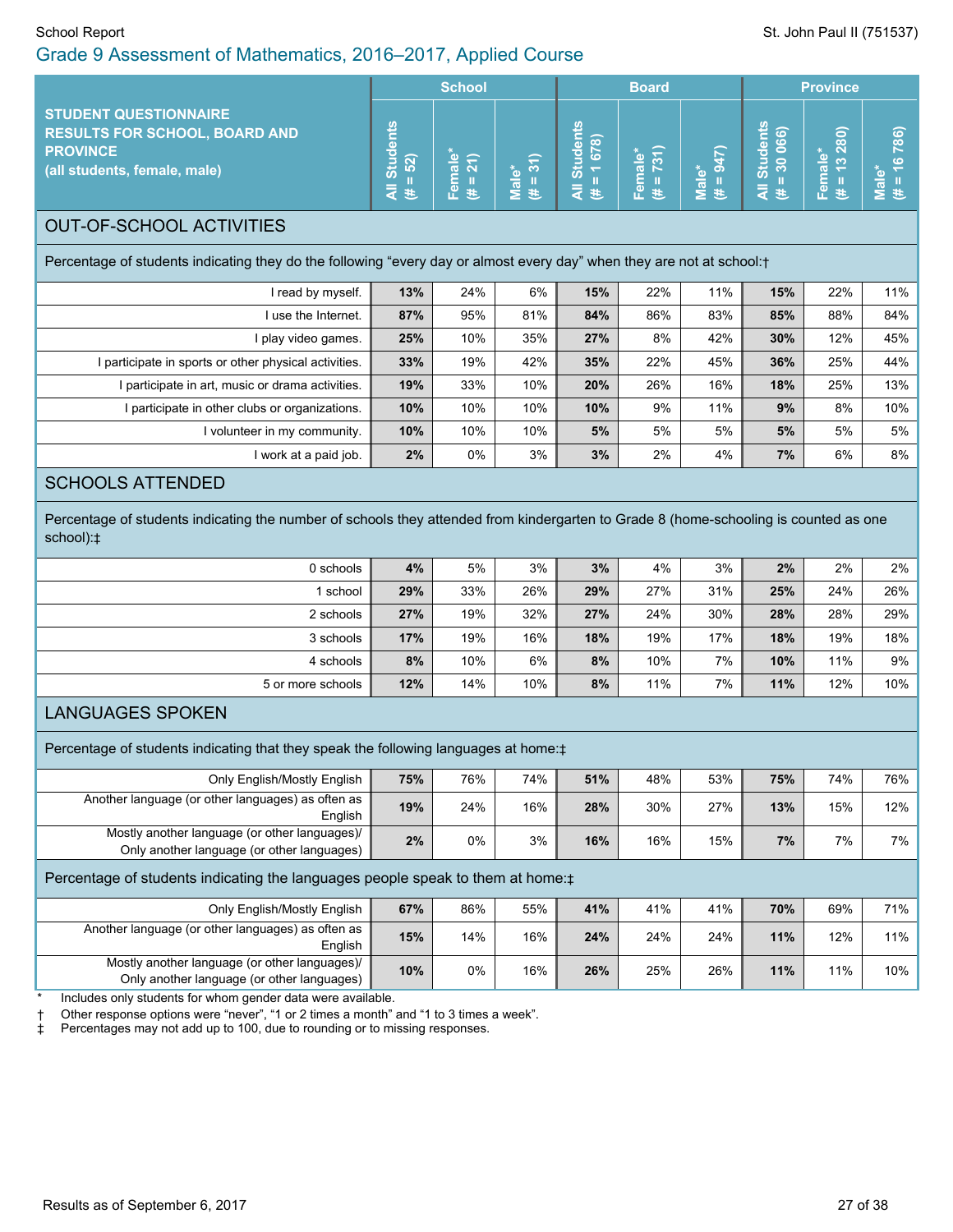### Grade 9 Assessment of Mathematics, 2016–2017, Applied Course

|                                                                                                                  | <b>School</b> |   | <b>Board</b>                                  |        | <b>Province</b> |               |                                                                                          |                                                             |                         |
|------------------------------------------------------------------------------------------------------------------|---------------|---|-----------------------------------------------|--------|-----------------|---------------|------------------------------------------------------------------------------------------|-------------------------------------------------------------|-------------------------|
| STUDENT QUESTIONNAIRE<br><b>RESULTS FOR SCHOOL, BOARD AND</b><br><b>PROVINCE</b><br>(all students, female, male) | द ≛           | w | $\overline{\phantom{0}}$<br>$\mathbf{c}$<br>巷 | ന<br>巷 | œв<br>w.        | ത<br>त्न<br>B | ൟ<br>œ<br>ασ<br>$\overline{\mathbf{a}}$<br>Ō<br>Ō<br>$\circ$<br>ౙ<br>$\overline{\Omega}$ | $\widehat{\sigma}$<br>$\overline{\infty}$<br>$\infty$<br>o. | 786)<br>$\epsilon$<br>œ |

#### USE OF THE ASSESSMENT IN CLASS MARKS

Percentage of students indicating their teacher will count some or all parts of the Grade 9 Assessment of Mathematics as part of their class mark:†

| Yes        | 48% | 33% | 58% | 43% | 46%   | 40% | 43% | 47%   | 40% |
|------------|-----|-----|-----|-----|-------|-----|-----|-------|-----|
| No         | 6%  | 10% | 3%  | 1%  | $1\%$ | 1%  | 1%  | $1\%$ | 2%  |
| Don't know | 42% | 57% | 32% | 50% | 46%   | 53% | 50% | 47%   | 52% |

Percentage of students indicating they were told how much the assessment will count as part of their class mark:†‡

|     | dents<br>$\widehat{5}$<br>ಹೆ ಸ್ಪಿ<br>まえ | $\frac{1}{a}$<br>$\overline{\phantom{0}}$<br>⊆<br>ه<br>ŧ<br>ட் | ၜ<br>lale <sup>®</sup><br>$\overline{\phantom{0}}$<br>ŧ<br>∠ | its<br>tuder<br>$\widehat{\infty}$<br>$\overline{\phantom{0}}$<br>ÖΝ<br>—<br>-<br>マ き | ଚ<br>Ф<br>c.<br>ā<br>$\sim$<br>⊆<br>€<br>ட | $\widehat{82}$<br>Male'<br>ო<br>€ | its<br>990)<br>┶<br>-eb<br>$\mathbf{\Omega}$<br>5<br>$\overline{ }$<br>₹<br>£,<br>⋖ | 226)<br>$\omega$<br>ಕ<br>ဖ<br>ট<br>共 | $\widehat{\phantom{a}}$<br>ᠴ<br>cò<br>Male<br>$\circ$<br>忎 |
|-----|-----------------------------------------|----------------------------------------------------------------|--------------------------------------------------------------|---------------------------------------------------------------------------------------|--------------------------------------------|-----------------------------------|-------------------------------------------------------------------------------------|--------------------------------------|------------------------------------------------------------|
| Yes | 84%                                     | 86%                                                            | 83%                                                          | 86%                                                                                   | 87%                                        | 84%                               | 88%                                                                                 | 89%                                  | 88%                                                        |
| No  | 16%                                     | 14%                                                            | 17%                                                          | 14%                                                                                   | 12%                                        | 15%                               | 11%                                                                                 | 11%                                  | 12%                                                        |

Percentage of students indicating that counting the Grade 9 Assessment of Mathematics as part of their class mark motivates them to take the assessment more seriously:†‡

|           | udents<br><u>ເດີ</u><br>ಹೆ <u>ಸ</u><br>まえ | $\frac{1}{\sigma}$<br>$\overline{\phantom{0}}$<br>⊆<br>ه<br>ŧ<br>ட | ၜ<br>Male'<br>$\overline{\phantom{0}}$<br><br>E | tudents<br>$\frac{1}{2}$<br>ÖΟ.<br>$\overline{ }$<br>₹<br>₩<br>⋖ | †e*<br>¤le<br>$\mathfrak{F}$<br>ო<br>Ф<br>€<br>ட | 382)<br>Male <sup>*</sup><br>€ | is<br>(080)<br>Studen<br>2<br>$\overline{ }$<br>共<br>≒<br>◅ | 6<br><u>်မှု</u> လ<br>Õ<br>∽<br>$\overline{\mathbb{Q}}$<br>共<br>ட் | $\widehat{+}$<br>ဖ<br>$\overline{\mathbb{e}}$<br>ဖ<br>Mai<br>恶 |
|-----------|-------------------------------------------|--------------------------------------------------------------------|-------------------------------------------------|------------------------------------------------------------------|--------------------------------------------------|--------------------------------|-------------------------------------------------------------|--------------------------------------------------------------------|----------------------------------------------------------------|
| Yes       | 72%                                       | 71%                                                                | 72%                                             | 83%                                                              | 86%                                              | 80%                            | 77%                                                         | 79%                                                                | 76%                                                            |
| No        | 12%                                       | 29%                                                                | 6%                                              | 5%                                                               | 2%                                               | 7%                             | 8%                                                          | 6%                                                                 | 10%                                                            |
| Undecided | 16%                                       | 0%                                                                 | 22%                                             | 11%                                                              | 11%                                              | 12%                            | 14%                                                         | 15%                                                                | 13%                                                            |

Includes only students for whom gender data were available.

† Percentages may not add up to 100, due to rounding or to missing responses.

‡ Numbers and percentages are based on the number of students who indicated that their teacher will count some or all parts of the assessment as part of their class mark.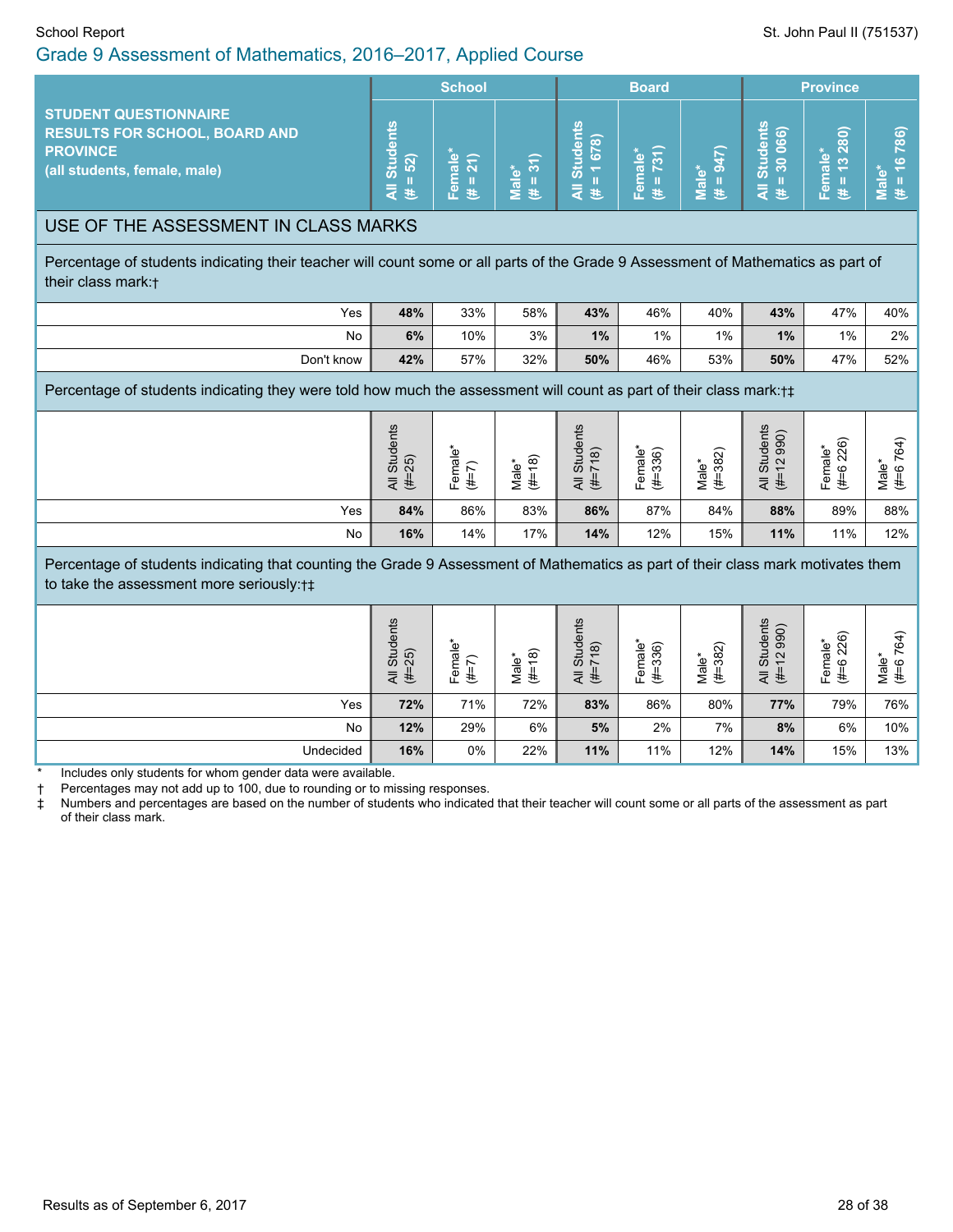| STUDENT QUESTIONNAIRE RESULTS FOR THIS SCHOOL (# = 252)                                      |                                                                                                                                                                                    |                                                                                |  |  |  |  |  |  |
|----------------------------------------------------------------------------------------------|------------------------------------------------------------------------------------------------------------------------------------------------------------------------------------|--------------------------------------------------------------------------------|--|--|--|--|--|--|
| <b>Strongly Disagree/Disagree</b>                                                            | Neither agree nor disagree<br><b>Agree/Strongly agree</b>                                                                                                                          |                                                                                |  |  |  |  |  |  |
| STUDENTS' ATTITUDES TOWARD MATHEMATICS                                                       |                                                                                                                                                                                    |                                                                                |  |  |  |  |  |  |
| How much do you agree or disagree with the<br>following statements?                          | <b>Percentage of Students*</b>                                                                                                                                                     | <b>Number of</b><br>students who<br>answered<br>"agree" or<br>"strongly agree" |  |  |  |  |  |  |
| I like mathematics.                                                                          | 17<br>19<br>64                                                                                                                                                                     | 161                                                                            |  |  |  |  |  |  |
| I am good at mathematics.                                                                    | 13<br>36<br>50                                                                                                                                                                     | 127                                                                            |  |  |  |  |  |  |
| I am able to answer difficult mathematics questions.                                         | 13<br>42<br>45                                                                                                                                                                     | 113                                                                            |  |  |  |  |  |  |
| Mathematics is one of my favourite subjects.                                                 | 34<br>19<br>47                                                                                                                                                                     | 118                                                                            |  |  |  |  |  |  |
| I understand most of the mathematics I am taught.                                            | 17<br>$6\phantom{1}6$<br>77                                                                                                                                                        | 195                                                                            |  |  |  |  |  |  |
| Mathematics is an easy subject.                                                              | 31<br>40<br>28                                                                                                                                                                     | 71                                                                             |  |  |  |  |  |  |
| I do my best in mathematics class.                                                           | 21<br>70<br>8                                                                                                                                                                      | 177                                                                            |  |  |  |  |  |  |
| The mathematics I learn now is useful for everyday life.                                     | 39<br>25<br>36                                                                                                                                                                     | 91                                                                             |  |  |  |  |  |  |
| The mathematics I learn now helps me do work in other<br>subjects.                           | 17<br>22<br>61                                                                                                                                                                     | 153                                                                            |  |  |  |  |  |  |
| I need to do well in mathematics to study what I want later.                                 | 10<br>24<br>66                                                                                                                                                                     | 166                                                                            |  |  |  |  |  |  |
| I need to keep taking mathematics for the kind of job I want<br>after I leave school.        | 15<br>23<br>61                                                                                                                                                                     | 154                                                                            |  |  |  |  |  |  |
|                                                                                              |                                                                                                                                                                                    |                                                                                |  |  |  |  |  |  |
| Not at all confident                                                                         | Somewhat confident<br>Confident                                                                                                                                                    | Very confident                                                                 |  |  |  |  |  |  |
| How confident are you that you can answer<br>mathematics questions related to the following? | <b>Percentage of Students*</b>                                                                                                                                                     | <b>Number of</b><br>students who<br>answered<br>"very confident"               |  |  |  |  |  |  |
| number sense (e.g., operations with integers, rational<br>numbers, exponents)                | 28<br>45<br>25                                                                                                                                                                     | 62                                                                             |  |  |  |  |  |  |
| algebra (e.g., solving equations, simplifying expressions with<br>polynomials)               | 24<br>42<br>27<br>7                                                                                                                                                                | 68                                                                             |  |  |  |  |  |  |
| linear relations (e.g., scatter plots, lines of best fit)                                    | $\sqrt{5}$<br>36<br>42<br>16                                                                                                                                                       | 41                                                                             |  |  |  |  |  |  |
| analytic geometry (e.g., slope, y-intercept, equations of lines)                             | 10<br>33<br>37<br>20                                                                                                                                                               | 50                                                                             |  |  |  |  |  |  |
| measurement (e.g., perimeter, area, volume)                                                  | 13<br>36<br>47                                                                                                                                                                     | 118                                                                            |  |  |  |  |  |  |
| geometry (e.g., angles, parallel lines)                                                      | $6\phantom{1}6$<br>25<br>40<br>29<br>Percentages may not add up to 100, due to rounding or to missing responses. Where there is no number in a bar, the percentage of responses is | 73                                                                             |  |  |  |  |  |  |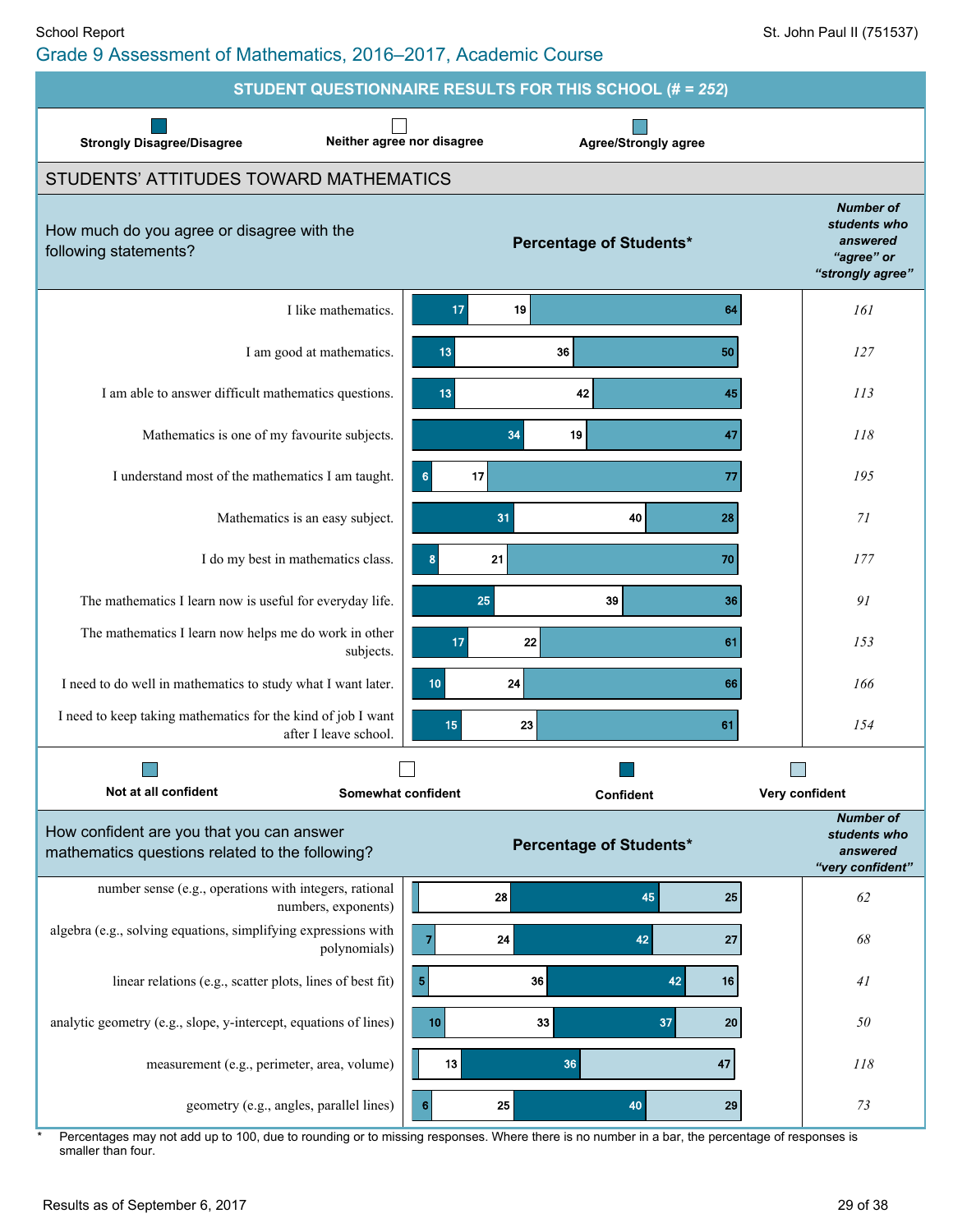| <b>STUDENT QUESTIONNAIRE RESULTS FOR THIS SCHOOL (# = 252)</b>                                         |                                                |                                                              |  |  |  |  |  |  |
|--------------------------------------------------------------------------------------------------------|------------------------------------------------|--------------------------------------------------------------|--|--|--|--|--|--|
| Never or almost never                                                                                  | <b>Sometimes</b><br><b>Very Often</b><br>Often |                                                              |  |  |  |  |  |  |
| <b>DOING MATHEMATICS</b>                                                                               |                                                |                                                              |  |  |  |  |  |  |
| How often do you do the following when studying<br>mathematics or working on a mathematics<br>problem? | <b>Percentage of Students*</b>                 | <b>Number of</b><br>students who<br>answered<br>"very often" |  |  |  |  |  |  |
| I connect new mathematics concepts to what I already know<br>about mathematics or other subjects.      | $\overline{\mathbf{6}}$<br>48<br>34<br>12      | 29                                                           |  |  |  |  |  |  |
| I check my mathematics answers to see if they make sense.                                              | 22<br>48<br>25                                 | 64                                                           |  |  |  |  |  |  |
| I apply new mathematics concepts to real-life problems.                                                | 46<br>25<br>23                                 | 9                                                            |  |  |  |  |  |  |
| I take time to discuss my mathematics assignments with my<br>classmates.                               | 10<br>38<br>37<br>13                           | 32                                                           |  |  |  |  |  |  |
| I look for more than one way to solve mathematics problems.                                            | 5<br>40<br>42<br>12                            | 29                                                           |  |  |  |  |  |  |
| How often do you complete your mathematics<br>homework?                                                | Percentage of Students*                        | <b>Number of</b><br><b>students</b>                          |  |  |  |  |  |  |
| I am not usually assigned any mathematics homework                                                     |                                                |                                                              |  |  |  |  |  |  |
| Never or almost never                                                                                  |                                                | 5                                                            |  |  |  |  |  |  |

Always **22** *55* Percentages may not add up to 100, due to rounding or to missing responses. Where there is no number in a bar, the percentage of responses is

Sometimes **26** *65*

Often **44** *111*

smaller than four.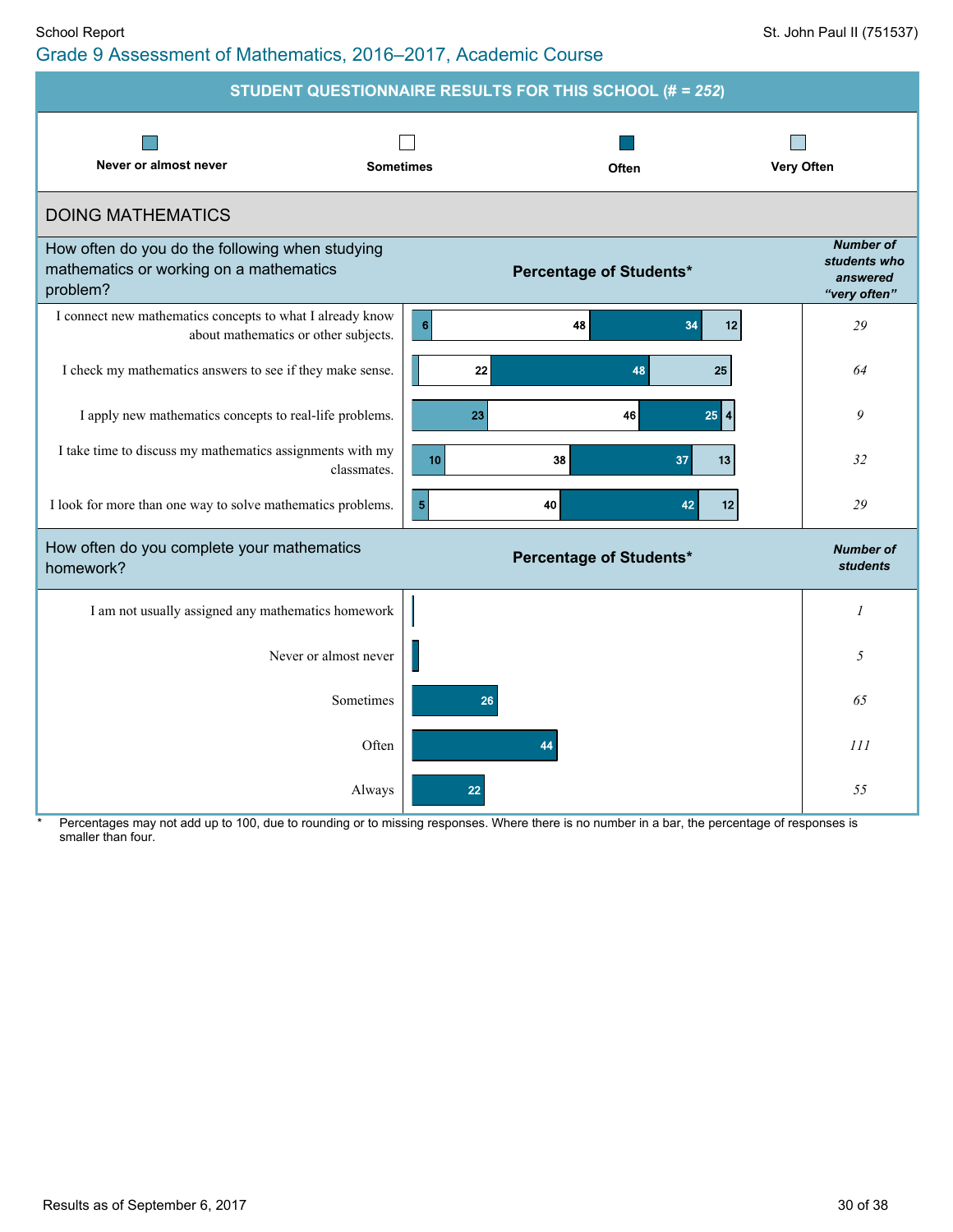| School Report                                                 | St. John Paul II (751537) |
|---------------------------------------------------------------|---------------------------|
| Grade 9 Assessment of Mathematics, 2016–2017, Academic Course |                           |

| <b>STUDENT QUESTIONNAIRE RESULTS FOR THIS SCHOOL (# = 252)</b>   |                                   |                                                                                       |  |  |  |  |  |  |
|------------------------------------------------------------------|-----------------------------------|---------------------------------------------------------------------------------------|--|--|--|--|--|--|
| <b>Never</b><br>1 or 2 times a month                             | 1 to 3 times a week               | Every day or almost every day                                                         |  |  |  |  |  |  |
| <b>OUT-OF-SCHOOL ACTIVITIES</b>                                  |                                   |                                                                                       |  |  |  |  |  |  |
| How often do you do the following when you are<br>not at school? | <b>Percentage of Students*</b>    | <b>Number of</b><br>students who<br>answered<br>"every day or<br>almost<br>every day" |  |  |  |  |  |  |
| I read by myself.                                                | 14<br>33<br>31<br>21              | 52                                                                                    |  |  |  |  |  |  |
| I use the Internet.                                              | $6\phantom{a}$<br>91              | 229                                                                                   |  |  |  |  |  |  |
| I play video games.                                              | 21<br>31<br>19<br>27              | 69                                                                                    |  |  |  |  |  |  |
| I participate in sports or other physical activities.            | 19<br>33<br>38<br>8               | 96                                                                                    |  |  |  |  |  |  |
| I participate in art, music or drama activities.                 | 25<br>24<br>28<br>21              | 52                                                                                    |  |  |  |  |  |  |
| I participate in other clubs or organizations.                   | 24<br>25<br>33 <sup>1</sup><br>15 | 38                                                                                    |  |  |  |  |  |  |
| I volunteer in my community.                                     | 38<br>23<br>23<br>14              | 35                                                                                    |  |  |  |  |  |  |
| I work at a paid job.                                            | 88<br>5                           | 5                                                                                     |  |  |  |  |  |  |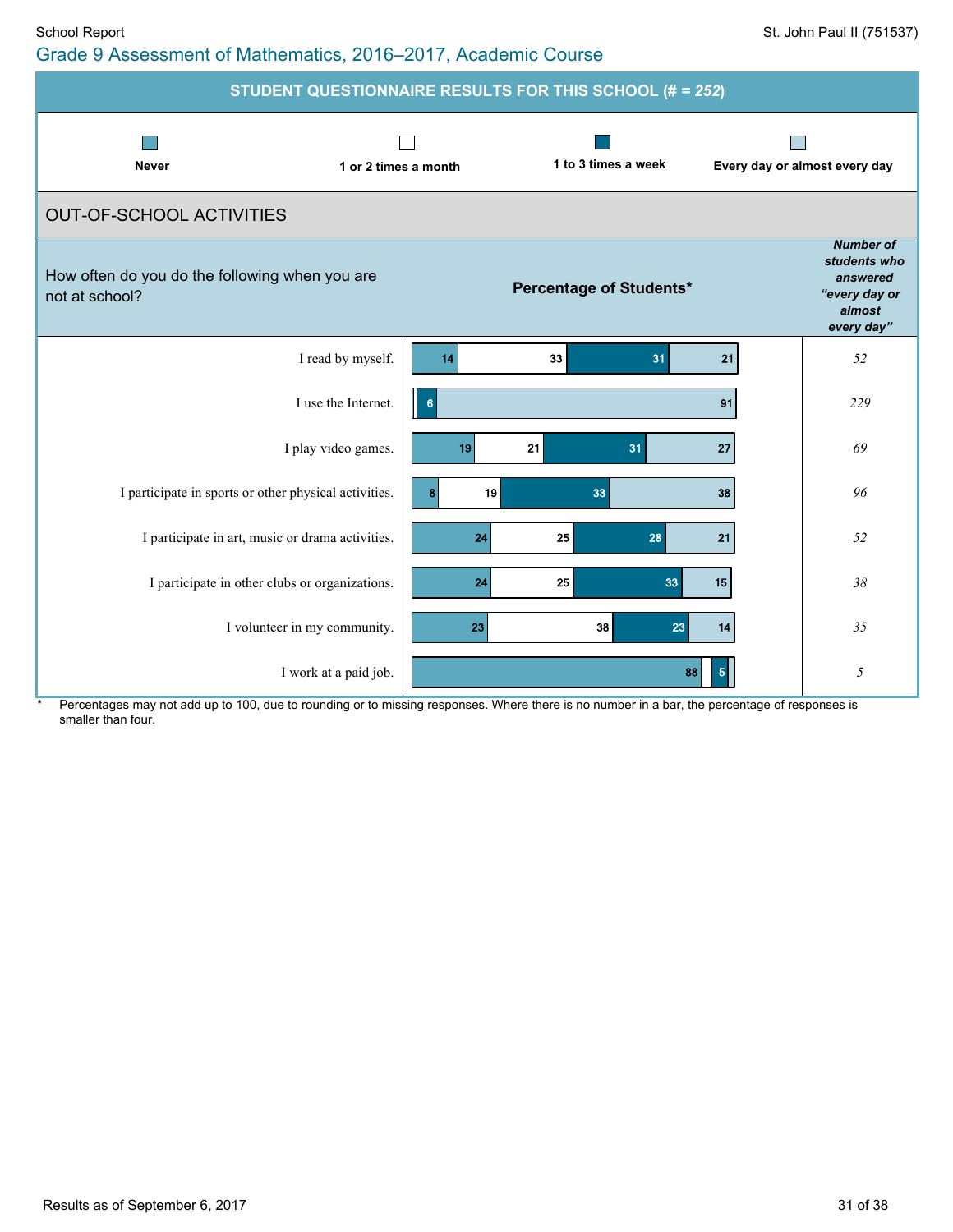#### School Report St. John Paul II (751537) Grade 9 Assessment of Mathematics, 2016–2017, Academic Course

#### **STUDENT QUESTIONNAIRE RESULTS FOR THIS SCHOOL (#** *= 252***)**

![](_page_31_Figure_3.jpeg)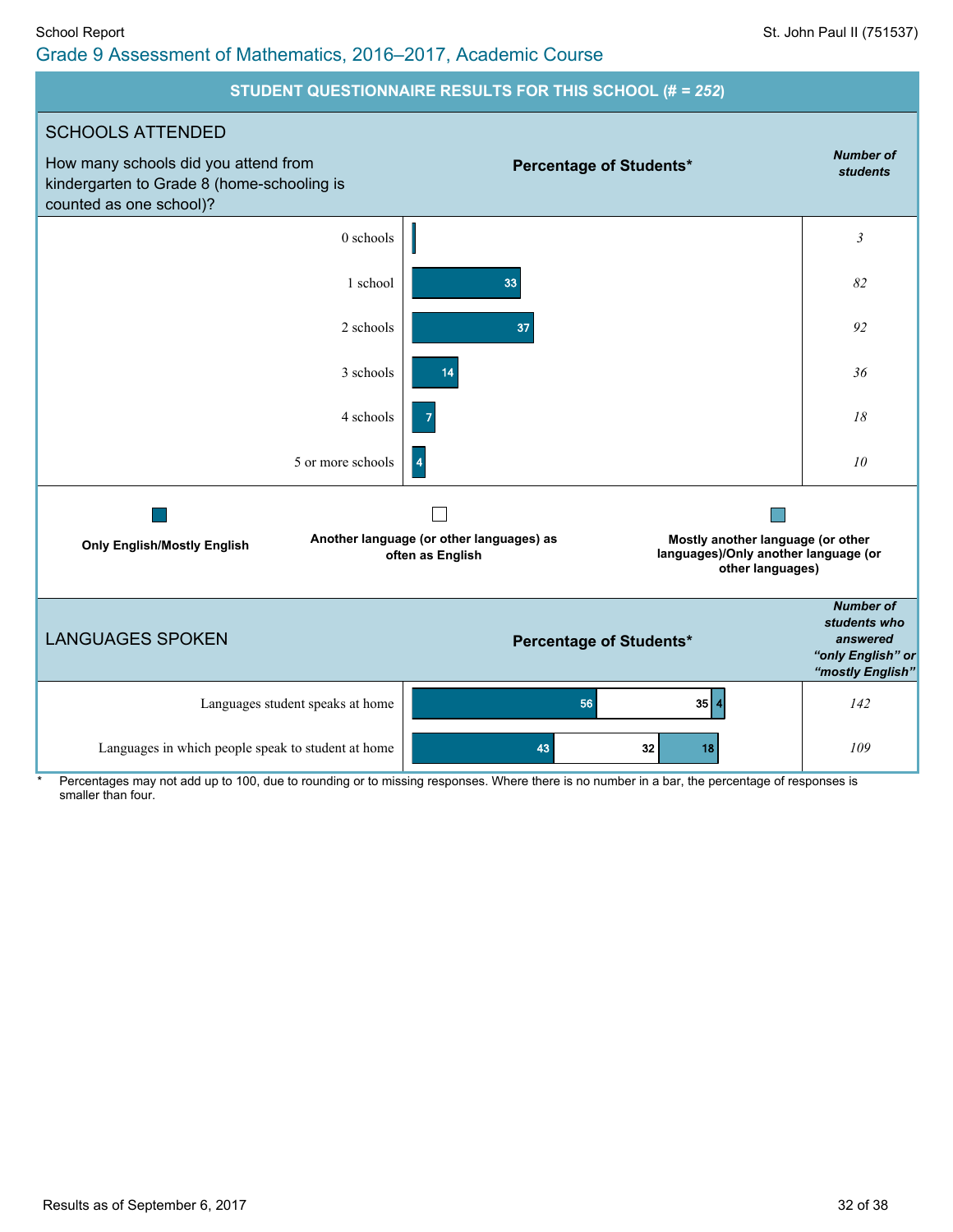# Grade 9 Assessment of Mathematics, 2016–2017, Academic Course

![](_page_32_Figure_3.jpeg)

Percentages may not add up to 100, due to rounding or to missing responses.

Numbers and percentages are based on the number of students who indicated that their teacher will count some or all parts of the assessment as part of their class mark.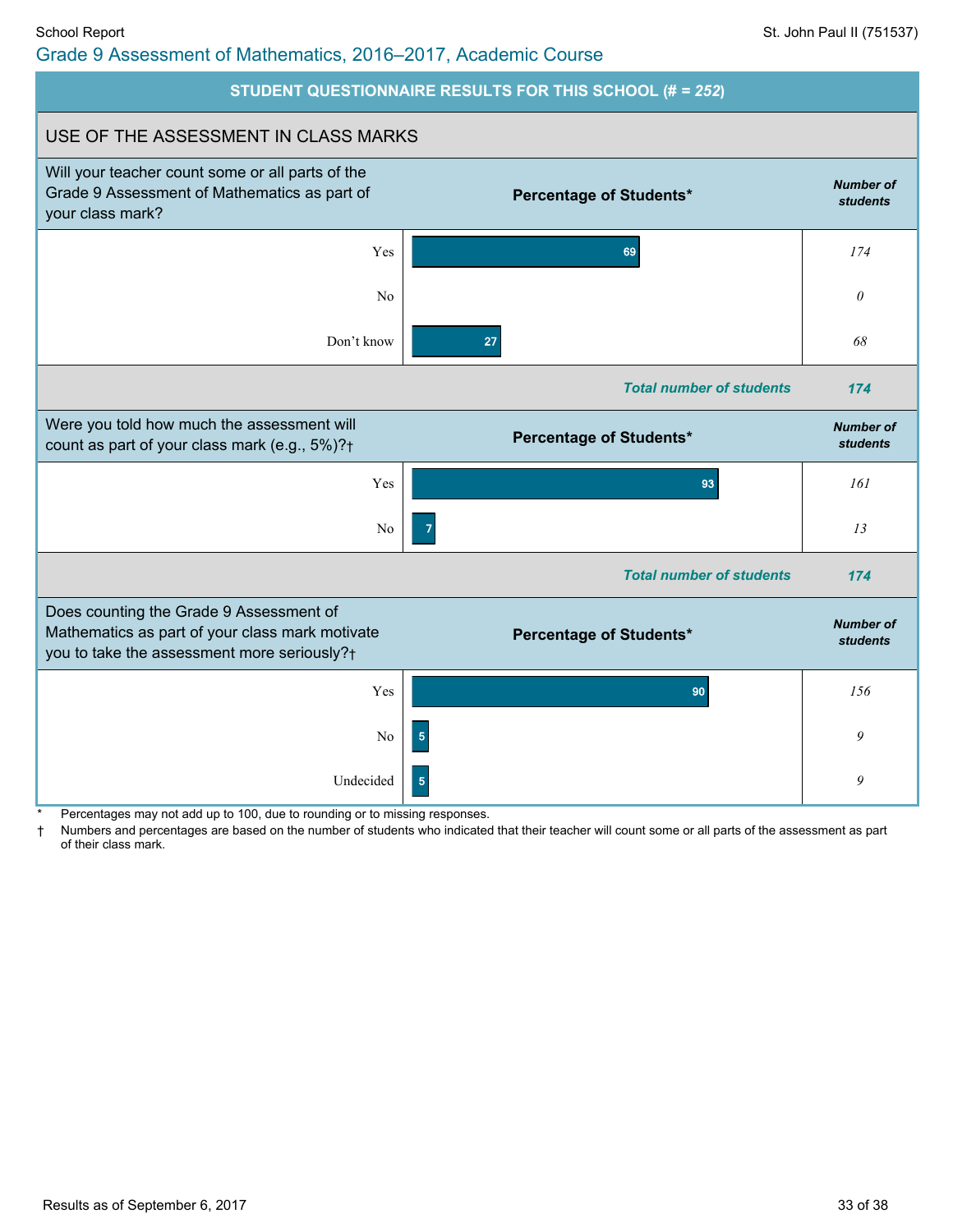#### School Report School Report St. John Paul II (751537) Grade 9 Assessment of Mathematics, 2016–2017, Academic Course

|                                                                                                                                                       |                                     | <b>School</b>          |                    |                                   | <b>Board</b>             |                                   | <b>Province</b>             |                        |                                  |  |
|-------------------------------------------------------------------------------------------------------------------------------------------------------|-------------------------------------|------------------------|--------------------|-----------------------------------|--------------------------|-----------------------------------|-----------------------------|------------------------|----------------------------------|--|
| <b>STUDENT QUESTIONNAIRE</b><br><b>RESULTS FOR SCHOOL, BOARD AND</b><br><b>PROVINCE</b><br>(all students, female, male)                               | <b>All Students</b><br>$= 252$<br>巷 | $(H = 127)$<br>Female* | $# = 125$<br>Male* | <b>All Students</b><br>$# = 4247$ | $= 2303$<br>Female*<br>巷 | $(# = 1944)$<br>Male <sup>*</sup> | All Students<br>$# = 89743$ | $# = 46134$<br>Female* | $# = 43609$<br>Male <sup>*</sup> |  |
| STUDENTS' ATTITUDES TOWARD MATHEMATICS                                                                                                                |                                     |                        |                    |                                   |                          |                                   |                             |                        |                                  |  |
| Percentage of students indicating they "agree" or "strongly agree" with the following statements: †                                                   |                                     |                        |                    |                                   |                          |                                   |                             |                        |                                  |  |
| I like mathematics.                                                                                                                                   | 64%                                 | 60%                    | 68%                | 60%                               | 56%                      | 64%                               | 58%                         | 53%                    | 63%                              |  |
| I am good at mathematics.                                                                                                                             | 50%                                 | 43%                    | 58%                | 54%                               | 49%                      | 61%                               | 56%                         | 50%                    | 61%                              |  |
| I am able to answer difficult mathematics questions.                                                                                                  | 45%                                 | 39%                    | 50%                | 46%                               | 39%                      | 54%                               | 48%                         | 40%                    | 57%                              |  |
| Mathematics is one of my favorite subjects.                                                                                                           | 47%                                 | 44%                    | 50%                | 44%                               | 39%                      | 49%                               | 41%                         | 36%                    | 47%                              |  |
| I understand most of the mathematics I am taught.                                                                                                     | 77%                                 | 80%                    | 74%                | 75%                               | 74%                      | 77%                               | 75%                         | 72%                    | 77%                              |  |
| Mathematics is an easy subject.                                                                                                                       | 28%                                 | 23%                    | 34%                | 29%                               | 25%                      | 34%                               | 29%                         | 25%                    | 34%                              |  |
| I do my best in mathematics class.                                                                                                                    | 70%                                 | 75%                    | 66%                | 70%                               | 74%                      | 66%                               | 73%                         | 76%                    | 69%                              |  |
| The mathematics I learn now is useful for everyday life.                                                                                              | 36%                                 | 35%                    | 38%                | 35%                               | 32%                      | 38%                               | 33%                         | 29%                    | 36%                              |  |
| The mathematics I learn now helps me do work in other<br>subjects.                                                                                    | 61%                                 | 61%                    | 61%                | 56%                               | 55%                      | 57%                               | 57%                         | 56%                    | 59%                              |  |
| I need to do well in mathematics to study what I want<br>later.                                                                                       | 66%                                 | 65%                    | 66%                | 67%                               | 66%                      | 70%                               | 64%                         | 62%                    | 67%                              |  |
| I need to keep taking mathematics for the kind of job I<br>want after I leave school.                                                                 | 61%                                 | 61%                    | 61%                | 60%                               | 58%                      | 63%                               | 58%                         | 56%                    | 61%                              |  |
| Percentage of students indicating they feel "confident" or "very confident" that they can answer mathematics questions related to the<br>following: ‡ |                                     |                        |                    |                                   |                          |                                   |                             |                        |                                  |  |
| number sense (e.g., operations with integers, rational<br>numbers, exponents)                                                                         | 70%                                 | 67%                    | 73%                | 68%                               | 62%                      | 75%                               | 68%                         | 61%                    | 74%                              |  |
| algebra (e.g., solving equations, simplifying expressions<br>with polynomials)                                                                        | 69%                                 | 68%                    | 70%                | 71%                               | 70%                      | 72%                               | 70%                         | 69%                    | 72%                              |  |
| linear relations (e.g., scatter plots, lines of best fit)                                                                                             | 58%                                 | 49%                    | 68%                | 57%                               | 50%                      | 65%                               | 60%                         | 55%                    | 66%                              |  |
| analytic geometry (e.g., slope, y-intercept, equations of<br>lines)                                                                                   | 57%                                 | 54%                    | 60%                | 62%                               | 59%                      | 65%                               | 62%                         | 59%                    | 66%                              |  |
| measurement (e.g., perimeter, area, volume)                                                                                                           | 83%                                 | 81%                    | 85%                | 78%                               | 74%                      | 82%                               | 78%                         | 74%                    | 82%                              |  |
| geometry (e.g., angles, parallel lines)                                                                                                               | 69%                                 | 64%                    | 74%                | 67%                               | 63%                      | 71%                               | 72%                         | 68%                    | 76%                              |  |

Includes only students for whom gender data were available.

† Other response options were "strongly disagree", "disagree" and "neither agree nor disagree".

‡ Other response options were "not at all confident" and "somewhat confident".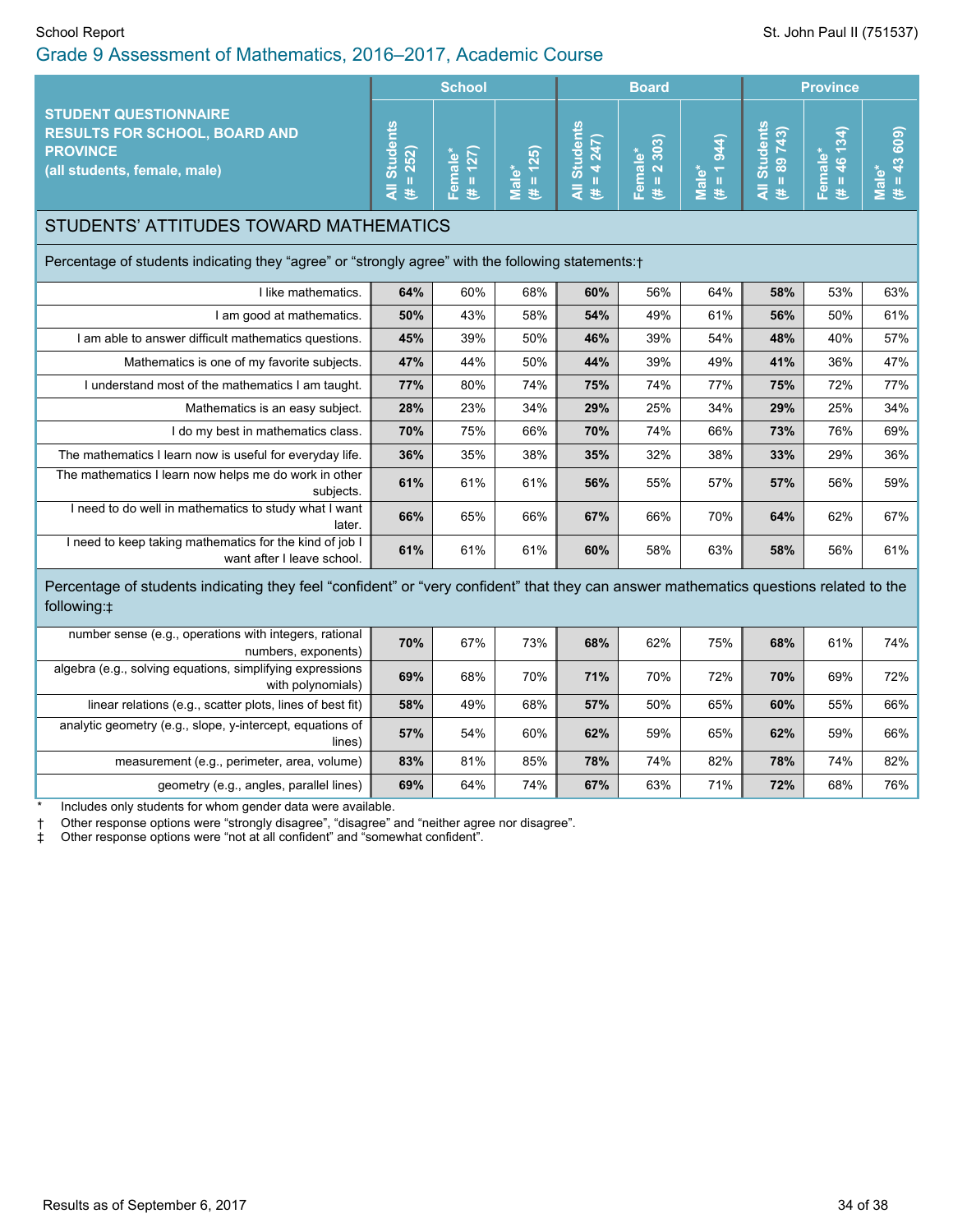### Grade 9 Assessment of Mathematics, 2016–2017, Academic Course

|                                                                                                                                       | <b>School</b>                          |                        |                      |                                                | <b>Board</b>                                                        |                       | <b>Province</b>               |                                |                      |
|---------------------------------------------------------------------------------------------------------------------------------------|----------------------------------------|------------------------|----------------------|------------------------------------------------|---------------------------------------------------------------------|-----------------------|-------------------------------|--------------------------------|----------------------|
| <b>STUDENT QUESTIONNAIRE</b><br><b>RESULTS FOR SCHOOL, BOARD AND</b><br><b>PROVINCE</b><br>(all students, female, male)               | <b>Students</b><br>252)<br>Ш<br>₹<br>巷 | $(# = 127)$<br>Female* | $(H = 125)$<br>Male* | <b>Students</b><br>4 247)<br>$\rm H$<br>₹<br>医 | 303)<br>Female <sup>*</sup><br>$\mathbf{\tilde{N}}$<br>$\,$ II<br>巷 | $(# = 1944)$<br>Male* | All Students<br>$(F = 89743)$ | 46 134)<br>Female*<br>$\equiv$ | $H = 43609$<br>Male* |
| <b>DOING MATHEMATICS</b>                                                                                                              |                                        |                        |                      |                                                |                                                                     |                       |                               |                                |                      |
| Percentage of students indicating they do the following "very often" when studying mathematics or working on a mathematics problem: † |                                        |                        |                      |                                                |                                                                     |                       |                               |                                |                      |
| I connect new mathematics concepts to what I already<br>know about mathematics or other subjects.                                     | 12%                                    | 10%                    | 13%                  | 11%                                            | 11%                                                                 | 10%                   | 11%                           | 11%                            | 11%                  |
| I check my mathematics answers to see if they make<br>sense.                                                                          | 25%                                    | 26%                    | 25%                  | 30%                                            | 35%                                                                 | 26%                   | 30%                           | 33%                            | 26%                  |
| I apply new mathematics concepts to real-life problems.                                                                               | 4%                                     | 3%                     | 4%                   | 4%                                             | 4%                                                                  | 6%                    | 5%                            | 4%                             | 6%                   |
| I take time to discuss my mathematics assignments with<br>my classmates.                                                              | 13%                                    | 15%                    | 10%                  | 11%                                            | 12%                                                                 | 10%                   | 11%                           | 12%                            | 10%                  |
| I look for more than one way to solve mathematics<br>problems.                                                                        | 12%                                    | 9%                     | 14%                  | 13%                                            | 11%                                                                 | 15%                   | 12%                           | 11%                            | 14%                  |
| Percentage of students indicating they complete their mathematics homework at the following frequencies: ±                            |                                        |                        |                      |                                                |                                                                     |                       |                               |                                |                      |
| I am not usually assigned any mathematics homework                                                                                    | 1%                                     | 0%                     | 1%                   | 1%                                             | $< 1\%$                                                             | 1%                    | 1%                            | 1%                             | 2%                   |
| Never or almost never                                                                                                                 | 2%                                     | 0%                     | 4%                   | 5%                                             | 3%                                                                  | 7%                    | 5%                            | 3%                             | 7%                   |
| Sometimes                                                                                                                             | 26%                                    | 22%                    | 30%                  | 23%                                            | 19%                                                                 | 27%                   | 21%                           | 17%                            | 26%                  |
| Often                                                                                                                                 | 44%                                    | 46%                    | 42%                  | 37%                                            | 38%                                                                 | 36%                   | 36%                           | 36%                            | 37%                  |
| Always                                                                                                                                | 22%                                    | 28%                    | 16%                  | 29%                                            | 34%                                                                 | 24%                   | 30%                           | 36%                            | 23%                  |
| Includes only students for whom gender data were available                                                                            |                                        |                        |                      |                                                |                                                                     |                       |                               |                                |                      |

Includes only students for whom gender data were available.

† Other response options were "never or almost never", "sometimes" and "often".

‡ Percentages may not add up to 100, due to rounding or to missing responses.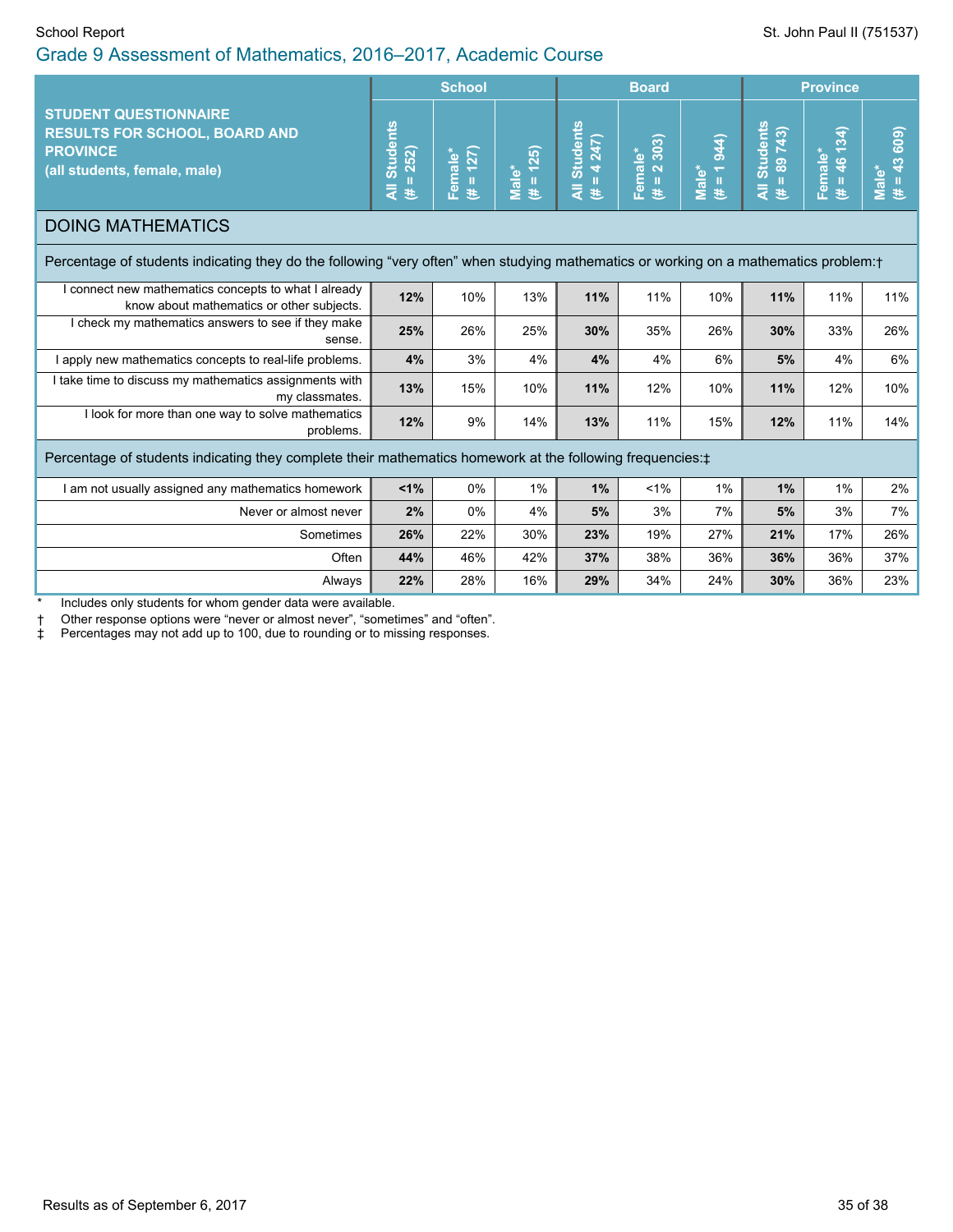| School Report<br>Grade 9 Assessment of Mathematics, 2016-2017, Academic Course                                                                                                                                                            |                                     |                      |                                            |                                        |                        |                       |                                                 | St. John Paul II (751537) |                         |
|-------------------------------------------------------------------------------------------------------------------------------------------------------------------------------------------------------------------------------------------|-------------------------------------|----------------------|--------------------------------------------|----------------------------------------|------------------------|-----------------------|-------------------------------------------------|---------------------------|-------------------------|
|                                                                                                                                                                                                                                           |                                     | <b>School</b>        |                                            |                                        | <b>Board</b>           |                       |                                                 | <b>Province</b>           |                         |
| <b>STUDENT QUESTIONNAIRE</b><br><b>RESULTS FOR SCHOOL, BOARD AND</b><br><b>PROVINCE</b><br>(all students, female, male)                                                                                                                   | <b>Students</b><br>$(* = 252)$<br>₹ | 127)<br>Female*<br># | $\overline{H}$ = 125)<br>Male <sup>*</sup> | <b>All Students</b><br>$(\# = 4\ 247)$ | Female*<br>(# = 2 303) | $(# = 1944)$<br>Male* | <b>All Students</b><br>$\overline{H}$ = 89 743) | $# = 46134$<br>Female*    | $(4 = 43,609)$<br>Male* |
| <b>OUT-OF-SCHOOL ACTIVITIES</b>                                                                                                                                                                                                           |                                     |                      |                                            |                                        |                        |                       |                                                 |                           |                         |
| Percentage of students indicating they do the following "every day or almost every day" when they are not at school:+                                                                                                                     |                                     |                      |                                            |                                        |                        |                       |                                                 |                           |                         |
| I read by myself.                                                                                                                                                                                                                         | 21%                                 | 31%                  | 10%                                        | 20%                                    | 27%                    | 13%                   | 21%                                             | 27%                       | 14%                     |
| I use the Internet.                                                                                                                                                                                                                       | 91%                                 | 91%                  | 90%                                        | 90%                                    | 91%                    | 89%                   | 90%                                             | 91%                       | 89%                     |
| I play video games.                                                                                                                                                                                                                       | 27%                                 | 12%                  | 43%                                        | 23%                                    | 7%                     | 42%                   | 24%                                             | 7%                        | 42%                     |
| I participate in sports or other physical activities.                                                                                                                                                                                     | 38%                                 | 25%                  | 51%                                        | 35%                                    | 27%                    | 45%                   | 42%                                             | 34%                       | 49%                     |
| I participate in art, music or drama activities.                                                                                                                                                                                          | 21%                                 | 28%                  | 14%                                        | 25%                                    | 30%                    | 18%                   | 20%                                             | 26%                       | 14%                     |
| I participate in other clubs or organizations.                                                                                                                                                                                            | 15%                                 | 13%                  | 18%                                        | 13%                                    | 11%                    | 15%                   | 13%                                             | 11%                       | 14%                     |
| I volunteer in my community.                                                                                                                                                                                                              | 14%                                 | 17%                  | 11%                                        | 5%                                     | 5%                     | 5%                    | 4%                                              | 4%                        | 4%                      |
| I work at a paid job.                                                                                                                                                                                                                     | 2%                                  | 2%                   | 2%                                         | 2%                                     | 2%                     | 3%                    | 4%                                              | 4%                        | 4%                      |
| <b>SCHOOLS ATTENDED</b>                                                                                                                                                                                                                   |                                     |                      |                                            |                                        |                        |                       |                                                 |                           |                         |
| Percentage of students indicating the number of schools they attended from kindergarten to Grade 8 (home-schooling is counted as one<br>school):‡                                                                                         |                                     |                      |                                            |                                        |                        |                       |                                                 |                           |                         |
| 0 schools                                                                                                                                                                                                                                 | 1%                                  | 1%                   | 2%                                         | 1%                                     | $1\%$                  | 1%                    | 1%                                              | $1\%$                     | $1\%$                   |
| 1 school                                                                                                                                                                                                                                  | 33%                                 | 33%                  | 32%                                        | 39%                                    | 38%                    | 39%                   | 26%                                             | 26%                       | 26%                     |
| 2 schools                                                                                                                                                                                                                                 | 37%                                 | 43%                  | 30%                                        | 28%                                    | 29%                    | 28%                   | 32%                                             | 32%                       | 32%                     |
| 3 schools                                                                                                                                                                                                                                 | 14%                                 | 12%                  | 17%                                        | 14%                                    | 14%                    | 14%                   | 19%                                             | 19%                       | 19%                     |
| 4 schools                                                                                                                                                                                                                                 | 7%                                  | 6%                   | 9%                                         | 6%                                     | 7%                     | 6%                    | 9%                                              | 9%                        | 9%                      |
| 5 or more schools                                                                                                                                                                                                                         | 4%                                  | 3%                   | 5%                                         | 5%                                     | 6%                     | 4%                    | 7%                                              | 7%                        | 7%                      |
| <b>LANGUAGES SPOKEN</b>                                                                                                                                                                                                                   |                                     |                      |                                            |                                        |                        |                       |                                                 |                           |                         |
| Percentage of students indicating that they speak the following languages at home:#                                                                                                                                                       |                                     |                      |                                            |                                        |                        |                       |                                                 |                           |                         |
| Only English/Mostly English                                                                                                                                                                                                               | 56%                                 | 58%                  | 54%                                        | 59%                                    | 58%                    | 61%                   | 68%                                             | 69%                       | 68%                     |
| Another language (or other languages) as often as<br>English                                                                                                                                                                              | 35%                                 | 35%                  | 35%                                        | 23%                                    | 24%                    | 21%                   | 17%                                             | 17%                       | 16%                     |
| Mostly another language (or other languages)/<br>Only another language (or other languages)                                                                                                                                               | 4%                                  | 5%                   | 4%                                         | 12%                                    | 13%                    | 10%                   | 9%                                              | 8%                        | 10%                     |
| Percentage of students indicating the languages people speak to them at home: $\pm$                                                                                                                                                       |                                     |                      |                                            |                                        |                        |                       |                                                 |                           |                         |
| Only English/Mostly English                                                                                                                                                                                                               | 43%                                 | 47%                  | 39%                                        | 46%                                    | 45%                    | 47%                   | 61%                                             | 61%                       | 60%                     |
| Another language (or other languages) as often as<br>English                                                                                                                                                                              | 32%                                 | 31%                  | 34%                                        | 23%                                    | 24%                    | 22%                   | 15%                                             | 15%                       | 14%                     |
| Mostly another language (or other languages)/<br>Only another language (or other languages)                                                                                                                                               | 18%                                 | 18%                  | 18%                                        | 22%                                    | 24%                    | 21%                   | 16%                                             | 16%                       | 17%                     |
| Includes only students for whom gender data were available.<br>Other response options were "never", "1 or 2 times a month" and "1 to 3 times a week".<br>Percentages may not add up to 100, due to rounding or to missing responses.<br>‡ |                                     |                      |                                            |                                        |                        |                       |                                                 |                           |                         |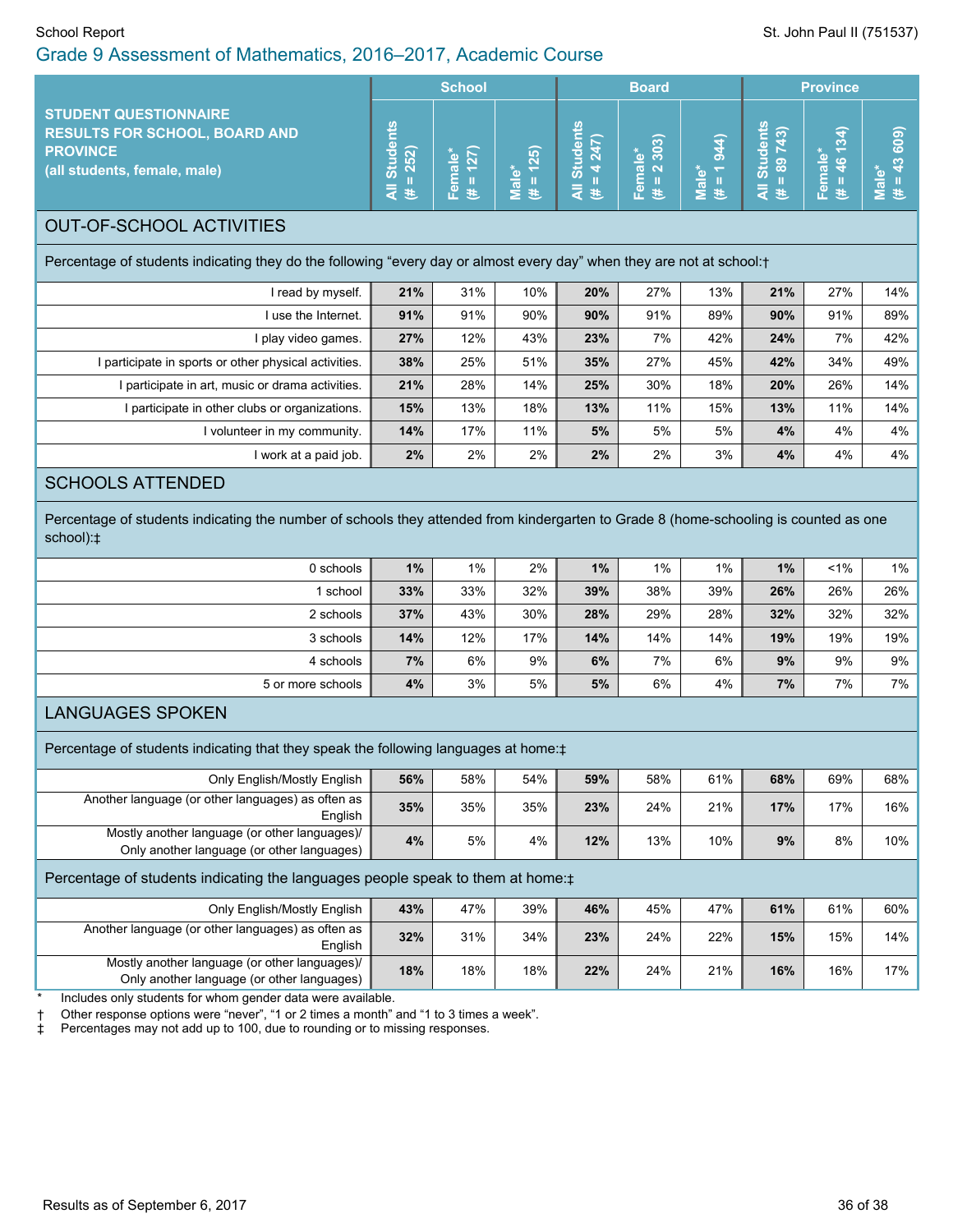#### Grade 9 Assessment of Mathematics, 2016–2017, Academic Course

|                                                                                                                         | <b>School</b> |  | <b>Board</b> |        |                                                                                    | <b>Province</b>               |                                                 |                      |                  |
|-------------------------------------------------------------------------------------------------------------------------|---------------|--|--------------|--------|------------------------------------------------------------------------------------|-------------------------------|-------------------------------------------------|----------------------|------------------|
| <b>STUDENT QUESTIONNAIRE</b><br><b>RESULTS FOR SCHOOL, BOARD AND</b><br><b>PROVINCE</b><br>(all students, female, male) | ്പ            |  | 25)<br>巷     | ഗ<br>共 | $\widehat{\boldsymbol{\omega}}$<br><u>န္</u><br>ው<br>$\overline{a}$ $\overline{a}$ | ത<br>$\overline{\sigma}$<br>B | ၐ<br>$\overline{\mathbf{a}}$<br>ō<br>န္ဟြီး အို | ∍<br>∾<br><b>AGT</b> | ெ<br>Ō<br>ൟ<br>æ |

#### USE OF THE ASSESSMENT IN CLASS MARKS

Percentage of students indicating their teacher will count some or all parts of the Grade 9 Assessment of Mathematics as part of their class mark:†

| Yes        | 69%   | 71% | 67% | 64% | 67%   | 61%   | 68% | 71%   | 65%   |
|------------|-------|-----|-----|-----|-------|-------|-----|-------|-------|
| No         | $0\%$ | 0%  | 0%  | 1%  | $1\%$ | $1\%$ | 1%  | $1\%$ | $1\%$ |
| Don't know | 27%   | 27% | 27% | 28% | 27%   | 31%   | 24% | 21%   | 27%   |

Percentage of students indicating they were told how much the assessment will count as part of their class mark:†‡

|     | dents<br>$\widehat{+}$<br>-<br>≠<br>∼<br>Ö)<br>$\overline{ }$<br>まえ | $\frac{e}{a}$<br>$\widehat{\circ}$<br>ග<br>-<br>ট<br>ŧ<br>ட் | $\widehat{+}$<br>ale <sup>®</sup><br>œ<br>ŧ<br>∠ | its<br>ট মি<br>Stud<br>? 71:<br>—<br>えき | ဂ<br>ო<br>$rac{1}{\pi}$<br>Ю<br>ເບ<br>৯<br>€<br>ட | €<br>$\overline{\phantom{0}}$<br>$\overline{\phantom{0}}$<br>Male<br>$\overline{\phantom{0}}$<br>€ | its<br>236)<br>┶<br>$\omega$<br>$\bar{\sigma}$<br>5<br>$\overline{ }$<br>$\circ$<br>₹<br>£,<br>◁ | $\widehat{82}$<br>nale <sup>r</sup><br>32 7<br>ত<br>共<br>ட | $\widehat{+}$<br>ιÒ<br>28<br>Male*<br>£ |
|-----|---------------------------------------------------------------------|--------------------------------------------------------------|--------------------------------------------------|-----------------------------------------|---------------------------------------------------|----------------------------------------------------------------------------------------------------|--------------------------------------------------------------------------------------------------|------------------------------------------------------------|-----------------------------------------|
| Yes | 93%                                                                 | 93%                                                          | 92%                                              | 95%                                     | 96%                                               | 93%                                                                                                | 94%                                                                                              | 94%                                                        | 94%                                     |
| No  | 7%                                                                  | 7%                                                           | 8%                                               | 5%                                      | 4%                                                | 6%                                                                                                 | 5%                                                                                               | 5%                                                         | $6\%$                                   |

Percentage of students indicating that counting the Grade 9 Assessment of Mathematics as part of their class mark motivates them to take the assessment more seriously:†‡

|           | tudents<br>$\rightarrow$<br>Ń<br>Ò.<br>$\overline{ }$<br>ミも | Φ<br>$\widehat{5}$<br>ಕ<br>¢<br>Ŧ<br>ட | $\widehat{+}$<br>Male <sup>*</sup><br>cò<br>€ | Students<br>-2 712)<br>₹<br>艺 | 6<br>ගී<br>ale <sup>s</sup><br>⊆<br>$\overline{\phantom{0}}$<br>Φ<br>Ë,<br>ட | $\widehat{\phantom{m}}$<br>$\overline{\phantom{0}}$<br>∼<br>$\overline{ }$<br>Φ<br>-<br>Nal<br>€ | Students<br>36)<br>$\sim$<br>$\overline{6}$<br>₹<br>£, | $\widehat{82}$<br>ึ ت<br>r<br>πā<br>32<br>Φ<br>ŧ<br>ட் | $\widehat{+}$<br>ιÒ<br>$\infty$<br>Male'<br>Ŧ |
|-----------|-------------------------------------------------------------|----------------------------------------|-----------------------------------------------|-------------------------------|------------------------------------------------------------------------------|--------------------------------------------------------------------------------------------------|--------------------------------------------------------|--------------------------------------------------------|-----------------------------------------------|
| Yes       | 90%                                                         | 89%                                    | 90%                                           | 79%                           | 80%                                                                          | 78%                                                                                              | 79%                                                    | 81%                                                    | $77\%$                                        |
| No        | 5%                                                          | 4%                                     | 6%                                            | 8%                            | 7%                                                                           | 10%                                                                                              | 9%                                                     | 7%                                                     | $12\%$                                        |
| Undecided | 5%                                                          | 7%                                     | 4%                                            | 12%                           | 13%                                                                          | 12%                                                                                              | 11%                                                    | 12%                                                    | $11\%$                                        |

Includes only students for whom gender data were available.

† Percentages may not add up to 100, due to rounding or to missing responses.

Numbers and percentages are based on the number of students who indicated that their teacher will count some or all parts of the assessment as part of their class mark.